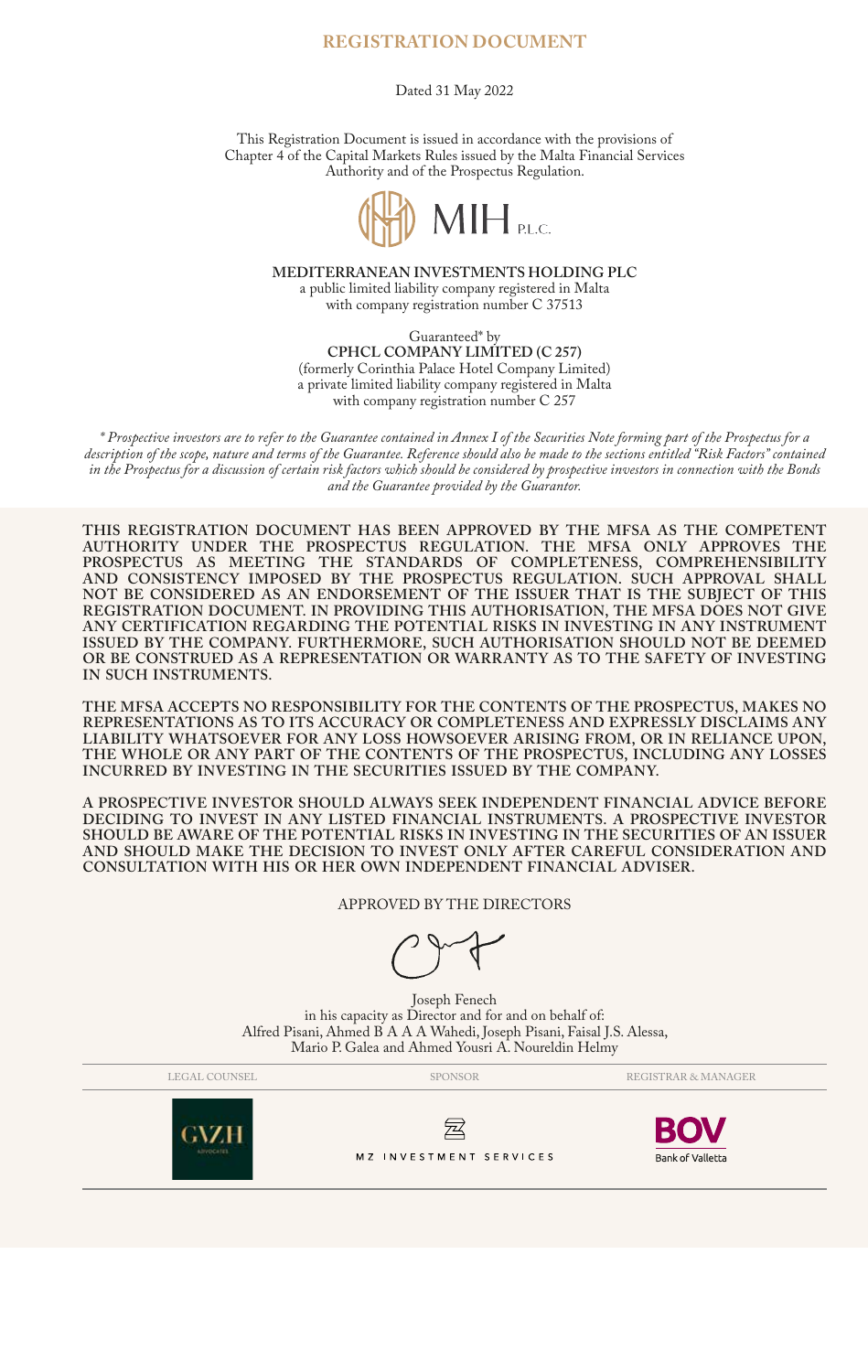

# **TABLE OF CONTENTS**

| <b>IMPORTANT INFORMATION</b> |  |
|------------------------------|--|
|                              |  |

| $\mathbf{1}$   | <b>DEFINITIONS</b>                                                                                    | 03              |
|----------------|-------------------------------------------------------------------------------------------------------|-----------------|
| $\overline{2}$ | <b>RISK FACTORS</b>                                                                                   | 08              |
|                | 2.1<br>Forward-looking statements                                                                     | 08              |
|                | 2.2<br>Risks relating to the Group and its business                                                   | 09              |
|                | 2.3<br>Risks relating to the business of the Guarantor and the Corinthia Group                        | 12              |
| 3              | PERSONS RESPONSIBLE & AUTHORISATION STATEMENT                                                         | 13              |
|                | 3.1<br>Persons responsible                                                                            | 13              |
|                | 3.2<br>Authorisation statement                                                                        | 13              |
| $\overline{4}$ | <b>IDENTITY OF DIRECTORS, SENIOR MANAGEMENT, ADVISERS</b><br>AND AUDITORS OF THE ISSUER AND GUARANTOR | 13              |
|                | Directors of the Issuer<br>4.1                                                                        | 13              |
|                | 4.2<br>Directors of the Guarantor                                                                     | $\overline{15}$ |
|                | 4.3<br>Senior management of the Issuer                                                                | 16              |
|                | Advisers to the Issuer<br>4.4                                                                         | 17              |
|                | 4.5<br>Issuer's auditors                                                                              | 17              |
|                | 4.6<br>Guarantor's auditors                                                                           | 18              |
| 5              | INFORMATION ABOUT THE ISSUER AND THE GUARANTOR                                                        | 18              |
|                | $5.1$<br>Historical development of the Issuer                                                         | 18              |
|                | 5.2<br>Historical development of the Guarantor                                                        | 23              |
| 6              | TREND INFORMATION AND FINANCIAL PERFORMANCE                                                           | 31              |
|                | Trend information of the Issuer<br>6.1                                                                | 31              |
|                | 6.2<br>Trend information of the Guarantor                                                             | 32              |
|                | 6.3<br>Key financial review                                                                           | 33              |
|                | 6.4<br>Future investments                                                                             | 34              |
| 7              | MANAGEMENT AND ADMINISTRATION                                                                         | 35              |
|                | 7.1<br>The Issuer                                                                                     | $\overline{35}$ |
|                | 7.2<br>The Guarantor                                                                                  | 37              |
| 8              | MAJOR SHAREHOLDERS AND RELATED PARTY TRANSACTIONS                                                     | 38              |
|                | Major shareholders of the Issuer<br>8.1                                                               | 38              |
|                | Major shareholders of the Guarantor<br>8.2                                                            | 39              |
| 9              | <b>AUDIT COMMITTEE PRACTICES</b>                                                                      | 40              |
|                | The Issuer<br>9.1                                                                                     | 40              |
|                | The Guarantor<br>9.2                                                                                  | 41              |
|                | Related party transactions concerning CPHCL<br>9.3                                                    | 42              |
| 10             | COMPLIANCE WITH CORPORATE GOVERNANCE REQUIREMENTS                                                     | 42              |
| 11             | HISTORICAL FINANCIAL INFORMATION                                                                      | 42              |
| 12             | <b>LITIGATION PROCEEDINGS</b>                                                                         | 45              |
|                |                                                                                                       |                 |
| 13             | <b>MATERIAL CONTRACTS</b>                                                                             | 46              |
| 14             | DISCLOSURES UNDER MARKET ABUSE REGULATION                                                             | 46              |
| 15             | THIRD PARTY INFORMATION, STATEMENTS BY EXPERTS AND<br>DECLARATIONS OF ANY INTEREST                    | 46              |
|                |                                                                                                       |                 |
| 16             | DOCUMENTS AVAILABLE FOR INSPECTION                                                                    | 46              |

**TABLE OF CONTENTS** | **REGISTRATION DOCUMENT**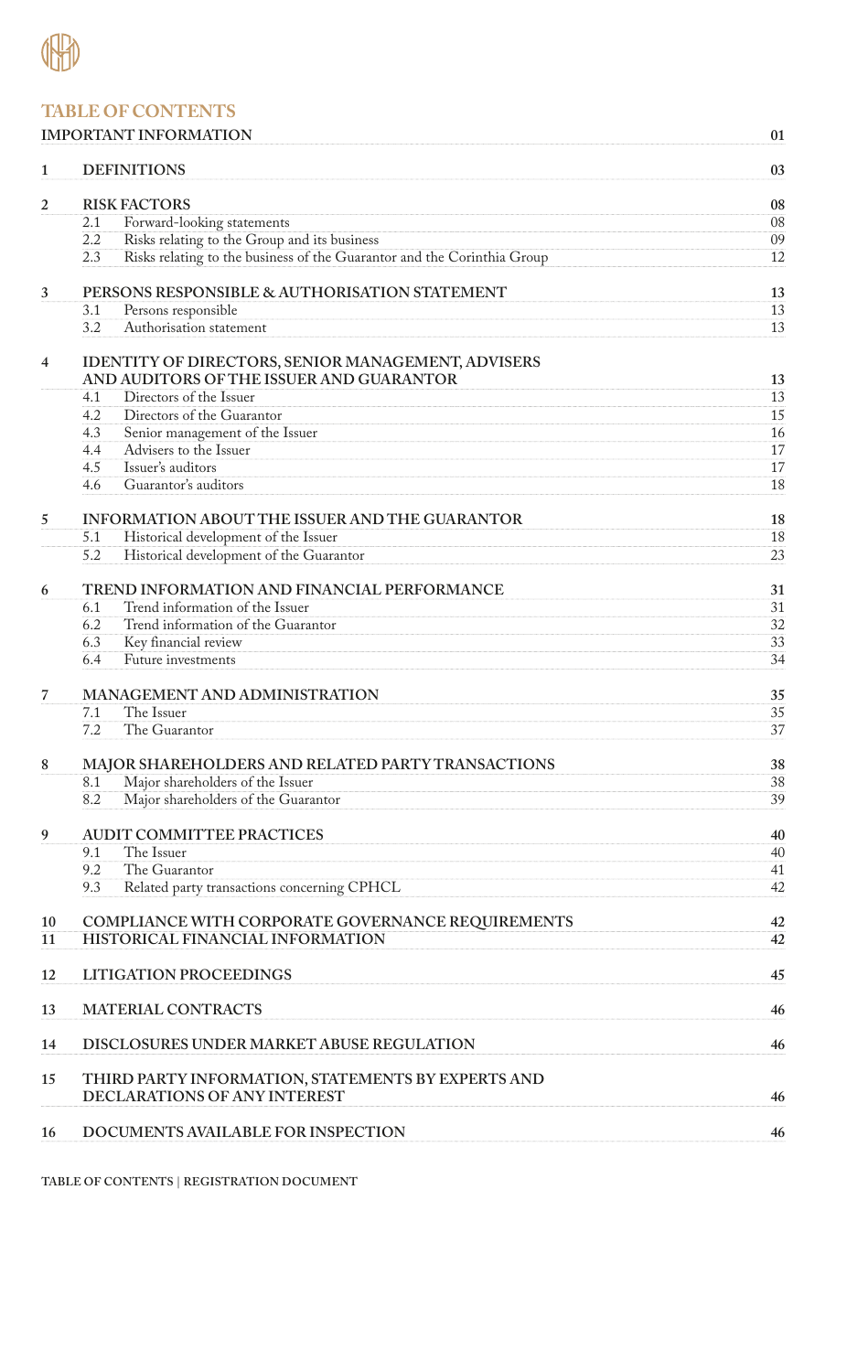

# **IMPORTANT INFORMATION**

THIS REGISTRATION DOCUMENT CONTAINS INFORMATION ON MEDITERRANEAN INVESTMENTS HOLDING PLC, IN ITS CAPACITY AS ISSUER, AND ON CPHCL COMPANY LIMITED, IN ITS CAPACITY AS GUARANTOR, IN ACCORDANCE WITH THE REQUIREMENTS OF THE CAPITAL MARKETS RULES ISSUED BY THE MFSA, THE COMPANIES ACT AND THE PROSPECTUS REGULATION.

NO BROKER, DEALER, SALESMAN OR OTHER PERSON HAS BEEN AUTHORISED BY THE ISSUER, THE GUARANTOR OR THEIR RESPECTIVE DIRECTORS TO ISSUE ANY ADVERTISEMENT OR TO GIVE ANY INFORMATION OR TO MAKE ANY REPRESENTATIONS IN CONNECTION WITH THE SALE OF SECURITIES OF THE ISSUER, OTHER THAN THOSE CONTAINED IN THIS REGISTRATION DOCUMENT AND IN THE DOCUMENTS REFERRED TO HEREIN, AND IF GIVEN OR MADE, SUCH INFORMATION OR REPRESENTATIONS MUST NOT BE RELIED UPON AS HAVING BEEN AUTHORISED BY THE ISSUER, THE GUARANTOR OR THEIR RESPECTIVE DIRECTORS OR ADVISERS.

**THE MFSA ACCEPTS NO RESPONSIBILITY FOR THE CONTENTS OF THE PROSPECTUS, MAKES NO REPRESENTATIONS AS TO ITS ACCURACY OR COMPLETENESS AND EXPRESSLY DISCLAIMS ANY LIABILITY WHATSOEVER FOR ANY LOSS HOWSOEVER ARISING FROM, OR IN RELIANCE UPON, THE WHOLE OR ANY PART OF THE CONTENTS OF THE PROSPECTUS.**

THE PROSPECTUS DOES NOT CONSTITUTE, AND MAY NOT BE USED FOR PURPOSES OF, AN OFFER OR INVITATION TO SUBSCRIBE FOR SECURITIES: BY ANY PERSON IN ANY JURISDICTION (I) IN WHICH SUCH OFFER OR INVITATION IS NOT AUTHORISED; OR (II) IN WHICH THE PERSON MAKING SUCH OFFER OR INVITATION IS NOT QUALIFIED TO DO SO; OR (III) TO ANY PERSON TO WHOM IT IS UNLAWFUL TO MAKE SUCH OFFER OR INVITATION. THE DISTRIBUTION OF THE PROSPECTUS IN CERTAIN JURISDICTIONS MAY BE RESTRICTED AND, ACCORDINGLY, PERSONS INTO WHOSE POSSESSION IT IS RECEIVED ARE REQUIRED TO INFORM THEMSELVES ABOUT, AND TO OBSERVE, SUCH RESTRICTIONS.

THE PROSPECTUS AND THE OFFERING, SALE OR DELIVERY OF ANY SECURITIES ISSUED BY THE ISSUER MAY NOT BE TAKEN AS AN IMPLICATION: (I) THAT THE INFORMATION CONTAINED IN THE PROSPECTUS IS ACCURATE AND COMPLETE SUBSEQUENT TO ITS DATE OF ISSUE; OR (II) THAT THERE HAS BEEN NO MATERIAL ADVERSE CHANGE IN THE FINANCIAL POSITION OF THE ISSUER OR THE GUARANTOR SINCE SUCH DATE; OR (III) THAT ANY OTHER INFORMATION SUPPLIED IN CONNECTION WITH THE PROSPECTUS IS ACCURATE AT ANY TIME SUBSEQUENT TO THE DATE ON WHICH IT IS SUPPLIED OR, IF DIFFERENT, THE DATE INDICATED IN THE DOCUMENT CONTAINING THE SAME.

A PROSPECTIVE INVESTOR SHOULD ALWAYS SEEK INDEPENDENT FINANCIAL ADVICE BEFORE DECIDING TO INVEST IN ANY FINANCIAL INSTRUMENTS. A PROSPECTIVE INVESTOR SHOULD BE AWARE OF THE POTENTIAL RISKS OF INVESTING IN THE SECURITIES OF AN ISSUER AND SHOULD MAKE THE DECISION TO INVEST ONLY AFTER CAREFUL CONSIDERATION AND CONSULTATION WITH HIS OR HER OWN INDEPENDENT PROFESSIONAL ADVISERS.

IT IS THE RESPONSIBILITY OF ANY PERSON IN POSSESSION OF THE PROSPECTUS AND ANY PERSONS WISHING TO APPLY FOR ANY SECURITIES ISSUED BY THE ISSUER TO INFORM THEMSELVES OF, AND TO OBSERVE AND COMPLY WITH, ALL APPLICABLE LAWS AND REGULATIONS OF ANY RELEVANT JURISDICTION. PROSPECTIVE INVESTORS FOR ANY SECURITIES THAT MAY BE ISSUED BY THE ISSUER SHOULD INFORM THEMSELVES AS TO THE LEGAL REQUIREMENTS OF APPLYING FOR ANY SUCH SECURITIES AND ANY APPLICABLE EXCHANGE CONTROL REQUIREMENTS AND TAXES IN THE COUNTRIES OF THEIR NATIONALITY, RESIDENCE OR DOMICILE.

A COPY OF THE PROSPECTUS HAS BEEN SUBMITTED TO THE MFSA IN SATISFACTION OF THE CAPITAL MARKETS RULES, TO THE MALTA STOCK EXCHANGE IN SATISFACTION OF THE MALTA STOCK EXCHANGE BYE-LAWS AND HAS BEEN DULY FILED WITH THE REGISTRAR OF COMPANIES IN ACCORDANCE WITH THE COMPANIES ACT.

**IN TERMS OF ARTICLE 12(1) OF THE PROSPECTUS REGULATION, THE PROSPECTUS SHALL REMAIN VALID FOR A PERIOD OF 12 MONTHS FROM THE DATE OF THE APPROVAL OF THE PROSPECTUS BY THE MFSA. THE ISSUER IS OBLIGED TO PUBLISH A SUPPLEMENT ONLY IN THE EVENT OF SIGNIFICANT NEW**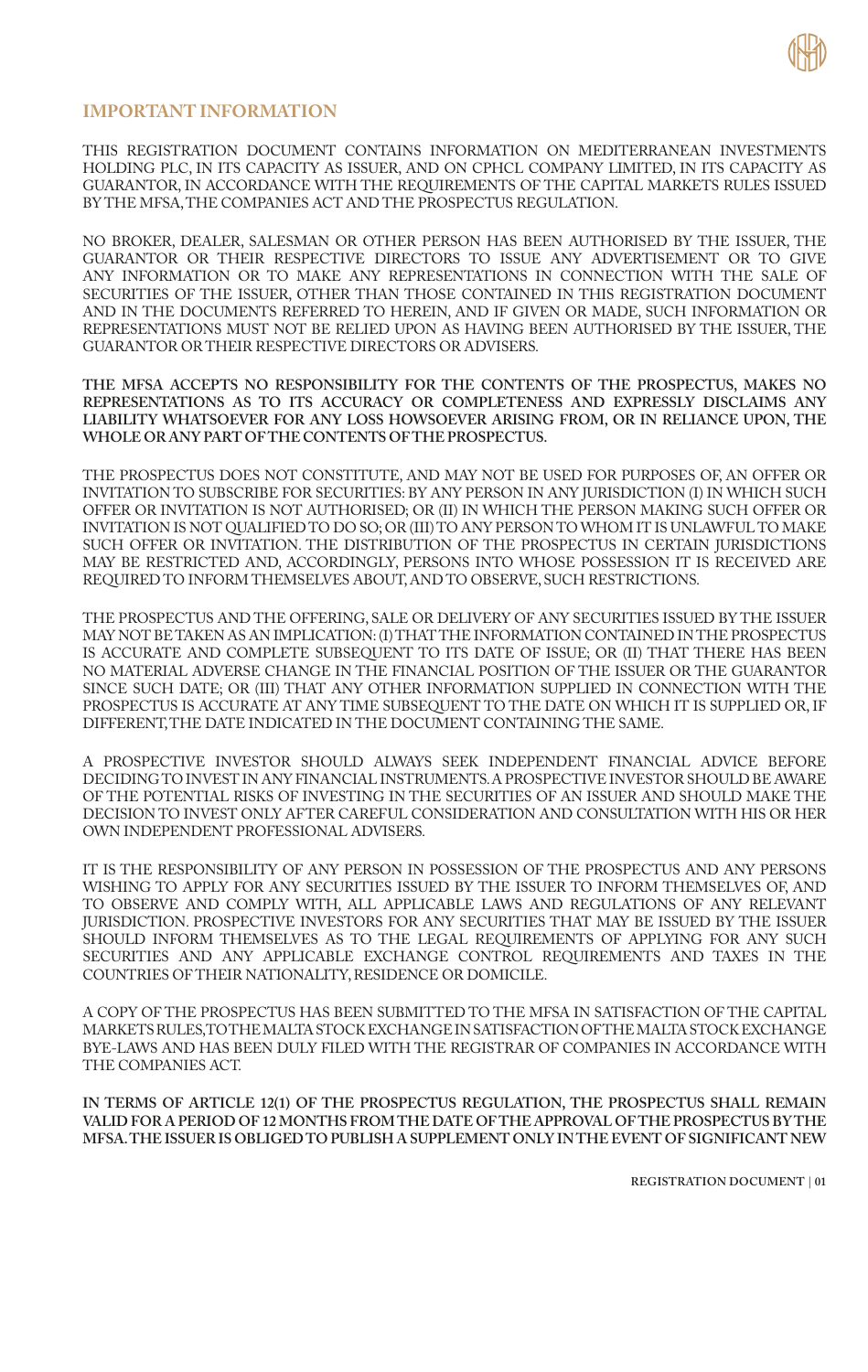

**FACTORS, MATERIAL MISTAKE OR MATERIAL INACCURACY RELATING TO THE INFORMATION SET OUT IN THE PROSPECTUS WHICH MAY AFFECT THE ASSESSMENT OF THE SECURITIES AND WHICH ARISES OR IS NOTED BETWEEN THE TIME WHEN THE PROSPECTUS IS APPROVED AND THE CLOSING OF THE OFFER PERIOD OR THE TIME WHEN TRADING ON A REGULATED MARKET COMMENCES, WHICHEVER OCCURS LATER. THE OBLIGATION TO SUPPLEMENT THE PROSPECTUS IN THE EVENT OF SIGNIFICANT NEW FACTORS, MATERIAL MISTAKES OR MATERIAL INACCURACIES DOES NOT APPLY WHEN THE PROSPECTUS IS NO LONGER VALID.**

**STATEMENTS MADE IN THIS REGISTRATION DOCUMENT ARE, EXCEPT WHERE OTHERWISE STATED, BASED ON THE LAW AND PRACTICE CURRENTLY IN FORCE IN MALTA AND ARE SUBJECT TO CHANGES THEREIN.**

ALL THE ADVISERS TO THE ISSUER NAMED IN SUB-SECTION 4.4 OF THIS REGISTRATION DOCUMENT HAVE ACTED AND ARE ACTING EXCLUSIVELY FOR THE ISSUER IN RELATION TO THIS PUBLIC OFFER AND HAVE NO CONTRACTUAL, FIDUCIARY OR OTHER OBLIGATION TOWARDS ANY OTHER PERSON AND WILL, ACCORDINGLY, NOT BE RESPONSIBLE TO ANY INVESTOR OR ANY OTHER PERSON WHOMSOEVER IN RELATION TO THE TRANSACTIONS PROPOSED IN THE PROSPECTUS.

UNLESS OTHERWISE STATED, THE CONTENTS OF THE ISSUER'S WEBSITE OR ANY WEBSITE DIRECTLY OR INDIRECTLY LINKED TO THE ISSUER'S WEBSITE DO NOT FORM PART OF THE PROSPECTUS. ACCORDINGLY, NO RELIANCE OUGHT TO BE MADE BY ANY INVESTOR ON ANY INFORMATION OR OTHER DATA CONTAINED IN SUCH WEBSITE AS THE BASIS FOR A DECISION TO INVEST IN ANY SECURITIES OF THE ISSUER.

**THE VALUE OF INVESTMENTS CAN GO UP OR DOWN AND PAST PERFORMANCE IS NOT NECESSARILY INDICATIVE OF FUTURE PERFORMANCE. PROSPECTIVE INVESTORS SHOULD CAREFULLY CONSIDER ALL THE INFORMATION CONTAINED IN THE PROSPECTUS AS A WHOLE AND SHOULD CONSULT THEIR OWN PROFESSIONAL ADVISERS.**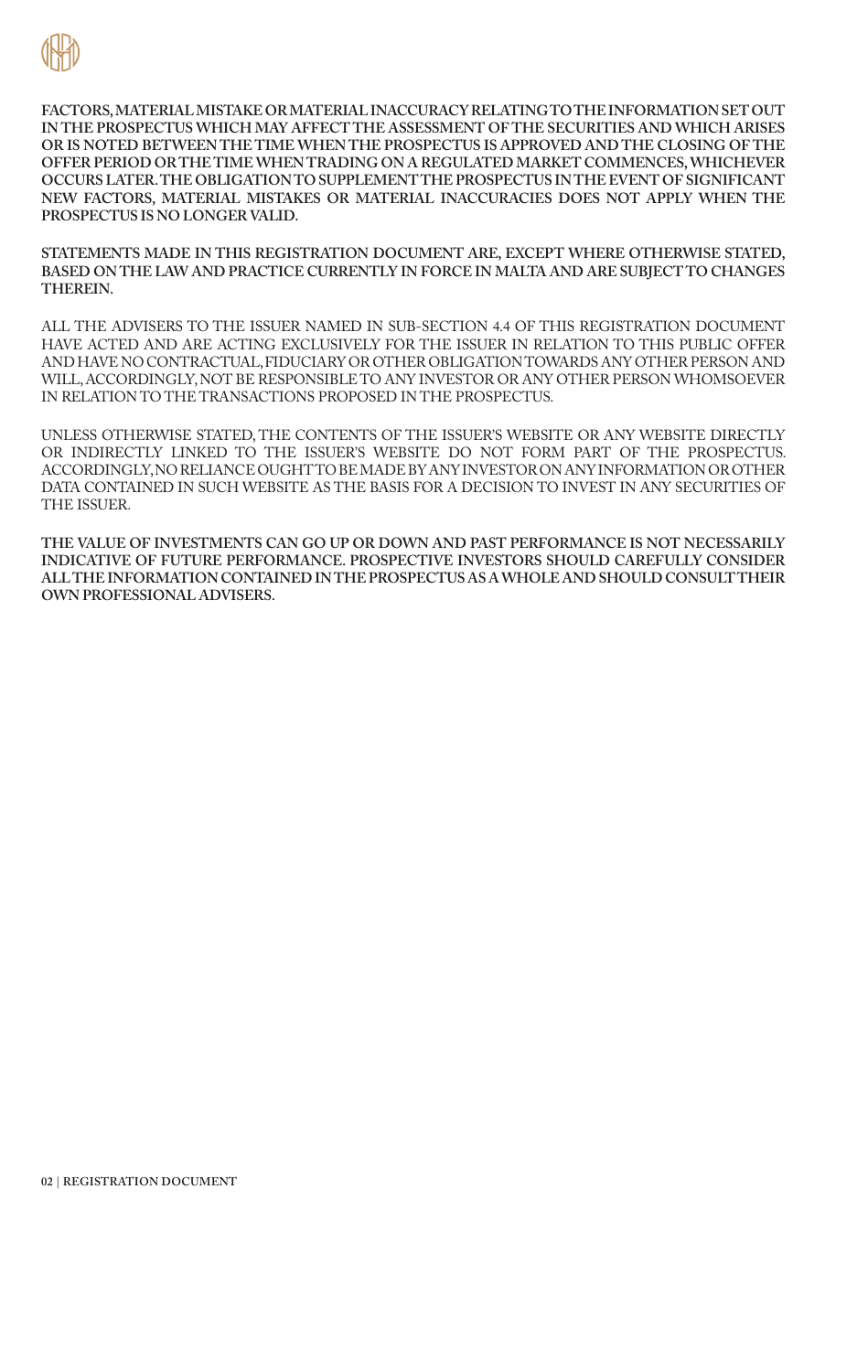

# **1 DEFINITIONS**

In this Registration Document the following words and expressions shall bear the following meanings whenever such words and expressions are used in their capitalised form, except where the context otherwise requires:

| "Act" or "Companies Act"                     | the Companies Act (Chapter 386 of the laws of Malta);                                                                                                                                                                                                                                                                             |  |
|----------------------------------------------|-----------------------------------------------------------------------------------------------------------------------------------------------------------------------------------------------------------------------------------------------------------------------------------------------------------------------------------|--|
| "AHCT"                                       | Alinmaa Holding Company for Tourism & Real Estate Investments, a company registered<br>under the laws of Libya and having its registered office at Al-Hamamat St., Al Madina<br>Alsiahya, Tripoli, Libya;                                                                                                                         |  |
| "AUCC"                                       | Arab Union Contracting Company, a company registered under the laws of Libya and<br>having its registered office at Level 21, General Department, Tripoli Tower, Tower 1,<br>Tripoli, Libya;                                                                                                                                      |  |
| "Authorised Intermediaries"                  | the licensed financial intermediaries whose details are listed in Annex IV of the Securities<br>Note forming part of the Prospectus;                                                                                                                                                                                              |  |
| "Bond Issue" or "Issue"                      | the issue of the Bonds;                                                                                                                                                                                                                                                                                                           |  |
| "Bond Obligations"                           | the punctual performance by the Issuer of all of its obligations under the Bond Issue,<br>including the repayment of principal and payment of interest thereon;                                                                                                                                                                   |  |
| "Bondholder"                                 | a holder of Bonds to be issued by the Issuer in terms of the Prospectus;                                                                                                                                                                                                                                                          |  |
| "Bonds"                                      | a maximum of $\text{\textsterling}30$ million unsecured bonds due in 2027 of a nominal value of $\text{\textsterling}100$ per<br>bond issued at par by the Issuer and redeemable on the Redemption Date at their nominal<br>value, bearing interest at the rate of 5.25% per annum. The Bonds are guaranteed by the<br>Guarantor; |  |
| "Capital Markets Rules"                      | the capital markets rules issued by the Malta Financial Services Authority, as may be<br>amended and/or supplemented from time to time;                                                                                                                                                                                           |  |
| "Catermax Limited"                           | Catermax Limited, a private limited liability company registered under the laws of Malta<br>with company registration number C 50842 and having its registered office at 22, Europa<br>Centre, Floriana FRN 1400, Malta;                                                                                                          |  |
| "CDI" or "Corinthia<br>Developments Limited" | Corinthia Developments International Limited, a private limited liability company<br>registered under the laws of Malta with company registration number C 70440 and<br>having its registered office at 22, Europa Centre, Floriana FRN 1400, Malta;                                                                              |  |
| "CHL" or "Corinthia Hotels<br>Limited"       | Corinthia Hotels Limited, a private limited liability company registered under the laws<br>of Malta with company registration number C 26086 and having its registered office at 1,<br>Europa Centre, John Lopez Street, Floriana FRN 1400, Malta, formerly CHI Limited;                                                          |  |
| "CIL" or "Corinthia Investments<br>Limited"  | Corinthia Investments Limited, a private company registered under the laws of England<br>and Wales with company registration number 01962947 and having its registered office<br>at Aissela, 46 High Street, Esher, Surrey KT10 9QY, England;                                                                                     |  |
| "Corinthia Brand"                            | any and all intellectual property associated with the Corinthia Brand for hotel and<br>property operations, the legal and beneficial ownership of which is held by CHL;                                                                                                                                                           |  |
| "Corinthia Caterers Limited"                 | Corinthia Caterers Limited, a private limited liability company registered under the laws<br>of Malta with company registration number C 24720 and having its registered office at<br>22, Europa Centre, Floriana FRN 1400, Malta;                                                                                                |  |
| "Corinthia Group"                            | CPHCL (as defined below) and the companies in which CPHCL has a controlling<br>interest;                                                                                                                                                                                                                                          |  |
|                                              | "Costa" or "The Coffee Company" The Coffee Company Malta Limited, a private limited liability company registered under<br>the laws of Malta with company registration number C 55973 and having its registered<br>office at ML7 Business Centre, Triq 1-Intornjatur, Mriehel, Birkirkara BKR 3000, Malta;                         |  |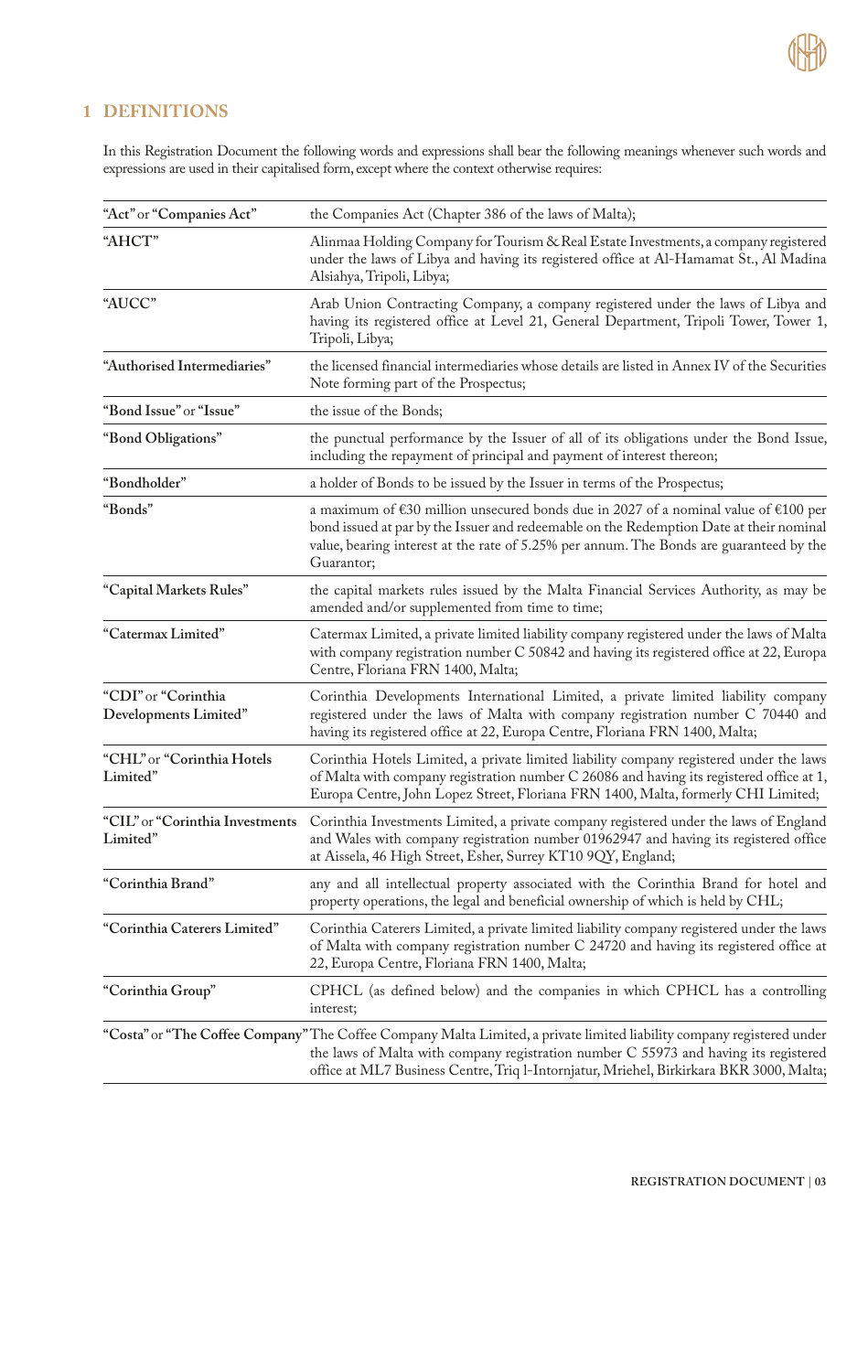| "CPHCL" or "Guarantor"                           | CPHCL Company Limited (formerly Corinthia Palace Hotel Company Limited),<br>a private limited liability company registered under the laws of Malta with company<br>registration number C 257 and having its registered office at 22, Europa Centre, John<br>Lopez Street, Floriana FRN 1400, Malta. CPHCL is the parent company of the Corinthia<br>Group and is acting as Guarantor in terms of the Guarantee;                                                                                                                                                                                                                                                                                  |  |
|--------------------------------------------------|--------------------------------------------------------------------------------------------------------------------------------------------------------------------------------------------------------------------------------------------------------------------------------------------------------------------------------------------------------------------------------------------------------------------------------------------------------------------------------------------------------------------------------------------------------------------------------------------------------------------------------------------------------------------------------------------------|--|
| "Danish Bakery Limited"                          | Danish Bakery Limited, a private limited liability company duly registered under the laws<br>of Malta with company registration number C 7921 and having its registered office at 22,<br>Europa Centre, John Lopez Street, Floriana FRN 1400, Malta;                                                                                                                                                                                                                                                                                                                                                                                                                                             |  |
| "Directors" or "Board"                           | the directors of the Issuer whose names are set out in sub-section 4.1 of this Registration<br>Document;                                                                                                                                                                                                                                                                                                                                                                                                                                                                                                                                                                                         |  |
| "EBITDA"                                         | an abbreviation used for earnings before interest, tax, depreciation and amortisation;                                                                                                                                                                                                                                                                                                                                                                                                                                                                                                                                                                                                           |  |
| "EDREICO"                                        | formerly the Economic Development and Real Estate Investment Company, a company<br>registered under the laws of Libya and having its registered office at 49, 4th Floor, Burj Al<br>Fatah Tower, PO BOX 93142, Tripoli, Libya;                                                                                                                                                                                                                                                                                                                                                                                                                                                                   |  |
| "Euro" or " $\epsilon$ "                         | the lawful currency of the Republic of Malta;                                                                                                                                                                                                                                                                                                                                                                                                                                                                                                                                                                                                                                                    |  |
| "Exchange" or "Malta Stock<br>Exchange" or "MSE" | Malta Stock Exchange plc, as originally constituted in terms of the Financial Markets<br>Act (Chapter 345 of the laws of Malta) with company registration number C 42525 and<br>having its registered office at Garrison Chapel, Castille Place, Valletta VLT 1063, Malta;                                                                                                                                                                                                                                                                                                                                                                                                                       |  |
| "Financial Analysis Summary"                     | the financial analysis summary dated 31 May 2022 compiled by the Sponsor in line with<br>the applicable requirements of the MFSA Listing Policies, a copy of which is set out in<br>Annex III of the Securities Note forming part of the Prospectus;                                                                                                                                                                                                                                                                                                                                                                                                                                             |  |
| "GHA"                                            | GHA Holdings Limited, an exempted private company incorporated under the laws of<br>the Cayman Islands with company registration number 338838 and with registered office<br>at the offices of Walkers Corporate Limited, Cayman Corporate Centre, 27 Hospital<br>Road, George Town, Grand Cayman KY1-9008, Cayman Islands;                                                                                                                                                                                                                                                                                                                                                                      |  |
| "Group"                                          | collectively, the Issuer (parent company, as defined below), PCL and PWL (subsidiary<br>companies, both as defined below) and MTJSC (associate company, as defined below);                                                                                                                                                                                                                                                                                                                                                                                                                                                                                                                       |  |
| "Guarantee"                                      | the guarantee dated 31 May 2022 granted by the Guarantor as security for the punctual<br>performance of all the obligations undertaken by the Issuer under the Bonds and, without<br>prejudice to the generality of the foregoing, the undertaking on the part of the Guarantor<br>to pay all amounts of principal and interest which may become due and payable by the<br>Issuer to Bondholders under the Bonds, within 60 days from the date such amount falls<br>due and remains unpaid by the Issuer. A copy of the Guarantee and a description of the<br>nature, scope and terms of the Guarantee are appended to the Securities Note forming<br>part of the Prospectus as Annex I thereto; |  |
| "IHGH"                                           | Island Hotels Group Holdings p.l.c., a company registered under the laws of Malta with<br>company registration number C 44855 and having its registered office at 22, Europa<br>Centre, John Lopez Street, Floriana FRN 1400, Malta, which company has been struck<br>off the Registry of Companies following a merger by amalgamation with IHI;                                                                                                                                                                                                                                                                                                                                                 |  |
| "IHI"                                            | International Hotel Investments plc, a public company registered under the laws of Malta<br>with company registration number C 26136 and having its registered office at 22, Europa<br>Centre, John Lopez Street, Floriana FRN 1400, Malta;                                                                                                                                                                                                                                                                                                                                                                                                                                                      |  |
| "Issuer" or "MIH" or "Company"                   | Mediterranean Investments Holding plc, a public company registered under the laws of<br>Malta with company registration number C 37513 and having its registered office at 22,<br>Europa Centre, Floriana FRN 1400, Malta;                                                                                                                                                                                                                                                                                                                                                                                                                                                                       |  |
| "LAFICO"                                         | Libyan Foreign Investment Company, a company registered under the laws of Libya with<br>company registration number 9481 and having its registered office at Ghadem Aljabel,<br>Gharian, P.O. Box 4538 Tripoli, Libya;                                                                                                                                                                                                                                                                                                                                                                                                                                                                           |  |
|                                                  |                                                                                                                                                                                                                                                                                                                                                                                                                                                                                                                                                                                                                                                                                                  |  |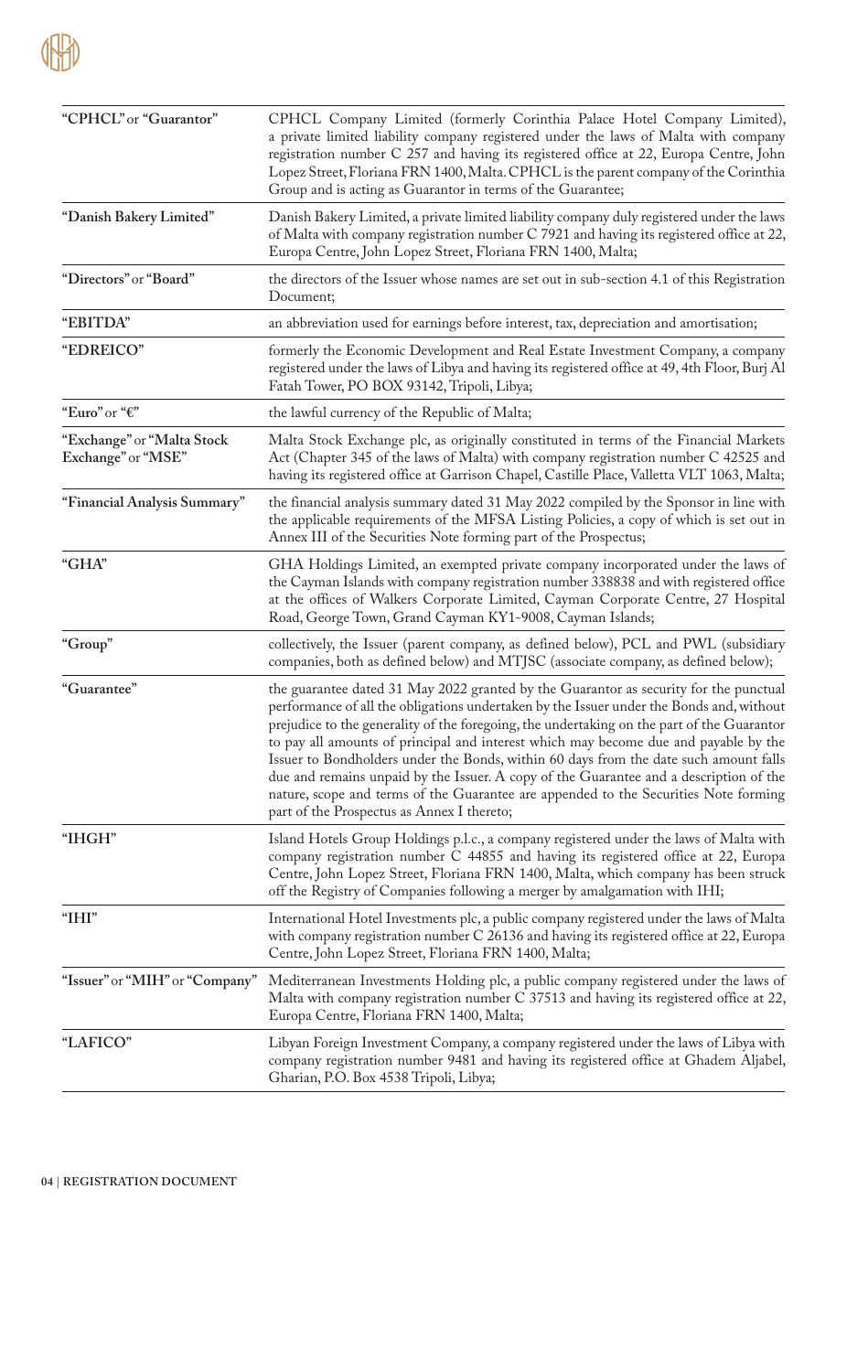

| "LPTACC"                                                         | Libya Projects General Trading And Contracting Company, a company registered under<br>the laws of Kuwait with company registration number 119633 and having its registered<br>office at Office 16/Mezzanine, Block 12, Al Asfour International Company, Al Manqaf,<br>Kuwait;                                                                                                                                                                                                                   |  |
|------------------------------------------------------------------|-------------------------------------------------------------------------------------------------------------------------------------------------------------------------------------------------------------------------------------------------------------------------------------------------------------------------------------------------------------------------------------------------------------------------------------------------------------------------------------------------|--|
| "Maturing Bonds"                                                 | the 5.0% unsecured bonds 2022 with ISIN code MT0000371287 due to mature on 6<br>July 2022, amounting as at the date of the Prospectus to €40,000,000, issued by the Issuer<br>pursuant to a prospectus dated 29 May 2017;                                                                                                                                                                                                                                                                       |  |
| "Medina Tower"                                                   | the proposed Medina Tower project in Tripoli, Libya, as described in sub-section 5.1.2 of<br>this Registration Document;                                                                                                                                                                                                                                                                                                                                                                        |  |
| "Memorandum and Articles of<br>Association" or "M&As"            | the memorandum and articles of association of the Issuer in force at the time of<br>publication of the Prospectus, and the terms "Memorandum of Association" and "Articles<br>of Association" shall be construed accordingly;                                                                                                                                                                                                                                                                   |  |
| "MFCC" or "Malta Fairs and<br><b>Conventions Centre Limited"</b> | Malta Fairs and Conventions Centre Limited, a private limited liability company<br>registered under the laws of Malta with company registration number C 39678 and having<br>its registered office at Millenium Stand, Level 1, National Stadium, Ta' Qali, Attard ATD<br>4000, Malta;                                                                                                                                                                                                          |  |
| "MFSA"                                                           | the Malta Financial Services Authority, established in terms of the Malta Financial<br>Services Authority Act (Chapter 330 of the laws of Malta) in its capacity as the<br>competent authority in terms of the Financial Markets Act (Chapter 345 of the laws of<br>Malta) authorised to approve prospectuses and admissibility to listing and to monitor and<br>supervise local regulated markets and participants thereof falling within the regulatory<br>and supervisory remit of the MFSA; |  |
| "MSE Bye-Laws"                                                   | the MSE bye-laws issued by the authority of the board of directors of Malta Stock<br>Exchange plc, as may be amended from time to time;                                                                                                                                                                                                                                                                                                                                                         |  |
| "MSS Agreement"                                                  | the management and support services agreement entered into between the Issuer and<br>CPHCL on 1 January 2020 in connection with the provision of management services<br>at the strategic level of the Issuer's business, further details of which are set out in sub-<br>section 5.1.3 of this Registration Document;                                                                                                                                                                           |  |
| "MTJSC"                                                          | Medina Tower Joint Stock Company for Real Estate and Development, a joint stock<br>investment company registered under the commercial laws of Libya in accordance with<br>Law No. 5 (1997) as amended by Law No. 7 (2004) and Law No. 9 L(2010), having its<br>registered office at Tripoli Tower, Suite 107, Tower 2, Level 10, Tripoli, Libya, and bearing<br>privatisation and investment board number 343;                                                                                  |  |
| "NPHC"                                                           | National Projects Holding Company (KSC), a company registered under the laws of<br>Kuwait with company registration number 111731 and having its registered office at<br>National Market Building, Fourth Floor, Office 24, Abdullah Al Salem, Al Mirqab,<br>Kuwait;                                                                                                                                                                                                                            |  |
| "NREC"                                                           | National Real Estate Company KSCP, a company registered under the laws of Kuwait<br>with company registration number 19628 and having its registered office at P.O. Box<br>64585, Shuwaikh, B 70456, Kuwait;                                                                                                                                                                                                                                                                                    |  |
| "Official List"                                                  | the list prepared and published by the Malta Stock Exchange as its official list in<br>accordance with the MSE Bye-Laws;                                                                                                                                                                                                                                                                                                                                                                        |  |
| "Palm City Residences"                                           | the Palm City Residences, a property operated by PCL (as defined below) and situated in<br>Janzour, Libya, as described in sub-section 5.1.2 of this Registration Document;                                                                                                                                                                                                                                                                                                                     |  |
| "PCL" or "Palm City Ltd"                                         | Palm City Ltd, a private limited liability company registered under the laws of Malta<br>with company registration number C 34113 and having its registered office at 22, Europa<br>Centre, John Lopez Street, Floriana FRN 1400, Malta;                                                                                                                                                                                                                                                        |  |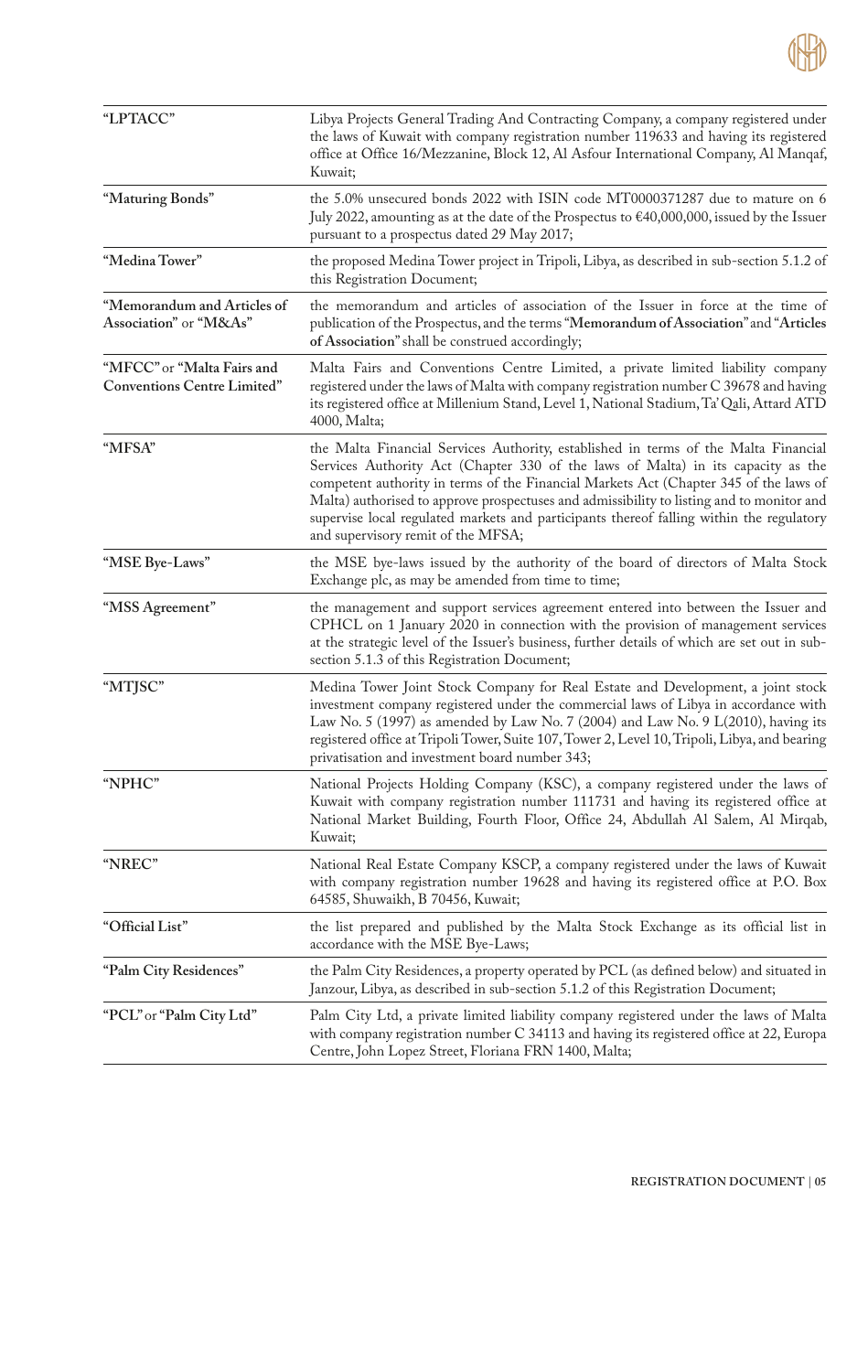

| "PWL"                                                                                                                                                                                                                                                                                                                                                                                                                                                                                                                                                  | Palm Waterfront Ltd, a private limited liability company registered under the laws of<br>Malta with company registration number C 57155 and having its registered office at 22,<br>Europa Centre, John Lopez Street, Floriana FRN 1400, Malta;                                                                                                                                                                                                                                                      |  |
|--------------------------------------------------------------------------------------------------------------------------------------------------------------------------------------------------------------------------------------------------------------------------------------------------------------------------------------------------------------------------------------------------------------------------------------------------------------------------------------------------------------------------------------------------------|-----------------------------------------------------------------------------------------------------------------------------------------------------------------------------------------------------------------------------------------------------------------------------------------------------------------------------------------------------------------------------------------------------------------------------------------------------------------------------------------------------|--|
| "Prospectus"                                                                                                                                                                                                                                                                                                                                                                                                                                                                                                                                           | collectively, the Summary, this Registration Document and the Securities Note published<br>by the Issuer all dated 31 May 2022 as such documents may be amended, updated,<br>replaced and supplemented from time to time;                                                                                                                                                                                                                                                                           |  |
| "Prospectus Regulation"                                                                                                                                                                                                                                                                                                                                                                                                                                                                                                                                | Commission Regulation (EU) 2017/1129 of 14 June 2017 of the European Parliament<br>and of the Council on the prospectus to be published when securities are offered to the<br>public or admitted to trading on a regulated market, and repealing Directive 2003/71/<br>EC, as may be amended and/or supplemented from time to time, and in accordance with<br>the provisions of Commission Delegated Regulation No. 2019/979 and Commission<br>Delegated Regulation No. 2019/980 issued thereunder; |  |
| "QPM" or "QPM Limited"                                                                                                                                                                                                                                                                                                                                                                                                                                                                                                                                 | QPM Limited, a private limited liability company registered under the laws of Malta<br>with company registration number C 26148 and having its registered office at 22, Europa<br>Centre, John Lopez Street, Floriana FRN 1400, Malta;                                                                                                                                                                                                                                                              |  |
| "Redemption Date"                                                                                                                                                                                                                                                                                                                                                                                                                                                                                                                                      | 6 July 2027;                                                                                                                                                                                                                                                                                                                                                                                                                                                                                        |  |
| "Registrar & Manager"                                                                                                                                                                                                                                                                                                                                                                                                                                                                                                                                  | Bank of Valletta p.l.c., a public company registered under the laws of Malta with company<br>registration number C 2833 and having its registered address at 58, Zachary Street,<br>Valletta VLT 1130, Malta. Bank of Valletta p.l.c. is regulated by the MFSA and is licensed<br>to carry out the business of banking and investment services in terms of the Banking Act<br>(Chapter 371 of the laws of Malta) and the Investment Services Act (Chapter 370 of the<br>laws of Malta);             |  |
| "Registration Document"                                                                                                                                                                                                                                                                                                                                                                                                                                                                                                                                | this document in its entirety issued by the Issuer dated 31 May 2022, forming part of the<br>Prospectus;                                                                                                                                                                                                                                                                                                                                                                                            |  |
| "Securities Note"                                                                                                                                                                                                                                                                                                                                                                                                                                                                                                                                      | the securities note issued by the Issuer dated 31 May 2022, forming part of the Prospectus;                                                                                                                                                                                                                                                                                                                                                                                                         |  |
| "Sponsor"<br>M.Z. Investment Services Limited, a private limited liability company registered under<br>the laws of Malta having its registered address at 61, M.Z. House, St Rita Street, Rabat<br>RBT 1523, Malta and bearing company registration number C 23936. M.Z. Investment<br>Services Limited is authorised to conduct investment services by the Malta Financial<br>Services Authority in terms of the Investment Services Act (Chapter 370 of the laws of<br>Malta) and is a member of the MSE;                                            |                                                                                                                                                                                                                                                                                                                                                                                                                                                                                                     |  |
| "Subsidiaries"<br>an entity over which the parent has control. In terms of the International Financial<br>Reporting Standards (IFRS) as adopted by the European Union, a group controls an<br>entity when the group is exposed to, or has rights to, variable returns from its involvement<br>with the entity and has the ability to affect those returns through its power to direct the<br>activities of the entity. The term "Subsidiary" shall be construed accordingly. The term<br>"Subsidiaries" shall collectively refer to the said entities; |                                                                                                                                                                                                                                                                                                                                                                                                                                                                                                     |  |
| "Summary"                                                                                                                                                                                                                                                                                                                                                                                                                                                                                                                                              | the summary issued by the Issuer dated 31 May 2022, forming part of the Prospectus; and                                                                                                                                                                                                                                                                                                                                                                                                             |  |
| "Swan Laundry and Dry<br>Cleaning Company Limited"                                                                                                                                                                                                                                                                                                                                                                                                                                                                                                     | Swan Laundry and Dry Cleaning Company Limited, a private limited liability company<br>duly registered under the laws of Malta with company registration number C 2708<br>and having its registered office at 22, Europa Centre, John Lopez Street, Floriana<br>FRN 1400, Malta.                                                                                                                                                                                                                     |  |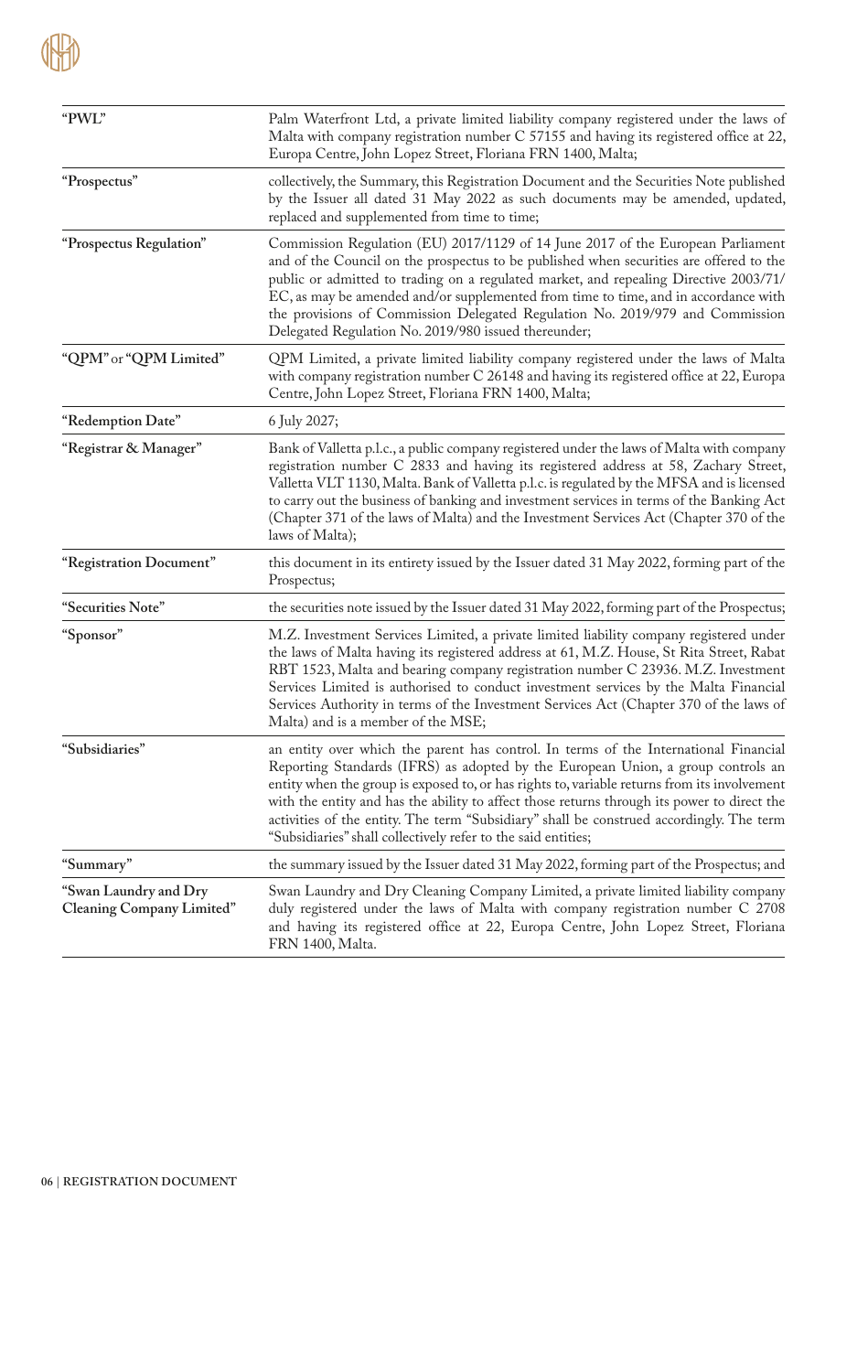

#### All references in the Prospectus to "Malta" are to the "Republic of Malta".

Unless it appears otherwise from the context:

- (a) words importing the singular shall include the plural and *vice-versa*;
- (b) words importing the masculine gender shall include the feminine gender and *vice-versa*;
- (c) the word "may" shall be construed as permissive and the word "shall" shall be construed as imperative;
- (d) any reference to a person includes natural persons, firms, partnerships, companies, corporations, associations, organisations, governments, states, foundations or trusts;
- (e) any reference to a person includes that person's legal personal representatives, successors and assigns;
- (f) any phrase introduced by the terms "including", "include", "in particular" or any similar expression is illustrative only and does not limit the sense of the words preceding those terms; and
- (g) any reference to a law, legislative act and/or other legislation shall mean that particular law, legislative act and/or legislation as in force at the time of publication of this Registration Document.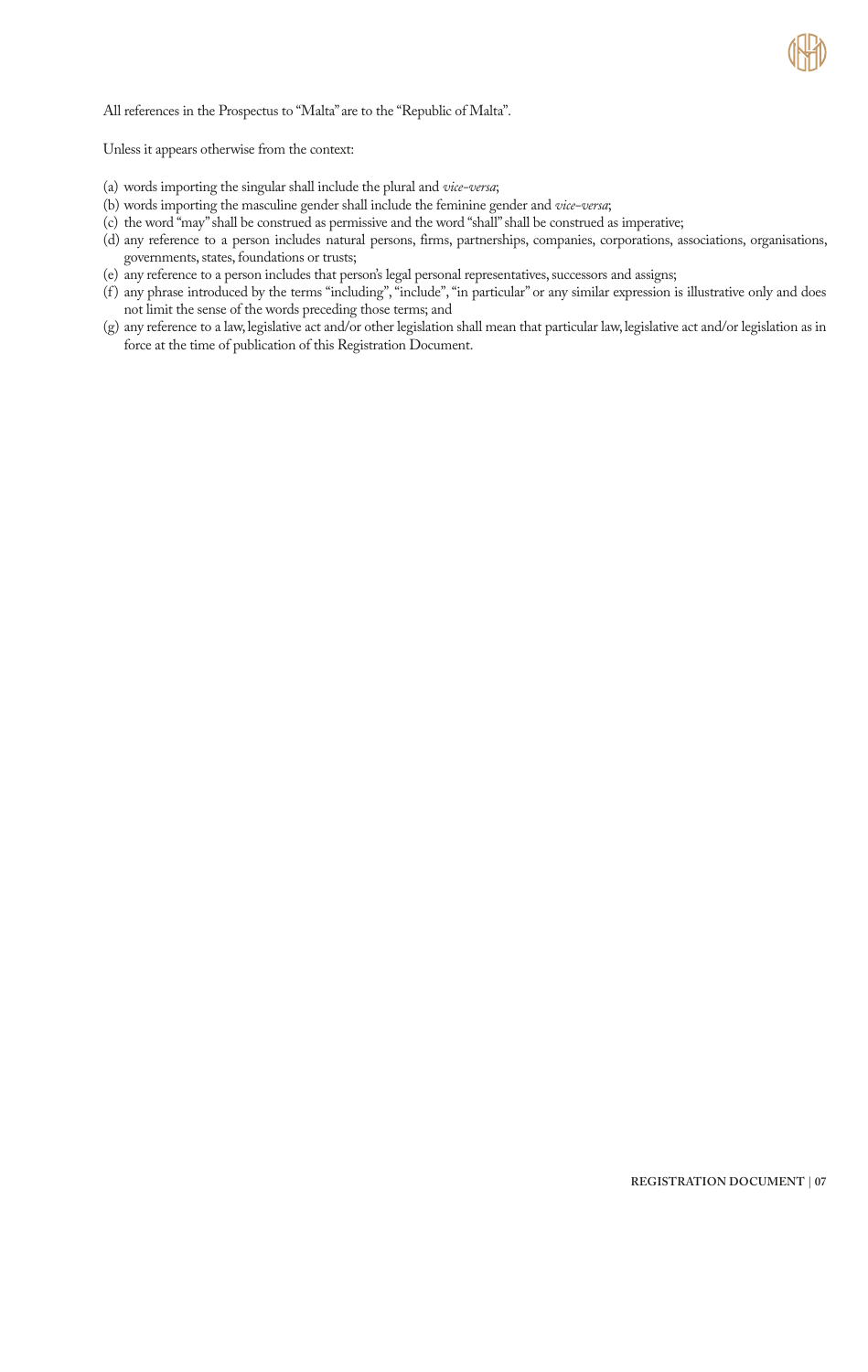

# **2 RISK FACTORS**

**PROSPECTIVE INVESTORS SHOULD CAREFULLY CONSIDER WITH THEIR OWN INDEPENDENT PROFESSIONAL ADVISERS THE FOLLOWING RISK FACTORS AND OTHER INVESTMENT CONSIDERATIONS, AS WELL AS ALL THE OTHER INFORMATION CONTAINED IN THE PROSPECTUS, BEFORE MAKING ANY INVESTMENT DECISION WITH RESPECT TO THE ISSUER.**

**SOME OF THESE RISKS ARE SUBJECT TO CONTINGENCIES WHICH MAY OR MAY NOT OCCUR AND NEITHER THE ISSUER NOR THE GUARANTOR IS IN A POSITION TO EXPRESS ANY VIEWS ON THE LIKELIHOOD OF ANY SUCH CONTINGENCIES OCCURRING.**

**WHILE THE SEQUENCE IN WHICH THE RISKS BELOW ARE LISTED IS INTENDED TO BE INDICATIVE OF THE ORDER OF PRIORITY AND OF THE EXTENT OF THEIR CONSEQUENCES, PROSPECTIVE INVESTORS ARE HEREBY CAUTIONED THAT THE OCCURRENCE OF ANY ONE OR MORE OF THE RISKS SET OUT BELOW COULD HAVE A MATERIAL ADVERSE EFFECT ON THE ISSUER'S, THE GUARANTOR'S AND THE GROUP'S BUSINESS, TRADING PROSPECTS, RESULTS OF OPERATIONS AND FINANCIAL CONDITION, AND, CONSEQUENTLY, ON THE ABILITY OF THE ISSUER TO FULFIL ITS OBLIGATIONS UNDER THE SECURITIES TO BE ISSUED IN TERMS OF THE PROSPECTUS AND OF THE GUARANTOR TO HONOUR ITS OBLIGATIONS UNDER THE GUARANTEE.** 

**THE RISKS AND UNCERTAINTIES DISCUSSED BELOW ARE THOSE IDENTIFIED AS SUCH BY THE DIRECTORS OF THE ISSUER AS AT THE DATE OF THE PROSPECTUS, BUT THESE RISKS AND UNCERTAINTIES MAY NOT BE THE ONLY ONES THAT THE ISSUER AND THE GUARANTOR MAY FACE. ADDITIONAL RISKS AND UNCERTAINTIES, INCLUDING THOSE WHICH THE ISSUER'S DIRECTORS ARE NOT CURRENTLY AWARE OF, MAY WELL RESULT IN A MATERIAL IMPACT ON THE FINANCIAL CONDITION AND OPERATIONAL PERFORMANCE OF THE ISSUER AND/OR THE GUARANTOR.**

**NEITHER THE PROSPECTUS NOR ANY OTHER INFORMATION SUPPLIED HEREIN IN CONNECTION WITH SECURITIES ISSUED BY THE ISSUER:**

- **(I) IS INTENDED TO PROVIDE THE BASIS OF ANY CREDIT OR OTHER EVALUATION, NOR**
- **(II) SHOULD BE CONSIDERED AS A RECOMMENDATION BY THE ISSUER, THE GUARANTOR, THE SPONSOR OR AUTHORISED INTERMEDIARIES THAT ANY RECIPIENT OF THE PROSPECTUS, OR ANY OTHER INFORMATION SUPPLIED IN CONNECTION THEREWITH, SHOULD PURCHASE ANY SECURITIES ISSUED BY THE ISSUER.**

## **PROSPECTIVE INVESTORS SHOULD MAKE THEIR OWN INDEPENDENT EVALUATION OF ALL RISK FACTORS AND SHOULD CONSIDER ALL OTHER SECTIONS OF THIS DOCUMENT.**

#### **2.1 Forward-looking statements**

The Prospectus and the documents incorporated therein by reference or annexed thereto contain forward-looking statements that include, among others, statements concerning the Issuer's and/or Guarantor's strategies and plans relating to the attainment of their respective objectives, capital requirements and other statements of expectations, beliefs, future plans and strategies, anticipated developments and other matters that are not historical facts and which may, accordingly, involve predictions of future circumstances.

Prospective investors can generally identify forward-looking statements by the use of terminology such as "may", "will", "should", "expect", "intend", "plan", "estimate", "anticipate", "believe", "forecast", "project" or similar phrases. Such forwardlooking statements are inherently subject to a number of risks, uncertainties and assumptions, a few of which are beyond the Issuer's and Guarantor's control. Important factors that could cause actual results to differ materially from the expectations of the Issuer's and Guarantor's directors include those risks identified under the heading "Risk Factors" and elsewhere in the Prospectus.

The Issuer cautions prospective investors that these forward-looking statements are subject to risks and uncertainties that could cause actual events or results to differ materially from those expressed or implied by such statements, that such statements do not bind the Issuer and Guarantor with respect to future results and no assurance is given that the projected future results or expectations covered by such forward-looking statements will be achieved.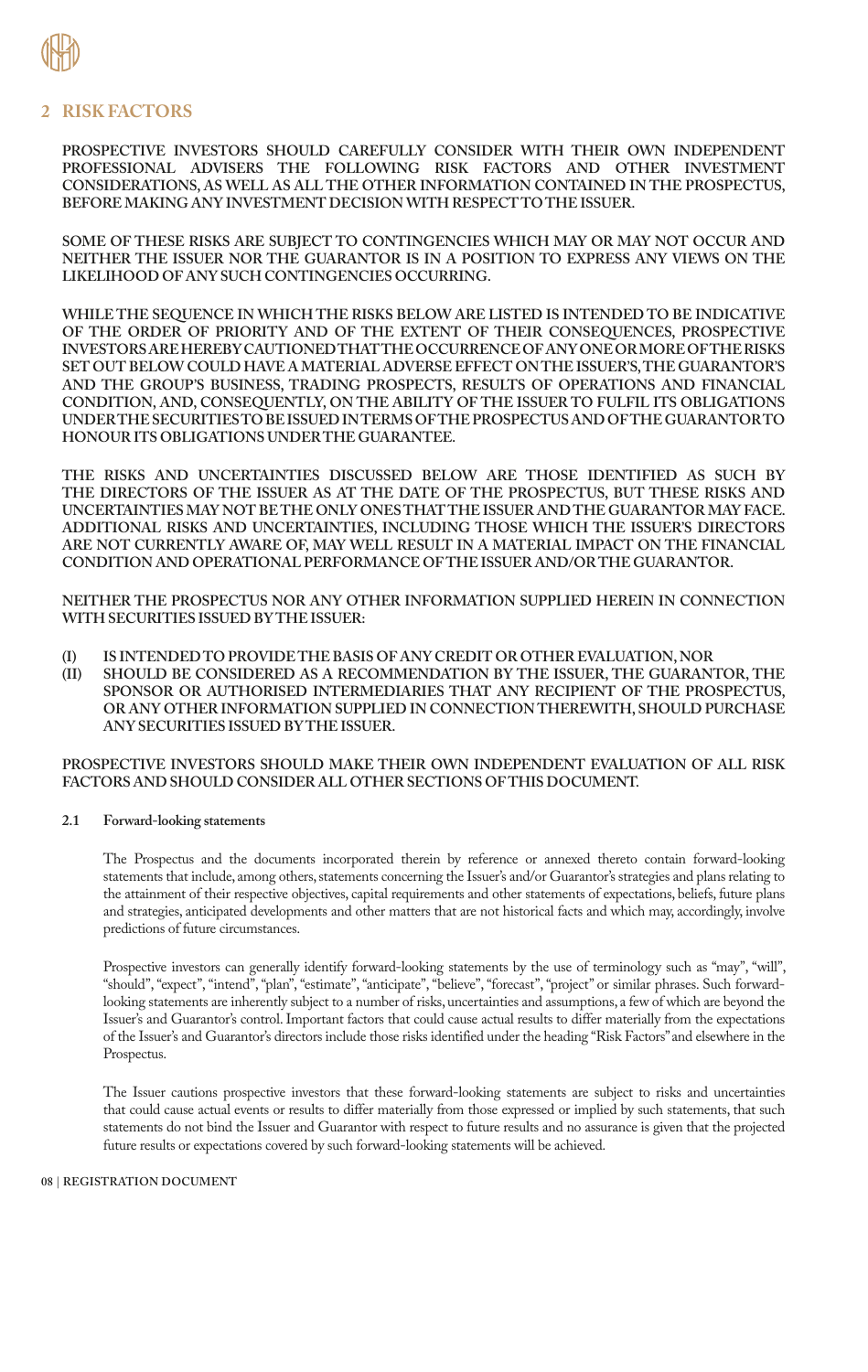

Prospective investors are advised to read the Prospectus in its entirety and, in particular, all the risk factors set out in the Prospectus for a further discussion of the factors that could affect the Issuer's and Guarantor's future performance. In the light of these risks, uncertainties and assumptions, the events described in the forward-looking statements in the Prospectus may not occur. All forward-looking statements contained in the Prospectus are made only as at the date hereof. Subject to applicable legal and regulatory obligations, the Issuer and its directors expressly disclaim any obligations to update or revise any forward-looking statements contained herein to reflect any change in expectations with regard thereto or any change in events, conditions or circumstances on which any statement is based.

## **2.2 Risks relating to the Group and its business**

The Issuer was incorporated in 2005 and, through PCL, has been primarily involved in the development and operation of Palm City Residences. Until such time when the Medina Tower project and the Palm Waterfront project are fully developed and launched on the market, the Issuer will continue to be solely dependent on the business prospects and operating results of PCL, including, therefore, reliance on PCL to service and repay its debt securities.

Accordingly, the timely payment of interest payable by the Issuer on its debt securities could be negatively conditioned by unforeseen adverse circumstances affecting the operations of PCL which could significantly impinge on PCL's cash flow.

The payment of interest and/or capital repayment on the Issuer's debt securities will be funded principally by the payment of inter-company loans or dividend pay-outs of PCL. The payment of inter-company loans and/or dividends by PCL will depend on, among other factors, any future profits, financial position, working capital requirements, general economic conditions and other factors that its board of directors deems significant from time to time. Accordingly, any occurrence that could impede or otherwise delay the cash flow generation from Palm City Residences could have a detrimental impact on PCL's ability to pay dividends, or repay inter-company loans, which, in turn, would have an adverse impact on the ability of the Issuer to meet interest payments or capital repayments on its securities on their due date.

Furthermore, in respect of Palm City Residences, the Group could in future face competition from other residential properties in its area of operation. The principal factors which the Issuer expects could affect the said property's ability to both attract new tenants, as well as retain tenants beyond the term of their current lease are, amongst others: (i) the availability of other residential properties; (ii) the quality of the amenities and facilities offered; (iii) the level of security offered; (iv) transport infrastructure; (v) the number of people who work in the Tripoli catchment area and the strength of tenant demand generally; and (vi) fluctuations in rental rates, as well as of property in and around Tripoli generally.

The operations of PCL and its operating results are subject to a number of factors that could adversely affect the Group's business and financial condition, some of which are beyond the Group's control.

## **2.2.1 Risks relating to the political, economic and social environment in Libya**

Whilst the Issuer and PCL are registered in Malta, the assets, operations, business interests and activities of PCL are located and conducted in Libya through a branch. The Issuer is also an investee in a joint stock company MTJSC in respect of the business interests of the Medina Tower project, another project that will be developed in Tripoli, Libya. This project is registered as an investment project at the Libyan Ministry of Economy. An application for the establishment of an investment project is underway at the Libyan Ministry of Economy in respect of the future development of Palm Waterfront. The Group's business activities over the coming years are expected to be focused on and aimed at the development of the Medina Tower project in which the Group has a 25% holding and Palm Waterfront, which is to be developed by a 100% owned subsidiary of the Issuer. Accordingly, the Group is susceptible to the political and economic risks that may, from time to time, influence Libya's prospects. Negative political or economic factors and trends in or affecting Libya could have a material impact on the business and financial position of the Issuer.

The continued instability and state of uncertainty and unpredictability prevailing since the 2011 uprising continues to have a negative effect on travel to Libya and, accordingly, on the performance, operation and financial results of the Group.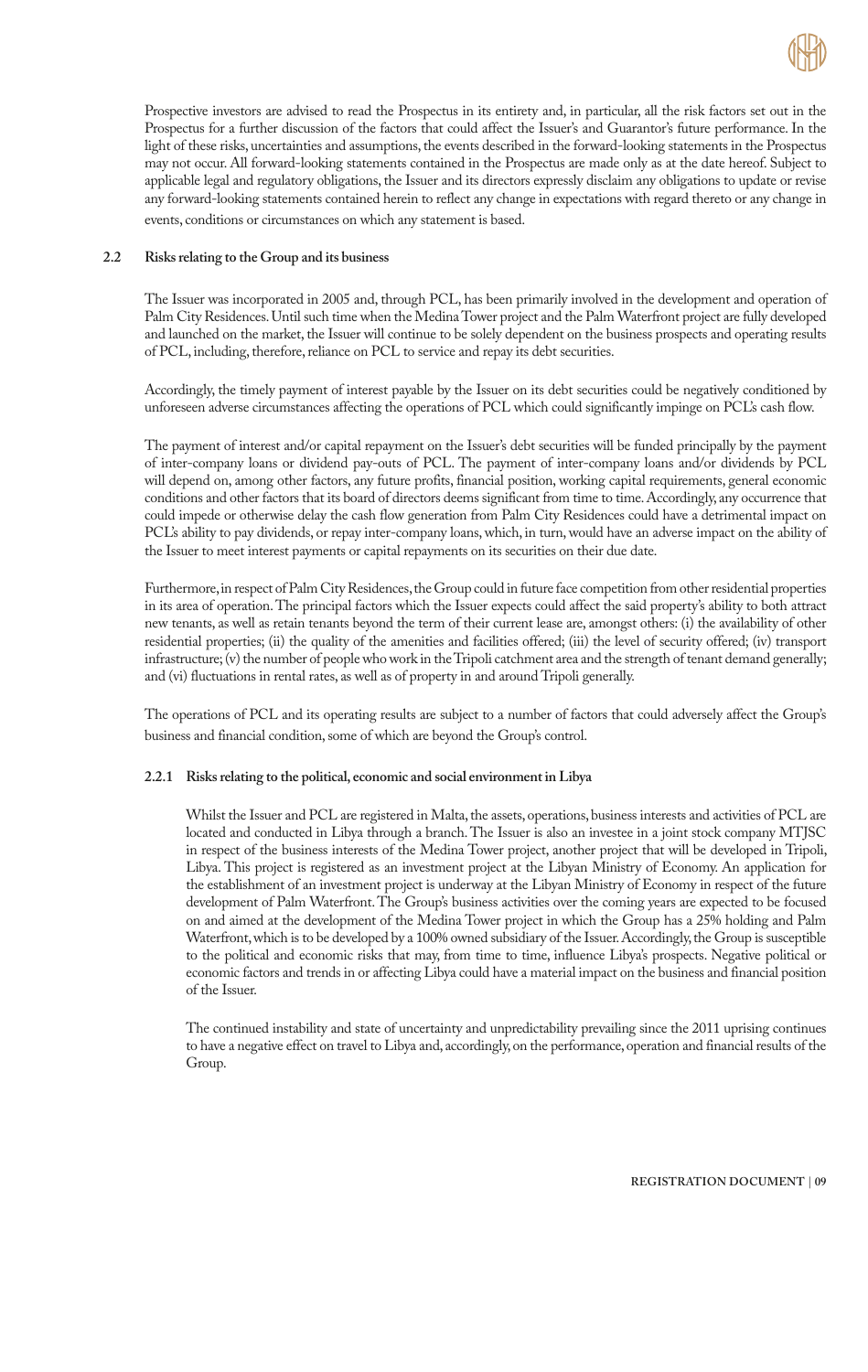Any unexpected changes in the political, social, economic or other conditions in Libya may have an adverse effect on the operations and financial results of the Group and on any investments made by the Group. As happened between 2014 and 2016 and again in 2019 when PCL's operations were adversely affected by the conflict and political turmoil in Libya, reporting decreases in occupancy levels and residential rental rates for those years.

Security concerns resulting from the above, as well as social unrest and lack of clarity on the political situation, have also brought about a decline in investor confidence, investment (including foreign direct investment) and capital spending.

Furthermore, the Libyan legal and judicial system may be different to what some investors may be more familiar with in certain civil and common law jurisdictions, and investors in Malta may consider such a system as not providing, in various aspects, the level of comfort for investment which they are used to under the Maltese legal system or other civil and common law jurisdictions, and, accordingly, they may consider that the Issuer may face difficulties in enforcing its legal rights relating to its investments made in Libya.

The above-mentioned negative political and economic factors and trends may have an adverse influence on the operating results of the Group and could also have a material impact on the business, financial condition and results of operations of the Group.

# **2.2.2 COVID-19 pandemic and possible similar future outbreaks**

Different regions in the world have, from time to time, experienced outbreaks of various viruses. The widespread global pandemic of the infectious disease COVID-19 is continuing to take place and ensuing restrictions remain in force. The pandemic has caused state of emergencies being declared in various countries, travel restrictions being imposed, quarantines being established and various institutions and companies being closed, although over recent months such restrictions have been eased. The ongoing COVID-19 pandemic and any possible future outbreaks of viruses may have a significant adverse effect on the Issuer and the Group.

A spread of such diseases amongst the employees of the Group, as well as any quarantines affecting the employees of the Group or the Group's facilities, may reduce the possibility of the Group's personnel to carry out their work effectively and thereby affect the Group's operations. Furthermore, the current pandemic and any possible future outbreaks of viruses may have an adverse effect on the Group's suppliers and/or transportation companies, resulting in a deficit of production inputs necessary for the Group to carry out its operations.

The full impact of the COVID-19 pandemic on the Group's business will depend on a range of factors, which the Issuer is not able to accurately predict as at the date of the Prospectus, including the duration and scope of the pandemic, the impact of new COVID-19 variants, the pace and effectiveness of the vaccine roll-out, the impact on economic activity and any future measures adopted by the governments in various jurisdictions to mitigate the impact of the COVID-19 pandemic, any of which may have a negative impact on the Group's suppliers and customers, or the economy as a whole and, could, in turn have an adverse effect on the operations and financial results of the Group.

## **2.2.3 Natural disasters, contagious disease, terrorist activity and war have, in the past, adversely affected the expatriate community and similar events could adversely affect the industry in the future**

Natural disasters, the spread of contagious disease (including COVID-19), industrial action, travel-related accidents, terrorist activity and war, and the targeting of particular destinations, have had a significant negative impact on the travel industry globally and such events could have a similarly negative impact in the future.

Such events occurring in the location where the Group operates will invariably affect tenancy patterns and reduce the number of business travellers to the country, including demand for residential accommodation at Palm City Residences. Actual or threatened war, terrorist activity, political unrest, civil strife and other geopolitical uncertainty may also reduce overall demand for business travel. The occurrence of any of these events or increasing concerns about these events could have a material adverse impact on the business, financial condition, results of operations and prospects of the Group and/or the Guarantor.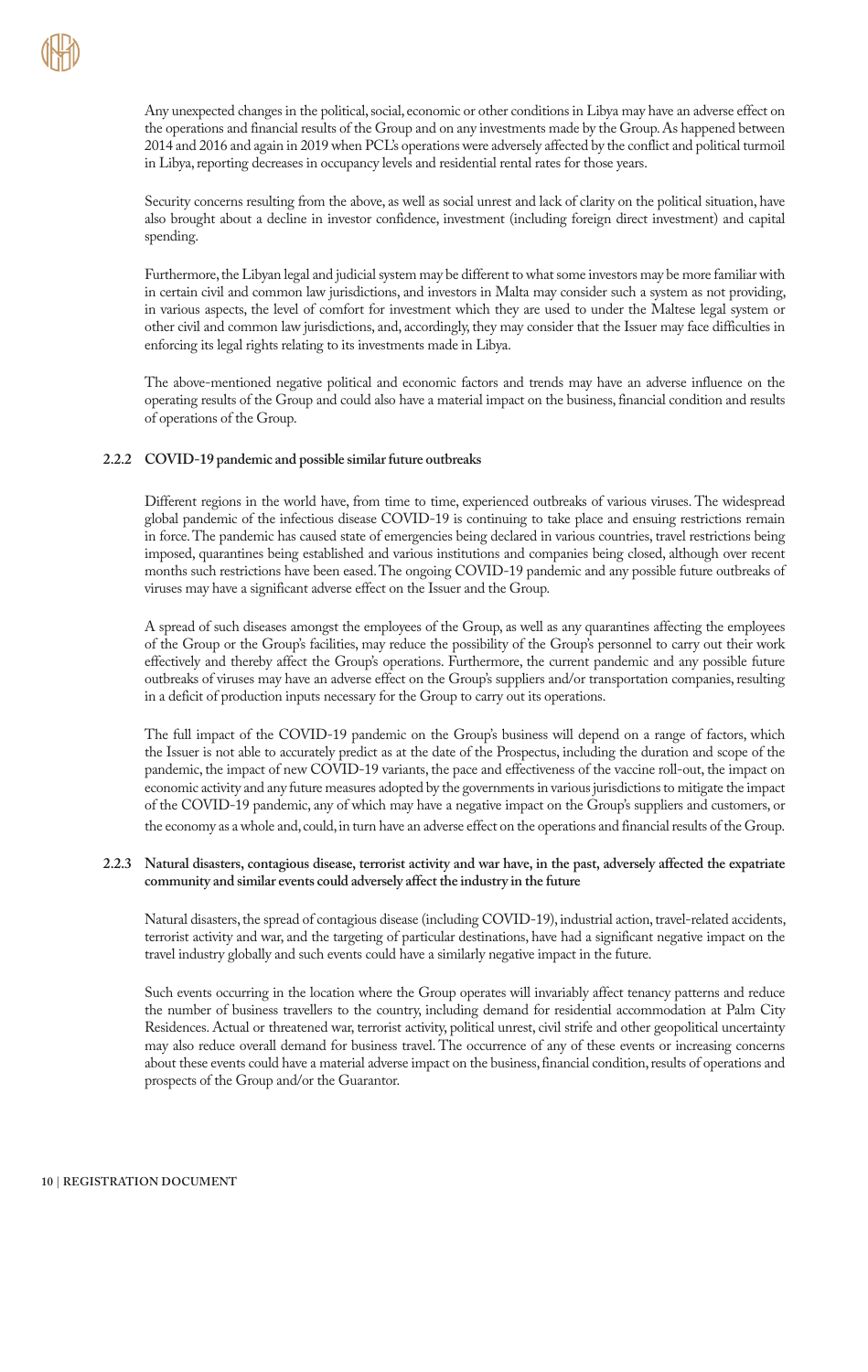

In the event that general market and economic conditions were to experience a downturn pursuant to any of the foregoing factors, these weakened conditions may have an adverse impact on the financial position and operational performance of the Group's business activities, potentially having a negative effect on the Issuer's financial position, cash flows, operational performance and its ability to fulfil its obligations under the Bonds.

## **2.2.4 The Group may not be able to obtain the capital it requires for development or improvement of existing or new properties on commercially reasonable terms, or at all**

The Group's ability to implement its business strategies is dependent upon, amongst other things, its ability to generate sufficient funds internally and to access external financing at acceptable costs. No assurance can be given that sufficient financing for its current and future investments will be available on commercially reasonable terms or within the timeframes required by the Group, also taking into account the need, from time to time, for the Group's properties to undergo renovation, refurbishment or other improvements. Any weakness in the capital markets may limit the Group's ability to raise capital for completion of projects that have commenced or for development of future investments. Failure to obtain, or delays in obtaining, the financing required to complete current or future developments on commercially reasonable terms, including increases in borrowing costs or decreases in loan funding, may limit the Group's growth and materially and adversely affect its business, financial condition, results of operations and prospects.

Specifically as regards development projects, delays in the time scheduled for completion of Group projects may also cause significant delays in the tempo of the revenues forecasted by the Group to be generated from such projects, which can have a significant adverse impact on the Group's financial condition and cash flows in future. Similarly, if the Group's development projects were to incur significant cost overruns that were not anticipated, the Group may have difficulties in sourcing the funding required for meeting such cost overruns and, therefore, may risk not completing the projects, which could have a material adverse impact on the ability of the Issuer to meet its Bond Obligations.

## **2.2.5 Fluctuations in property values**

As stated above, the Group is involved in the acquisition and development of properties. Property values are affected by and may fluctuate, *inter alia*, as a result of changing demand, changes in general economic conditions, changing supply within a particular area of competing space and attractiveness of real estate relative to other investment choices. The value of the Group's property portfolio may also fluctuate as a result of other factors outside the Group's control, such as changes in regulatory requirements and applicable laws (including in relation to taxation and planning), political conditions, the condition of financial markets, potentially adverse tax consequences, interest and inflation rate fluctuations.

The Group's operating performance could be adversely affected by a downturn in the property market in terms of capital values. The valuation of property and property-related assets is inherently subjective, due to, among other things, the individual nature of each property and the assumptions upon which valuations are carried out. Accordingly, there is no assurance that valuations of Group properties and property-related assets will reflect actual market values that could be achieved upon a sale. Actual values may be materially different from any future values that may be expressed or implied by forward-looking statements set out in the relative valuation or anticipated on the basis of historical trends, as reality may not match the assumptions made.

## **2.2.6 The Group's indebtedness could adversely affect its financial position**

The Group has a material amount of debt and the amount of debt funding of the Issuer is expected to increase as and when the Issuer undertakes the Medina Tower and the Palm Waterfront projects, and other possible future development plans. The Group is also dependent on the Issuer's ability, where applicable, to successfully roll over its current bonds listed on the Official List of the MSE. Although the amount of debt funding of the Issuer is expected to increase upon the incurrence of its new projects, the Issuer's policy is to maintain its debt-to-equity ratio at prudent levels with corresponding equity being injected at levels considered to be adequate and prudent under current banking practices.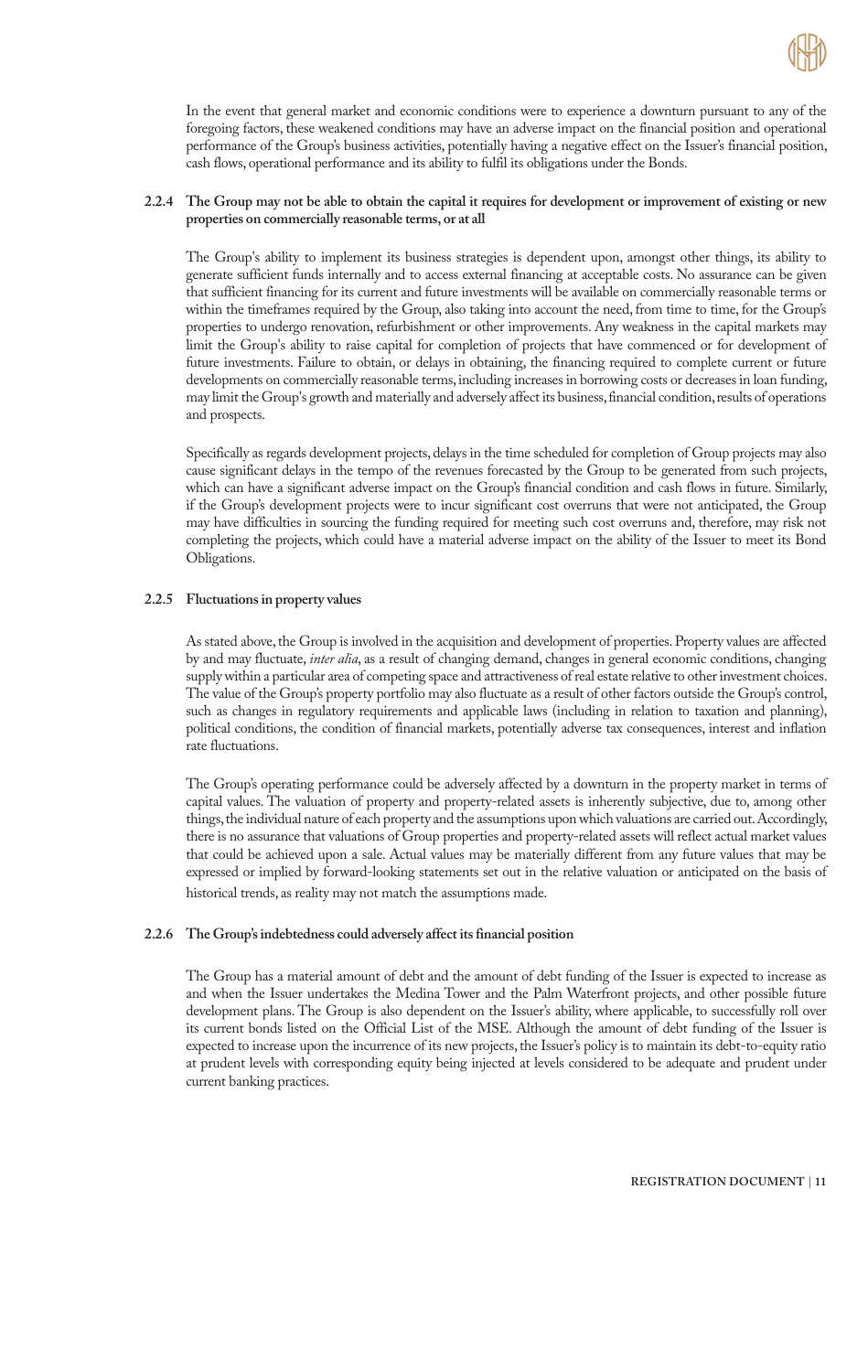A substantial portion of the Group's generated cash flows will be required to make principal and interest payments on the Group's debt. A substantial portion of the cash flow currently generated from PCL's operations is utilised to repay the Group's debt.

Once the Medina Tower and Palm Waterfront projects proceed to their development stage, MTJSC and PWL will be negotiating bank credit facilities for the construction of their respective projects once a decision is taken to execute these projects. The agreements regulating the bank debt are likely to impose significant operating restrictions and financial covenants on MTJSC and PWL. These restrictions and covenants could limit the ability of each of the said companies and the Group to obtain future financing, make capital expenditure, withstand a future downturn in business or economic conditions generally or otherwise inhibit the ability to conduct necessary corporate activities. Furthermore, the sites on which the Medina Tower and Palm Waterfront are to be constructed may be subject to a land charge granting a right of preference and ranking to the lending banks in priority and preference to other creditors.

#### **2.2.7 Currency fluctuations and other regional economic developments may have a material adverse effect on the Issuer's business, financial condition and results of operations**

The Issuer's operations are exposed, in the case of transactions not denominated in Euro, to foreign currency risk on transactions, receivables, payables, bank balances and borrowings that are denominated in a currency other than the Euro. As a result, exchange gains or losses may arise on the conversion of bank balances, the realization of amounts receivable and the settlement of amounts payable in currencies which are not Euro-denominated.

The Issuer's financial statements, which are presented in Euro, can be affected by foreign exchange fluctuations through both: translation risk, which is the risk that the financial statements for a particular period or as of a certain date depend on the prevailing exchange rates of the various currencies against the Euro; and transaction risk, which is the risk that the currency of the costs and liabilities fluctuates in relation to the currency of its revenue and assets, which fluctuation may adversely affect its operating performance.

The occurrence of any of the risks specified herein, or an increased level of concern in relation thereto, could have a material adverse effect on the business, financial condition, results of operations and prospects of the Group.

#### **2.3 Risks relating to the business of the Guarantor and the Corinthia Group**

CPHCL has a long trading history in mixed-use real estate developments that consist principally of hotels, residences, offices and retail areas. Many of CPHCL's current and potential competitors' operating histories, name recognition, customer bases and financial and other resources are a competitive factor for the Guarantor wherever it may have business. Severe competition in certain countries and changes in economic and market conditions could adversely affect CPHCL's business and operating results.

With respect to the Corinthia Group's operations in Russia (as detailed below in this Registration Document), including, *inter alia*, as a result of the current conflicts between Russia and Ukraine, an investment in the Bonds carries the risk that, as a result of the said current political and military tensions between Russia and Ukraine, and the resulting economic sanctions imposed on Russia, as well as those imposed by Russia, the general economic conditions in Russia where the Corinthia Group carries out part of its business could be adversely impacted.

These sanctions include: a Russian sanction prohibiting any measures to cease business operations in Russia; an EU ban on business transactions with certain specified companies; ban on any importation of Russian energy and defence industries; and EU measures resulting in freezing of funds and economic resources of certain specified natural and legal persons. The measures also prohibit the direct or indirect import, export or transfer of all defence-related material and establish a ban for dual-use goods and technology for military use or military-end users in Russia. The sanctions further curtail Russian access to certain sensitive technologies that can be used in the Russian energy sector, for instance in oil production and exploration.

The Corinthia Group has no control over this risk. Accordingly, the Corinthia Group is susceptible to the political and economic risks that may, from time to time, influence Russia's prospects. Any unexpected changes in the political, social, economic or other conditions in Russia may have an adverse effect on the operations and financial results of the Corinthia Group and on any investments made by the Corinthia Group in the region.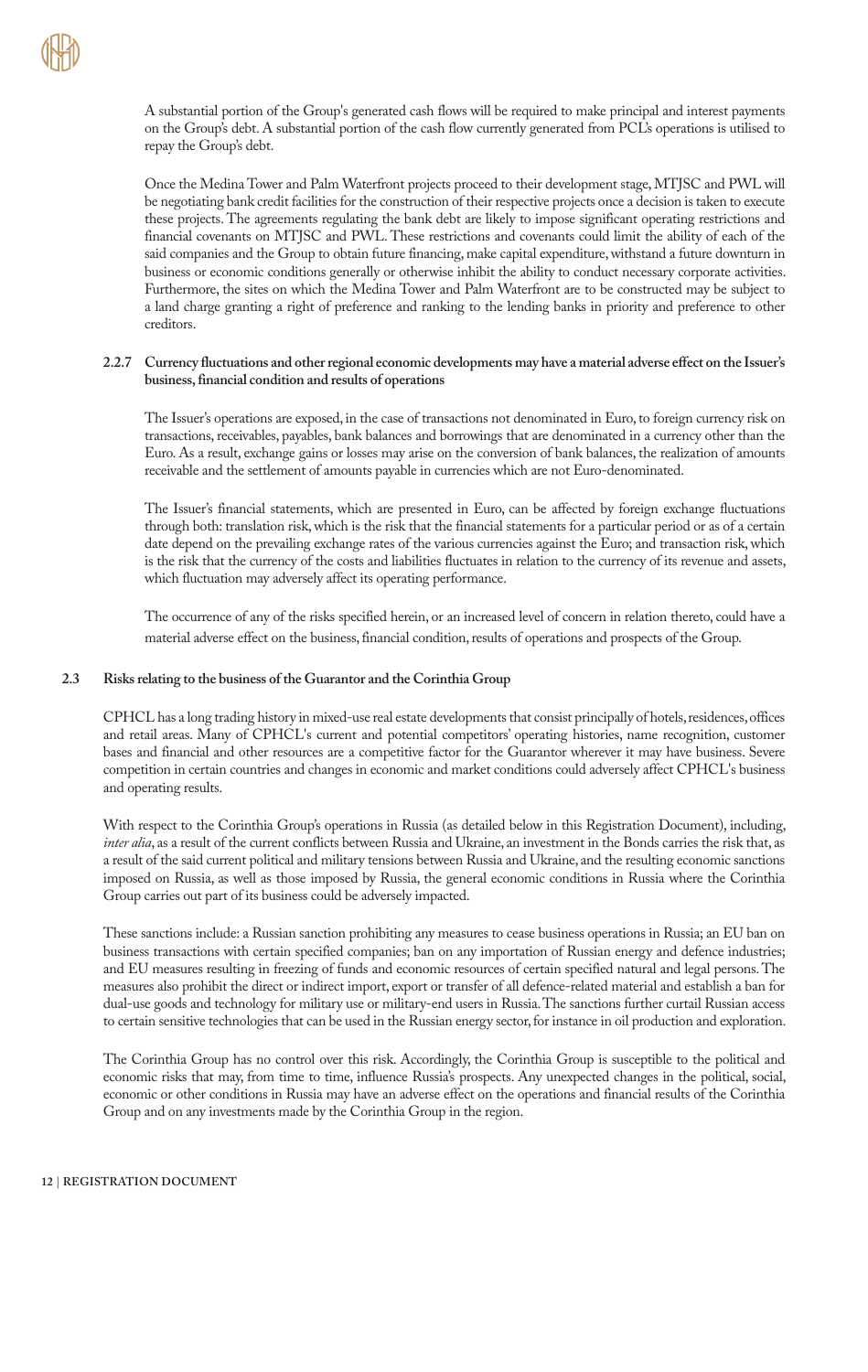

The Guarantor's prospects should be considered in the light of the risks and the difficulties generally encountered by companies operating in a mixture of mature and stabilised markets coupled with new and rapidly developing markets.

# **3 PERSONS RESPONSIBLE & AUTHORISATION STATEMENT**

#### **3.1 Persons responsible**

This Registration Document includes information prepared in compliance with the Capital Markets Rules issued by the MFSA for the purpose of providing Bondholders with information with regard to the Issuer and the Guarantor. Each and all of the Directors of the Issuer whose names appear in sub-section 4.1 of this Registration Document accept responsibility for all the information contained in the Prospectus.

To the best of the knowledge and belief of the Directors, who have taken all reasonable care to ensure that such is the case, the information contained in this Registration Document is in accordance with the facts and does not omit anything likely to affect the import of such information. The Directors of the Issuer hereby accept responsibility accordingly.

#### **3.2 Authorisation statement**

This Registration Document has been drawn up as part of a simplified prospectus in accordance with Article 14 of the Prospectus Regulation. It has been approved by the MFSA, as the competent authority under the Prospectus Regulation. The MFSA only approves this Registration Document as meeting the standards of completeness, comprehensibility and consistency imposed by the Prospectus Regulation. Such approval should not be considered as an endorsement of the Issuer that is the subject of this Registration Document.

# **4 IDENTITY OF DIRECTORS, SENIOR MANAGEMENT, ADVISERS AND AUDITORS OF THE ISSUER AND GUARANTOR**

#### **4.1 Directors of the Issuer**

As at the date of this Registration Document, the Board of Directors is constituted by the following seven persons:

| Alfred Pisani                      | <b>Executive Director</b><br>and Chairman        | Fiorita, Triq Giorgio Locano, Iklin, Malta                             | ID No. 126839M         |
|------------------------------------|--------------------------------------------------|------------------------------------------------------------------------|------------------------|
| Ahmed<br><b>BAAAWahedi</b>         | Non-executive<br>Director and<br>Deputy Chairman | Shaab, Street 17, Block 1, House 7, PACI<br>number 11105406, Kuwait    | Passport No. 003594145 |
| <b>Joseph Fenech</b>               | <b>Executive Director</b>                        | Zeus, Triq il-Harruba, Iklin, Malta                                    | ID No. 656656M         |
| Joseph Pisani                      | Non-executive<br>Director                        | 8, Richmond, Park Towers, Main Street,<br>St Julians, Malta            | ID No. 672637M         |
| Faisal J.S. Alessa                 | Non-executive<br>Director                        | Salwa, Block 3, Street 1, House 34,<br>PACI number 11843732, Kuwait    | Passport No. P05449499 |
| Mario P. Galea                     | Independent,<br>non-executive<br>Director        | 35, Triq tal-Mielah, High Ridge,<br>St Andrews, Swieqi, Malta          | ID No. 522554M         |
| Ahmed Yousri A.<br>Noureldin Helmy | Independent,<br>non-executive<br>Director        | Salwa, Street 1, Block 9, Building 50,<br>PACI number 15344826, Kuwait | Passport No. A14441068 |

Mr Alfred Pisani and Mr Joseph Fenech occupy senior executive positions within the Corinthia Group. The other five Directors, Mr Ahmed B A A A Wahedi, Mr Joseph Pisani, Mr Faisal J.S. Alessa, Mr Mario P. Galea and Mr Ahmed Yousri A. Noureldin Helmy, serve on the Board of the Issuer in a non-executive capacity. Mr Mario P. Galea and Mr Ahmed Yousri A. Noureldin Helmy are considered as independent Directors since they are free of any business, family or other relationship with the Issuer, its controlling shareholders or the management of either, that could create a conflict of interest such as to impair their judgement. In assessing Mr Galea's and Mr Ahmed Yousri A. Noureldin Helmy's independence due notice has been taken of Rule 5.119 of the Capital Markets Rules.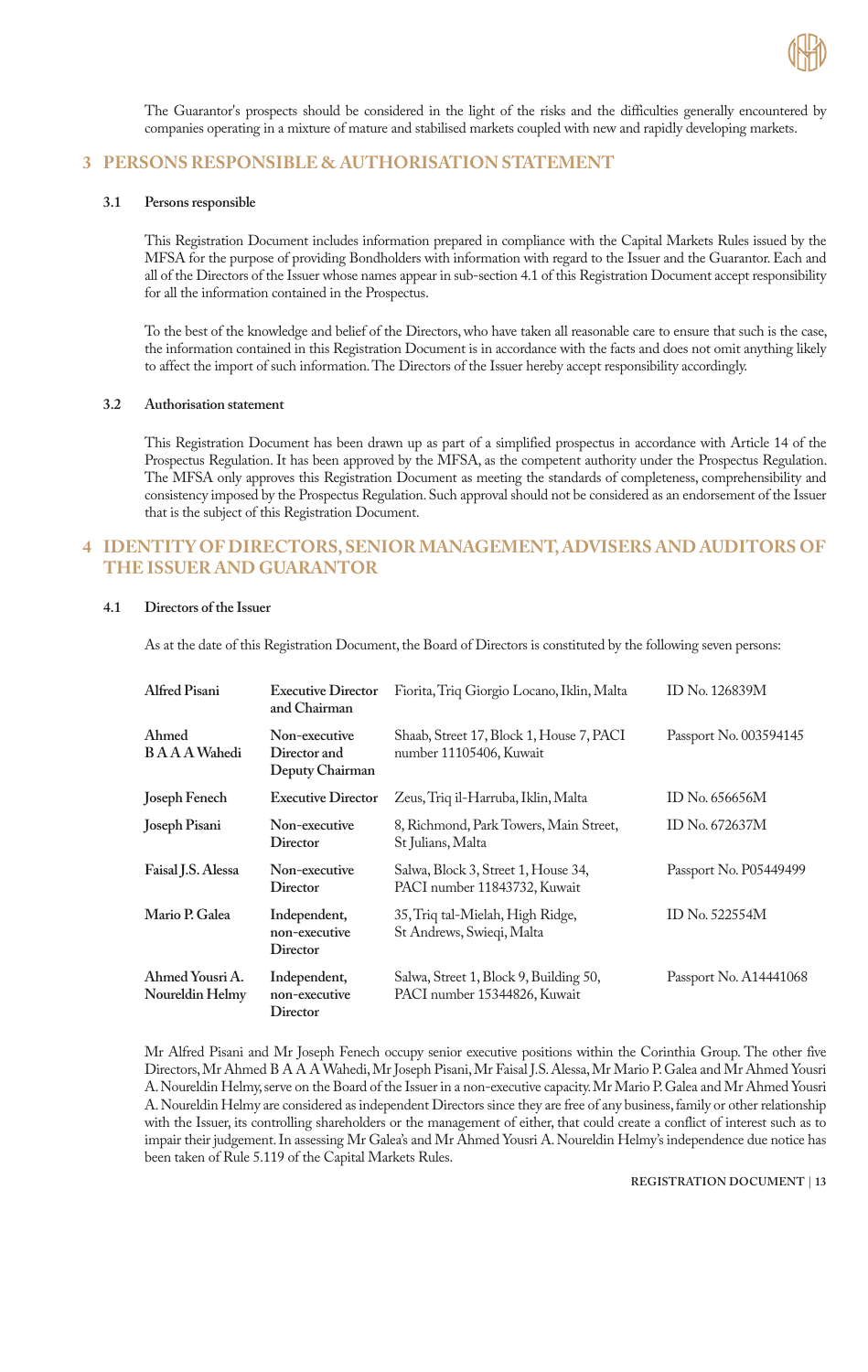

The business address of Mr Alfred Pisani, Mr Joseph Pisani, Mr Joseph Fenech and Mr Mario P. Galea is 22, Europa Centre, Floriana FRN 1400, Malta.

The business address of Mr Ahmed B A A A Wahedi, Mr Faisal J.S. Alessa and Mr Ahmed Yousri A. Noureldin Helmy is P.O. Box 64585, Shuwaikh, B 70456, Kuwait.

The Company Secretary of the Issuer is Mr Stephen Bajada.

The following are the respective *curriculum vitae* of the Directors:

Name: **Alfred Pisani**; Executive Director and Chairman

Alfred Pisani is the founder of the Corinthia Group and has been the Chairman and Chief Executive Officer since the inception of Corinthia in 1962. He was responsible for the construction of the Corinthia Group's first hotel, the Corinthia Palace Hotel in Attard. He has led the Corinthia Group from a one hotel company to a diversified group having significant interests, both locally and internationally. Mr Pisani is also the Executive Chairman of IHI and Chairman and Chief Executive Officer of the Guarantor.

Name: **Ahmed B A A A Wahedi**; Non-executive Director and Deputy Chairman

Ahmed Wahedi is the chief executive officer of NREC Capital, a division of the National Real Estate Company (NREC) headquartered in Kuwait. He is responsible for the Group's asset management initiatives. Prior to joining NREC, Mr Wahedi was the Managing Director of the Real Estate Division at Boubyan Capital where he assembled a \$100 million diversified portfolio of income generating properties in Kuwait and launched a highly successful \$50 million Real Estate Investment Trust. Prior to Boubyan Capital, Mr Wahedi was a Corporate Development Manager at Agility where he was involved with executing several mergers and acquisitions. Mr Wahedi holds an MBA from the Wharton School of Business and a BSc in Civil Engineering, BSc in Electrical & Computer Engineering, and a BSc in Economics from Carnegie Mellon University.

## Name: **Joseph Fenech**; Executive Director

Joseph Fenech is a Fellow of the Association of Chartered Certified Accountants of the United Kingdom and a Fellow of the Malta Institute of Accountants. Mr Fenech joined the Corinthia Group in 1980 after having spent a number of years as senior auditor with a local auditing firm. His first appointment was as Group Accountant responsible for all financial and accounting matters of the Corinthia Group operations. Mr Fenech occupied the position of Joint Chief Executive Officer of IHI from 2014 to April 2021 and currently holds a number of directorships in Group Subsidiary companies including its main subsidiary IHI.

Name: **Joseph Pisani**; Non-executive Director

Joseph Pisani, besides being a founder director of CPHCL as from 1966, is also a director of IHI with effect from 22 December 2014, as well as acting as a director on a number of boards of other Subsidiary companies of the Corinthia Group. Since 2000 he has served as Chairman of the Monitoring Committee of CPHCL and IHI from 2000 to 2014. He was educated at St Edward's College and the University of Malta. He has ever since been intimately involved in the growth and evolution of the Corinthia Group.

Name: **Faisal J.S. Alessa**; Non-executive Director

Faisal J.S. Alessa currently holds the position of Vice Chairman and Chief Executive Officer of Kuwait based NREC. Before becoming Chairman, Mr Alessa served NREC by leading its business development function and as a board member, Chairman and Managing Director of various subsidiary organisations. Prior to joining NREC, he was the chairman of United Capital Group, a company registered in Kuwait with over US\$700 million in assets under management. Mr Alessa is a graduate of Barry University in Miami, Florida, USA. Besides holding office as a non-executive Director of the Issuer, Mr Alessa also serves as a member of the board of directors of Kuwait Agricultural Company and Kuwait Agro for General Trading and Contracting.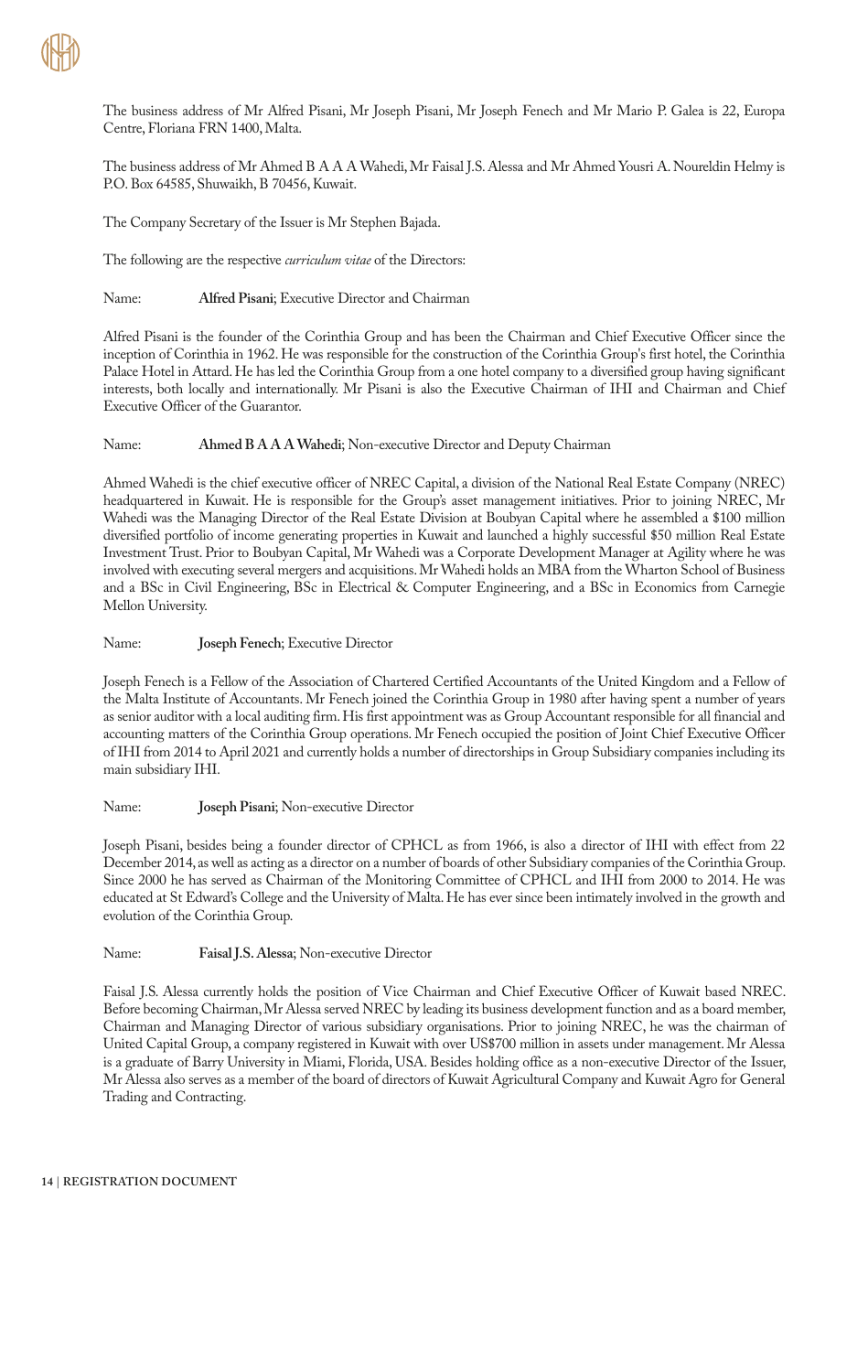

#### Name: **Mario P. Galea**; Independent, non-executive Director

Mario P. Galea was the founder, managing partner and Chairman of Ernst & Young Malta until he retired in 2012. Currently he serves on a number of boards of directors, finance committees and audit committees in various companies. Mr Galea is a certified public accountant and auditor, a Fellow of the Association of Chartered Certified Accountants and a Fellow of the Malta Institute of Accountants. He has served as President of the Malta Institute of Accountants and held various other positions in the Institute, Federation des Comptables Européens (FEE) and the Accountancy Board, which is the regulator of the accountancy profession in Malta. Mr Galea is the independent non-executive Director competent in accounting and auditing matters and acts as the Chairman of the Audit Committee of the Issuer. Furthermore, Mr Galea is a director of the following public limited liability companies: Corinthia Finance plc, Santumas Shareholdings plc, BNF Bank plc, Merkanti Holding plc, Exalco Finance plc, Phoenicia Finance Company plc and Best Deal Properties Holding plc.

#### Name: **Ahmed Yousri A. Noureldin Helmy**; Independent, non-executive Director

Ahmed Yousri A. Noureldin Helmy is an accomplished executive with an outstanding track record in spearheading transformational programs, including debt restructuring, organisational streamlining and digital implementation, delivering cost efficiencies and driving shareholders' value. He has ventured into major business acquisitions with proven abilities in business modelling and analysis. Mr Yousri Helmy is the current group CFO of NREC. Prior to joining NREC, Mr Yousri Helmy was the CEO of Invest Group and CFO at the Sultan Centre Group where he played an integral part in the continual growth and success of the group, driving operational, commercial and financial activities. Mr Yousri Helmy holds a Master of Business Administration from American University of Beirut in Lebanon and is a certified public accountant registered with the California Board of Accountancy.

## **4.2 Directors of the Guarantor**

As at the date of this Registration Document, the board of directors of CPHCL is constituted by the following 6 persons:

| Alfred Pisani                        | <b>Executive Director</b><br>and Chairman | Fiorita, Triq Giorgio Locano, Iklin, Malta                   | <b>ID No. 126839M</b> |
|--------------------------------------|-------------------------------------------|--------------------------------------------------------------|-----------------------|
| Joseph Pisani                        | Non-executive<br><b>Director</b>          | 8, Richmond, Park Towers, Main Street,<br>St Julians, Malta  | ID No. 672637M        |
| Victor Pisani                        | <b>Executive Director</b>                 | Villa Copperstone, Lippija Road, Mgarr, Malta ID No. 493541M |                       |
| Khalid ST<br>Benrjoba                | Non-executive<br><b>Director</b>          | Almashtel Street, Ain Zara, Tripoli, Libya                   | Passport No. L68PP870 |
| Karima Munir<br>Elbeshir Elguel      | Non-executive<br>Director                 | Bani Al Ahmar Street, Hay Al Andalus<br>Locality, Libya      | Passport No. G99NPZRF |
| <b>Khaled AMR</b><br><b>Algonsel</b> | Non-executive<br>director                 | Serrag, Tripoli, Libya                                       | Passport No. K99Y26G2 |

The business address of the directors of the Guarantor is 22, Europa Centre, Floriana FRN 1400, Malta.

The Company Secretary of the Guarantor is Mr Alfred Fabri.

The following are the respective *curriculum vitae* of the directors of the Guarantor:

Name: **Alfred Pisani**; Executive director and Chairman

The *curriculum vitae* of Mr Alfred Pisani is set out in sub-section 4.1 above.

Name: **Joseph Pisani**; Executive director

The *curriculum vitae* of Mr Joseph Pisani is set out in sub-section 4.1 above.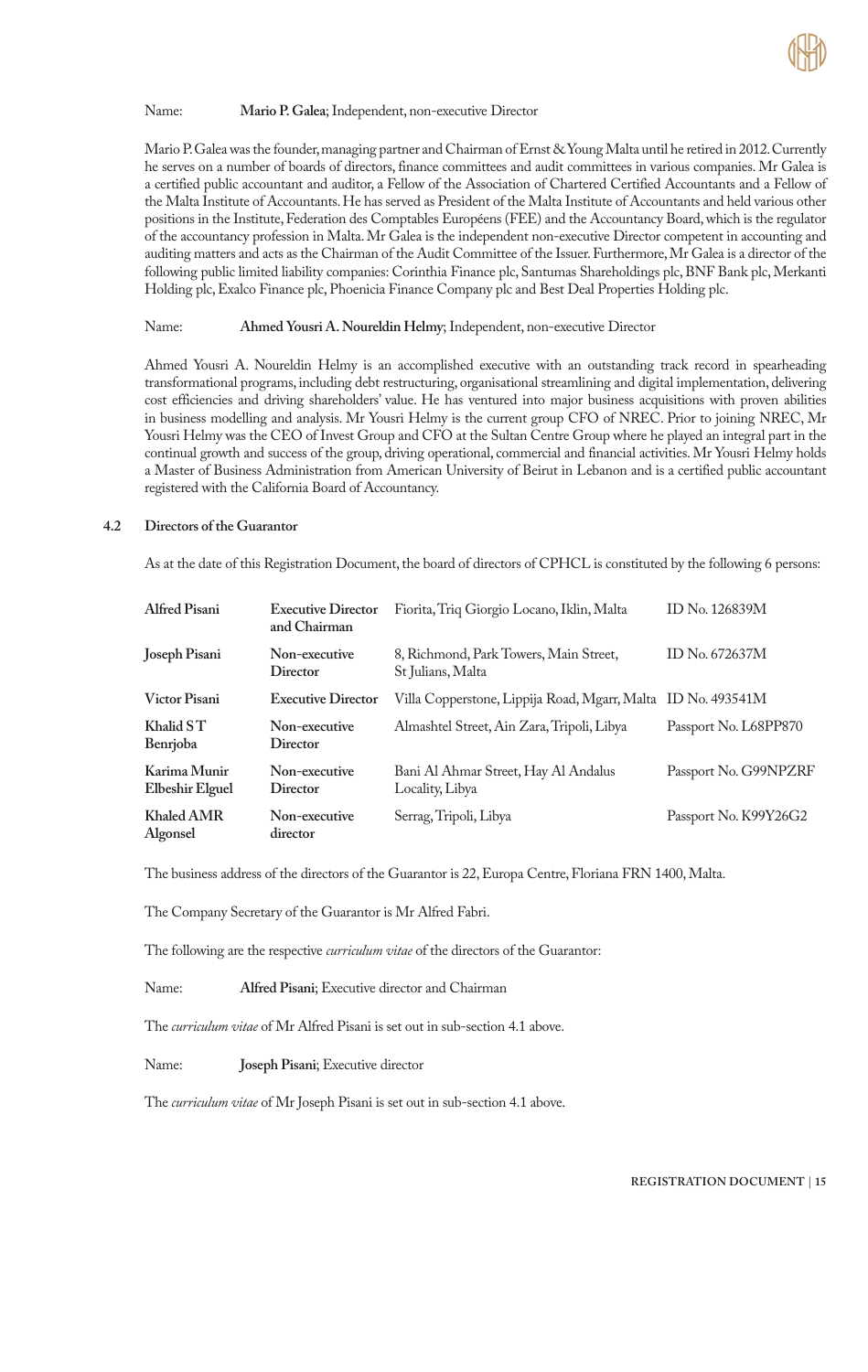#### Name: **Victor Pisani**; Executive director

Victor Pisani is a founder director and member of the main board of CPHCL since 1966 and is a director on a number of its Subsidiaries within the Corinthia Group. He was formerly a board member and Chairman of Pisani Flour Mills Limited (C 3949).

Name: **Khalid Benrjoba**; Non-executive director

Mr Khalid Benrjoba joined LAFICO in 1999 where he is currently head of the financial analysis department. He has served as deputy managing director and board member of PakLibya Holding Company Ltd from 2012 to 2017. Mr Benrjoba holds an MSc degree in international business from Salford University, Manchester.

Name: **Karima Elguel**; Non-executive director

Ms Karima Elguel joined Arab Banking Corporation in 1989 and is now the Chief Representative of ABC Bank, Tripoli Representative Office. She is also a board member of Libyan Foreign Investment Company.

#### Name: **Khaled Amr Algonsel**; Non-executive director

Mr Algonsel joined LAFICO in 1993. He was Manager of the Treasury and Financial Planning Department and was appointed Managing Director in 2012. He is Chairman of Libya Investment Company, Egypt since 2013 and Vice Chairman of Arab Petroleum Investments Corporation, Saudi Arabia since 2012. He has a bachelor's degree in financial accounting from Gharian Accounting College, a master's degree in financial accounting from The Libyan Academy in Tripoli and a master's degree in banking and finance from The European University.

## **4.3 Senior management of the Issuer**

As at the date of the Prospectus the Issuer does not have any employees of its own and is reliant on the resources which are made available to it by the Guarantor pursuant to the MSS Agreement, including, in particular, the services of Mr Reuben Xuereb, who is the Chief Executive Officer of MIH, Ms Rachel Stilon, who is the Chief Financial Officer of MIH, and Mr Stephen Bajada who acts as the Company Secretary of MIH.

The following are the respective *curriculum vitae* of the key members of the Group's executive team:

#### Name: **Reuben Xuereb**; Chief Executive Officer of MIH

Reuben Xuereb joined the Corinthia Group in January 2005 in a senior executive role and has since been heading the real estate investments and operations in Libya. Having worked in the Middle East with one of the largest finance houses and investment groups based in Bahrain, he has specialised in real estate investment structures and is responsible for corporate strategy and business development of MIH. Prior to that, Mr Xuereb was the Chief Financial Officer of FIMBank - an international trade finance bank headquartered in Malta for six years. Mr Xuereb is also the CEO of MTJSC, Chairman and CEO of PCL, and Executive Chairman and CEO of QPM Limited.

Name: **Rachel Stilon**; Chief Financial Officer of MIH

Rachel Stilon graduated with a B.A. (Hons) Accountancy from the University of Malta in 1996. She worked for PricewaterhouseCoopers before joining the internal audit department of Corinthia Group in 1998. In 2000 she moved into corporate finance as financial controller of CPHCL. Since then she has held various corporate finance related positions, including financial controller of Corinthia Finance plc. She has held the position of CFO of the Company since 2017. Ms Stilon is a certified public accountant and auditor, is a member of the Malta Institute of Accountants and serves as Chairperson of Federated Mills plc.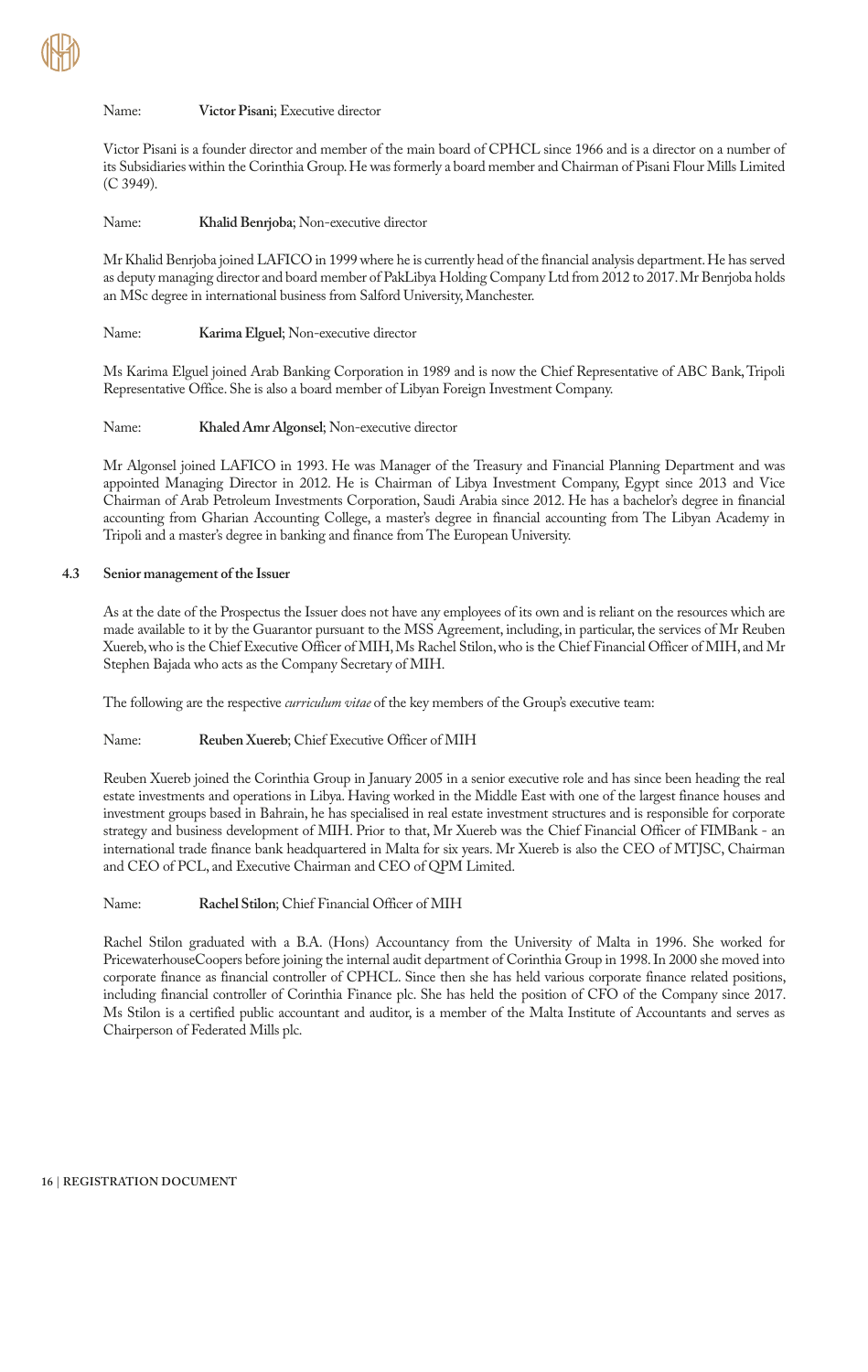

#### Name: **Stephen Bajada**; Company Secretary of MIH

Stephen Bajada joined the Corinthia Group in 1998 after having spent a number of years as senior manager with the National Tourism Organisation Malta, responsible for research and development. Since joining the Corinthia Group he has occupied a number of senior positions ranging from administration, overall responsibility of the insurance requirements of the Corinthia Group, as well as company secretary for a number of Corinthia Group companies ranging from hospitality management, catering, events and project management in various jurisdictions. Mr Bajada has served as Company Secretary to MIH, PCL and PWL since 2012. He is a graduate in business management from the University of Malta.

The Directors believe that the Group's present management organisational structures are adequate for the current activities of the Issuer and the Group generally. The Directors will maintain these structures under continuous review to ensure that they meet the changing demands of the Group's business and to strengthen the checks and balances necessary for optimum corporate governance and maximum operational efficiency.

#### **4.4 Advisers to the Issuer**

| <b>Legal Counsel</b>          |                                                                                                            |
|-------------------------------|------------------------------------------------------------------------------------------------------------|
| Name:                         | <b>GVZH</b> Advocates                                                                                      |
| Address:                      | 192, Old Bakery Street, Valletta VLT 1455, Malta                                                           |
| <b>Sponsoring Stockbroker</b> |                                                                                                            |
| Name:                         | M.Z. Investment Services Limited                                                                           |
| Address:                      | 61, M.Z. House, St Rita Street, Rabat RBT 1523, Malta                                                      |
| <b>Financial advisers</b>     |                                                                                                            |
| Name:                         | <b>Grant Thornton Malta</b>                                                                                |
| Address:                      | Fort Business Centre, Triq l-Intornjatur, Zone 1, Central<br>Business District, Birkirkara CBD 1050, Malta |
| Registrar & Manager           |                                                                                                            |
| Name:                         | Bank of Valletta plc                                                                                       |
| Address:                      | 58, Zachary Street, Valletta VLT 1130, Malta                                                               |

As at the date of the Prospectus none of the advisers named under this sub-heading have any beneficial interest in the share capital of the Issuer or the Guarantor. Additionally, save for the terms of engagement relative to their respective services provided in connection with the preparation of the Prospectus and save for the deeds and ancillary documentation entered into between the Guarantor and the Registrar & Manager in connection with the bank borrowings referred to in sub-section 6.7 of the Securities Note, no material transactions have been entered into by the Issuer or the Guarantor with any of the advisers referred to above.

The organisations listed above have advised and assisted the Directors in the drafting and compilation of the Prospectus.

#### **4.5 Issuer's auditors**

| Name:    | Grant Thornton Malta                                                                                       |
|----------|------------------------------------------------------------------------------------------------------------|
| Address: | Fort Business Centre, Triq 1-Intornjatur, Zone 1, Central<br>Business District, Birkirkara CBD 1050, Malta |

The annual statutory consolidated financial statements of the Issuer for the financial years ended 31 December 2019, 2020 and 2021 have been audited by Grant Thornton Malta. Grant Thornton Malta (accountancy board registration number AB/26/84/22) is a firm registered as a partnership of certified public accountants holding a practicing certificate to act as auditors in terms of the Accountancy Profession Act, 1979 (Chapter 281 of the laws of Malta).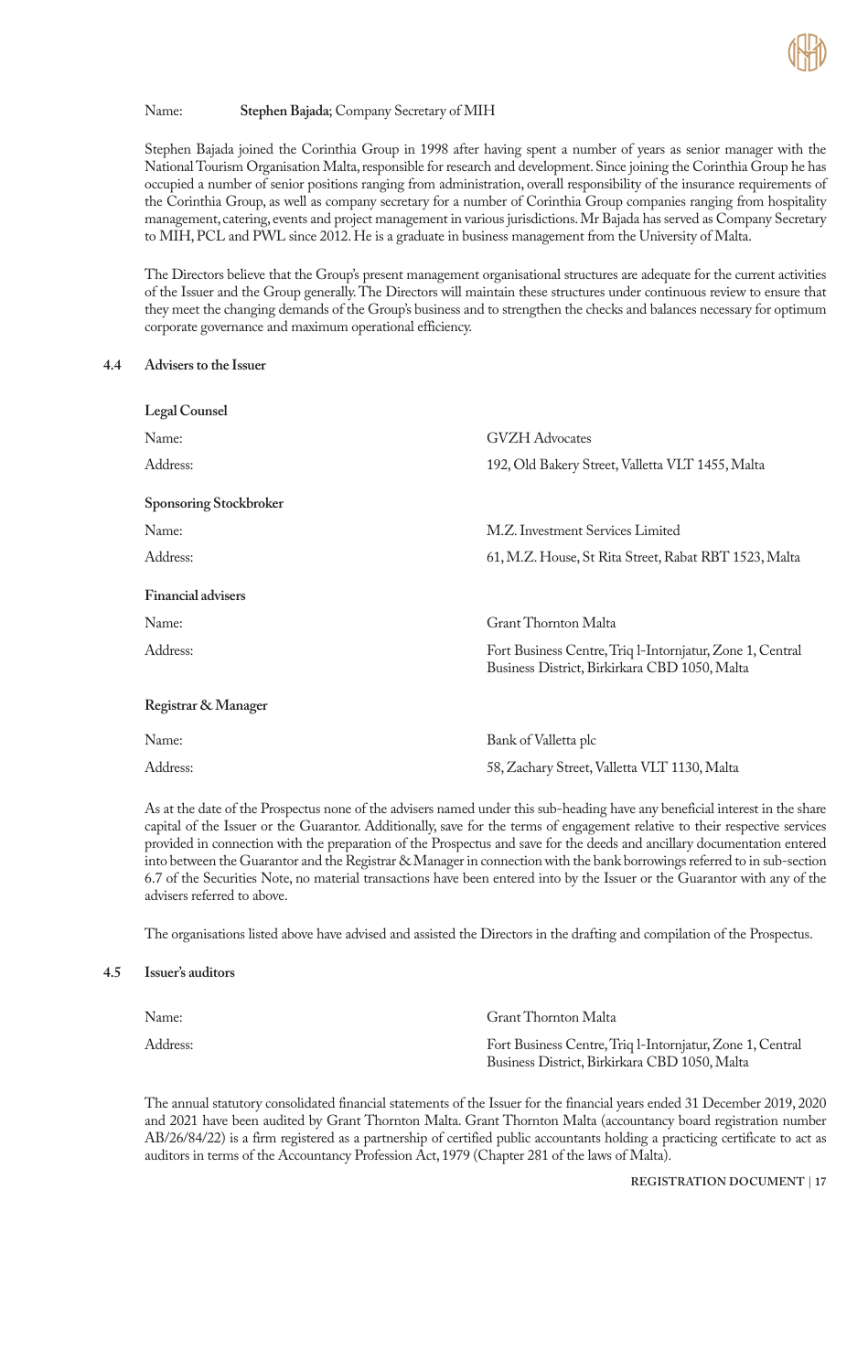

## **4.6 Guarantor's auditors**

| Name:    | PricewaterhouseCoopers                 |
|----------|----------------------------------------|
| Address: | 78, Mill Street, Qormi QRM 3101, Malta |

The annual statutory financial statements of the Guarantor for the financial years ended 31 December 2019, 2020 and 2021 have been audited by PricewaterhouseCoopers. PricewaterhouseCoopers (accountancy board registration number AB/26/84/38) is a firm registered as a partnership of certified public accountants holding a practicing certificate to act as auditors in terms of the Accountancy Profession Act, 1979 (Chapter 281 of the laws of Malta).

# **5 INFORMATION ABOUT THE ISSUER AND THE GUARANTOR**

#### **5.1 Historical development of the Issuer**

#### **5.1.1 Introduction**

| Full legal and commercial name of the Issuer: | Mediterranean Investments Holding plc                              |
|-----------------------------------------------|--------------------------------------------------------------------|
| Registered address:                           | 22, Europa Centre, Floriana FRN 1400, Malta                        |
| Place of registration and domicile:           | Malta                                                              |
| Registration number:                          | C 37513                                                            |
| Date of registration:                         | 12 December 2005                                                   |
| Legal form:                                   | The Issuer is lawfully existing and registered as a public limited |
|                                               | liability company in terms of the Act                              |
| Legal Entity Identifier:                      | 213800BEHWHFJ6UYZR18                                               |
| Telephone number:                             | +356 2123 3141                                                     |
| E-mail address:                               | info@mihplc.com                                                    |
| Website*:                                     | www.mihplc.com                                                     |

*\*The information on the Issuer's website does not form part of the Prospectus, unless that information is incorporated by reference into the Prospectus.*

The principal objects of the Issuer, which objects are limited to activities outside Malta and to such other activities as are or may be necessary for its operations from Malta, are to directly or indirectly acquire, develop and operate real estate opportunities in North Africa, including, without limitation, opportunities with respect to retail outlets, shopping malls, office and commercial buildings, residential gated compounds, housing, hotels, build-operatetransfer (BOT) agreements and other governmental projects and conference centres. The issue of bonds falls within the objects of the Issuer.

The Issuer was set up on 12 December 2005 as a private limited liability company and was subsequently converted into a public limited liability company on 6 November 2007. MIH has an authorised share capital of €100,000,000 divided into 50,000,000 ordinary 'A' shares of a nominal value of €1 each and 50,000,000 ordinary 'B' shares of a nominal value of €1 each. The issued share capital of MIH is €48,002,000 divided into 24,001,000 ordinary 'A' shares of €1 each and 24,001,000 ordinary 'B' shares of €1 each, all of which have been fully paid. Each of CPHCL and NREC (directly or indirectly) hold 50% of the Issuer's share capital. Of the 50% share owned by NREC, 10% is held by its Subsidiary LPTACC, a fully-owned Subsidiary of NPHC which, in turn, is 99.8% owned by NREC. In terms of the Memorandum and Articles of Association of the Issuer, CPHCL, as the holder of ordinary 'A' shares, has the right to appoint three Directors to the Board and NREC and LPTACC, as the holders of ordinary 'B' shares, jointly have the right to appoint three Directors to the Board, with the seventh Director jointly appointed by CPHCL, NREC and LPTACC. Further details concerning the manner in which the shares in MIH are subscribed to are set out in sub-section 8.1 of this Registration Document.

There are no recent events particular to the Issuer which are, to a material extent, relevant to the evaluation of the Issuer's solvency.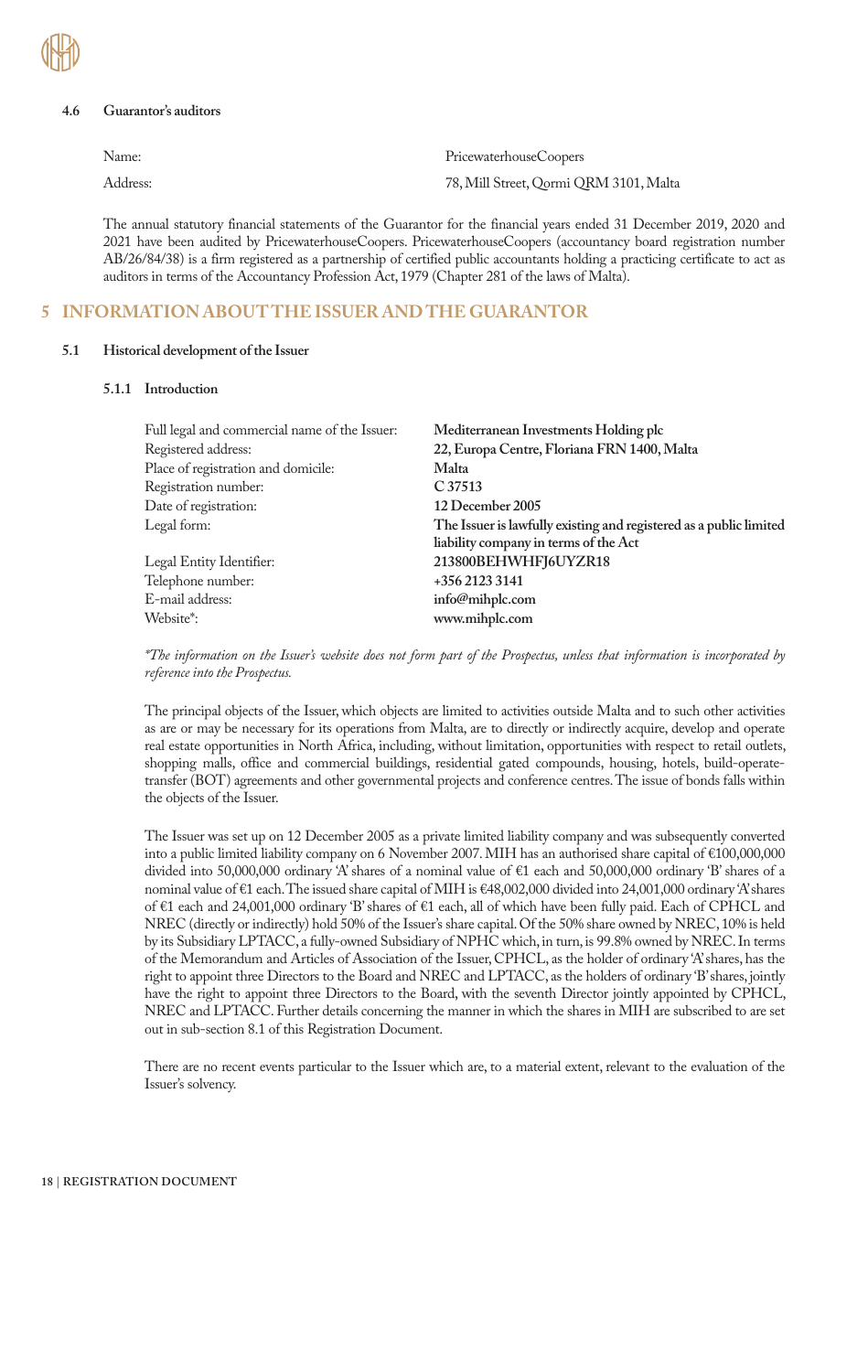

MIH, which has issued multiple listed and unlisted debt securities since its incorporation, currently has two bonds which are listed and trading on the Official List of the Malta Stock Exchange, details of which are set out below:

In May 2017, MIH issued €40,000,000 5% unsecured bonds due in 2022 having a nominal value of €100 each and issued at par pursuant to a prospectus dated 29 May 2017. The maturity date of the bonds in question falls due on 6 July 2022 and interest on the bonds is payable annually in arrears on 6 July of each year between and including each of the years 2018 and 2022. The net proceeds from said May 2017 bond issue were used by MIH to finance the redemption of the outstanding amount of  $\epsilon$ 39,920,281 7.15% bonds 2015 – 2017 which have been previously issued by MIH in June 2010. As at the date of this Registration Document the amount of €40,000,000 of the said May 2017 bonds remains outstanding and it is the Issuer's intention to repay part of said outstanding amount from the proceeds raised from this Bond Issue as set out in sub-section 5.1 of the Securities Note; the remaining balance of outstanding May 2017 bonds will be repaid from the Issuer's own funds.

In July 2020, MIH issued €20,000,000 5.5% unsecured bonds due in 2023 having a nominal value of €100 each and issued at par pursuant to a prospectus dated 1 July 2020. The maturity date of the bonds in question falls due on 31 July 2023 and interest on the bonds is payable annually in arrears on 31 July of each year between and including each of the years 2021 and 2023. The net proceeds from said July 2020 bond issue were used by MIH, in large part, to finance the redemption of the outstanding amount of €18,407,800 5.5% unsecured bonds 2020 which had been previously issued by MIH in July 2015. As at the date of this Registration Document the amount of €20,000,000 of the said July 2020 bonds remains outstanding.

In September 2020, MIH also issued €11,000,000 6% unsecured and unlisted notes due 2023 - 2025 having a nominal value of €1,000 each and issued at par pursuant to a prospectus dated 18 September 2020. The maturity date of the notes in question falls due on 3 October 2025 (subject to the Issuer's option to redeem early on any interest payment date falling in the years 2023 and 2024) and interest on the notes is payable annually in arrears on 3 October of each year between and including each of the years 2021 and 2025. As at the date of this Registration Document the amount of €11,000,000 of the said September 2020 unlisted notes issue remains outstanding.

#### **5.1.2 Overview of the Group's business**

#### *Palm City Residences*

Since incorporation, the Issuer has been primarily involved, through PCL, in the development and operation of the Palm City Residences. This oceanfront gated complex, located in Janzour, Libya, consists of 413 residential units, ranging from one-bedroom apartments to four-bedroom fully detached villas with private pools, constructed on a plot of land measuring 171,000m<sup>2</sup> and enjoying a 1.3km shorefront (including beach area). The village-type complex offers a host of amenities and leisure facilities that include a piazza, supermarket, a variety of retail shops, a laundry, a health clinic and a number of catering outlets and cafes. The development also features numerous indoor and outdoor sports facilities, including a fully equipped gym, squash court, tennis courts, an indoor pool, water sports facilities and an outdoor swimming pool.

By virtue of an agreement dated 5 July 2006, CPHCL holds legal title under Libyan law to the land on which Palm City Residences are built. Such agreement is for a term of 99 years. With effect from 6 July 2006 PCL entered into a build-operate-transfer agreement with CPHCL, whereby CPHCL engaged PCL to complete the construction of the Palm City Residences and to operate the said complex thereafter for a 65-year term. Upon the expiry of this 65-year term, PCL is bound to transfer the operation back to CPHCL.

The Group has been in the process of registering a joint stock company in Libya, to be owned as to 90% of its share capital by PCL (CPHCL and NREC to hold the remaining 10% in equal proportions between them). Subject to approval by the competent authority in Libya, the Libyan Investment Board, title to the land underlying the Palm City Residences will be transferred by CPHCL to such company. Upon such title transfer taking effect, the buildoperate-transfer (BOT) agreement between PCL and CPHCL will be terminated, resulting in PCL no longer being bound to return the operation of the Palm City Residences to CPHCL upon the lapse of the said 65-year term. This registration process has been on hold since 2015 pending the resolution of the current unrest in the country.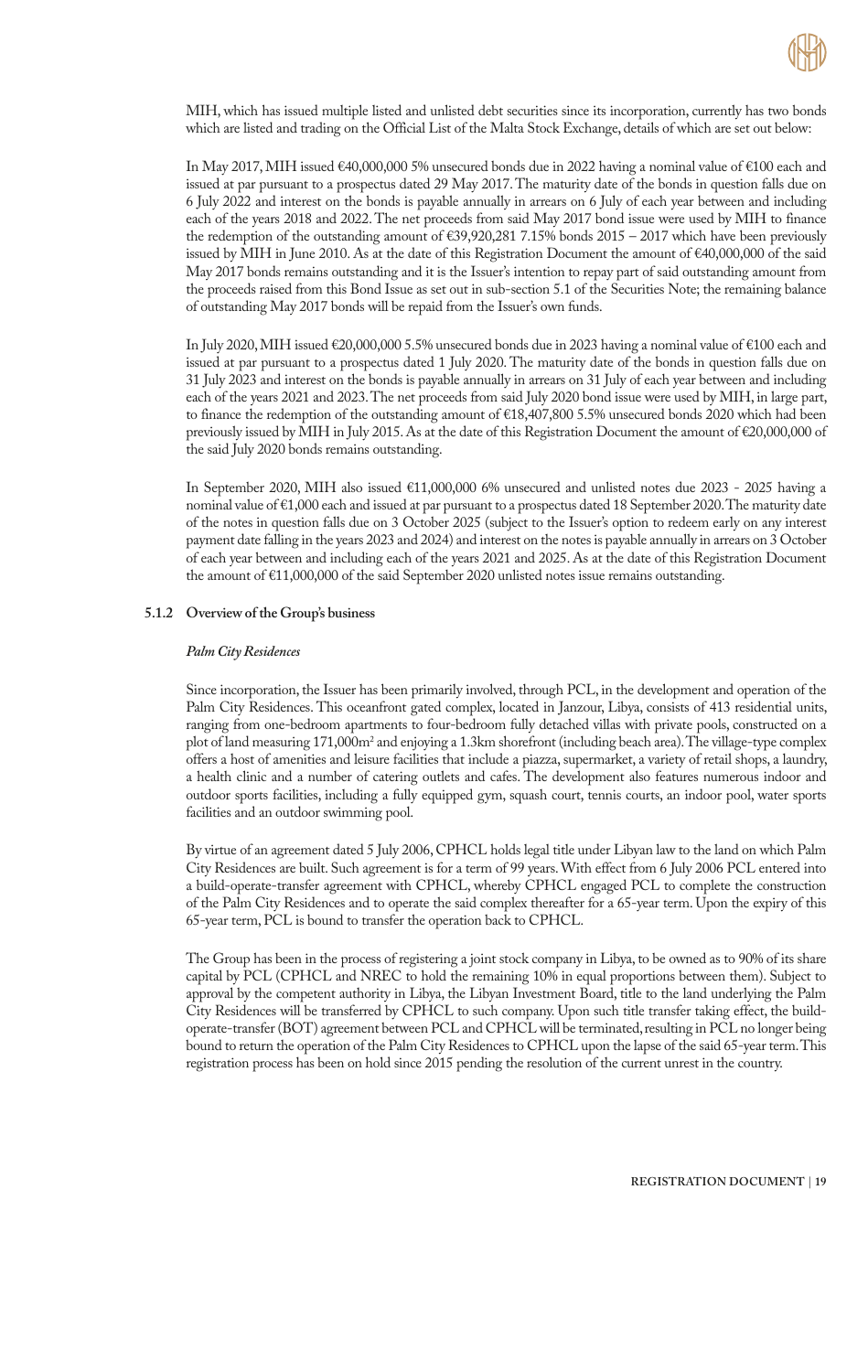The Palm City Residences project was completed in late 2009 and by 2010 all the residences were operational. At the time, the Issuer's principal objectives remained focused on the management and operations of Palm City Residences through its Subsidiary PCL and on securing medium to long-term lease contracts with a view to achieving a stabilised occupancy rate. The occupancy rate and revenue generation varied in the initial years of operation as Libya passed through a number of political changes.

Following the instability in Libya between 2014 and 2016, business leads for accommodation services at Palm City started to gain traction towards the end of 2016 and continued in subsequent years. Several major contracts were signed in 2017, leading to a substantial jump in occupancy. Occupancy in 2017 closed at 24.7% compared to 10.4% in 2016, whilst €8.4 million was generated in revenue which converted into an operating profit of €4 million.

2018 proved to be an increasingly successful year for Palm City, where total revenue amounted to €18.9 million, up €10.5 million on 2017. This revenue stream converted into an operating profit of €12.2 million, an increase of €8.2 million over that registered in 2017.

Business continued to increase in 2019 notwithstanding the hostilities that year, resulting in revenue of  $\epsilon$ 27.3 million, equivalent to an increase of 44% over 2018. Operating profit for 2019 was €20.2 million, a further increase of €8 million over that registered in 2018. The average leasing rate, a key business metric, shows that for 2019 this was over €8,800 per unit per month. This was a significant increase from the €6,400 per unit per month which was registered in 2013 (notwithstanding that fundamentally 2013 was Palm City's best year, where €30.7 million in revenue was generated on the back of a 94% occupancy).

Apart from the local unrest, which continued into mid-2020, Palm City was faced with the emergence of the pandemic in Q1 2020. This resulted in a country lockdown for a number of months, constraining the resumption of new business. Notwithstanding these operational challenges, and due to its solid reputation as a safe and secure accommodation facility, in 2020 Palm City still generated €25.6 million in revenue and an operating profit of €18.6 million. While a ceasefire was agreed to in late 2020 and the pandemic persisted, coupled with the uncertainty as to whether an election would be held in 2021, occupancy levels nevertheless remained stable at an average of just above 51.5% throughout 2021.

Despite the stable occupancy levels, in 2021 total revenue and operating profit fell slightly to €23.97 million and €18.13 million respectively. The average rate per unit type decreased to €7,720. These were mainly the result of locally contracted business which witnessed a devaluation of the Libyan Dinar announced by the Central Bank of Libya in January 2021.

## *Palm City Residences – Client Mix*

As per recent years, the client mix continued to consist mainly of Oil & Gas companies, NGOs, international security providers and embassies.

During the three-year period under review, occupancy figures steadily increased during the first half of 2019 and fell slightly upon the outbreak of the hostilities later that year. Occupancy remained constant at an average of 51.75% in 2020 and 51.68% in 2021. Although these were below the 55% average occupancy for 2019, they otherwise demonstrate Palm City's resilience to difficult circumstances brought about by the Libyan political situation, including the onset of a worldwide pandemic.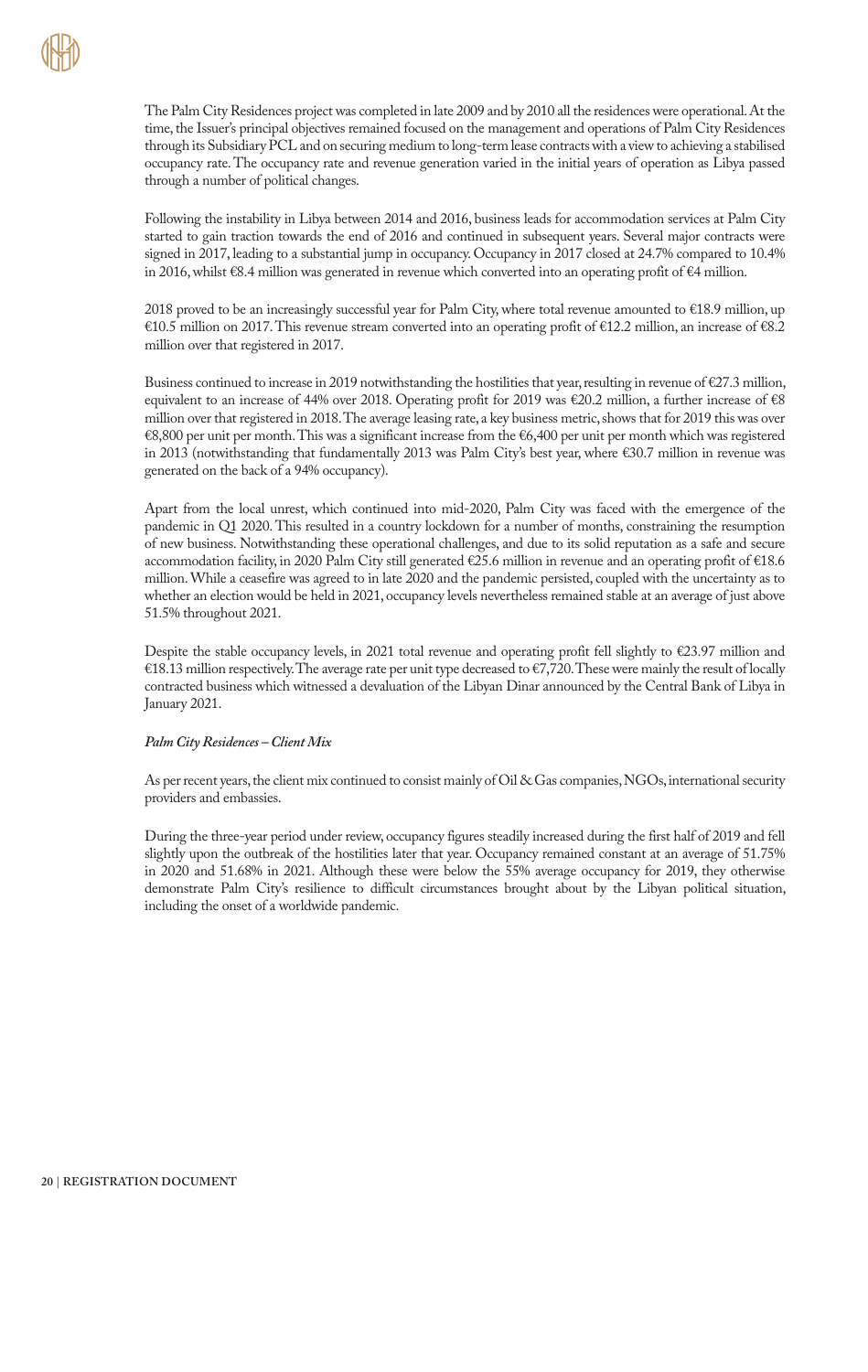



Looking at the percentage occupancy by industry, one notes that whilst the NGO share of the occupancy decreased from 41% (2019) to 23% (2021), that of the Oil & Gas companies, Embassies, Government and, more importantly, 'Others', has increased. This signifies that despite the disruptive factors mentioned previously, business from a wider range of industries has increased, leading to a healthier client-mix base.

It is also pertinent to point out that over the last three years, accommodation contracts for the long-term (2-3 years) remained consistent and remained above the 30% mark, averaging 33% in 2020 and 31% in 2021. Medium-term leases (1 year) for 2021 rose to 47% of total lease contracts, up from 44% in 2020, for a combined total of 78% of lease contracts which are for 1 year and over. This confirms a positive medium to long-term customer outlook on their continued stay at Palm City Residences.

#### *Medina Tower*

In 2010, MTJSC was set up for the purpose of owning and developing the Medina Tower. The shareholders of MTJSC are MIH, IHI, AUCC and AHCT, having a shareholding of 25% each. The parcel of land over which this project will be developed measures *circa* 13,000m<sup>2</sup> and is situated in Tripoli's main high street. The architectural concept stems from a 4-storey podium that will include a mix of residential, retail, commercial and conference space. A curved tower rises from the sixth level and peaks at the 40th level, where a double height restaurant will complete the property. The development will comprise a total gross floor area of *circa* 199,000m2 .

The project designs of the Medina Tower are complete and all development approvals have been obtained from the relevant authorities. As to the financing of the project, the equity contribution for the first phase of this project is already fully paid up and will comprise 40% of the capital requirements of the said project. The remaining 60% of funding will be derived from a Libyan financial institution in terms of a sanction letter that has been approved and signed, but now needs to be reactivated. The project is on hold until Libya stabilises and its prospects improve.

## *Palm Waterfront*

PWL is a wholly-owned Subsidiary of MIH and will be primarily engaged in the development and operation of the Palm Waterfront site which is located in Shuhada Sidi Abuljalil, Janzour, Libya, adjacent to the Palm City Residences pursuant to a Build-Operate-Transfer Agreement entered into with CPHCL in December 2013. The arrangement gives PWL the right to develop the Palm Waterfront site. Furthermore, PWL is entitled to manage and operate the Palm Waterfront for a period of 80 years from 5 December 2013.

Palm Waterfront will be constructed on a total site area of 64,000m2 . The development will comprise a lifestyle address with various uses and facilities, including (i) a 150-room 4-star hotel with food and beverage and health and leisure facilities; (ii) 332 different sized residential apartments all overlooking the marina and open sea; (iii) 3,400m<sup>2</sup> of office space; (iv) 4,000m2 of commercial and entertainment facilities; and (v) a 117-berth yacht marina with facilities.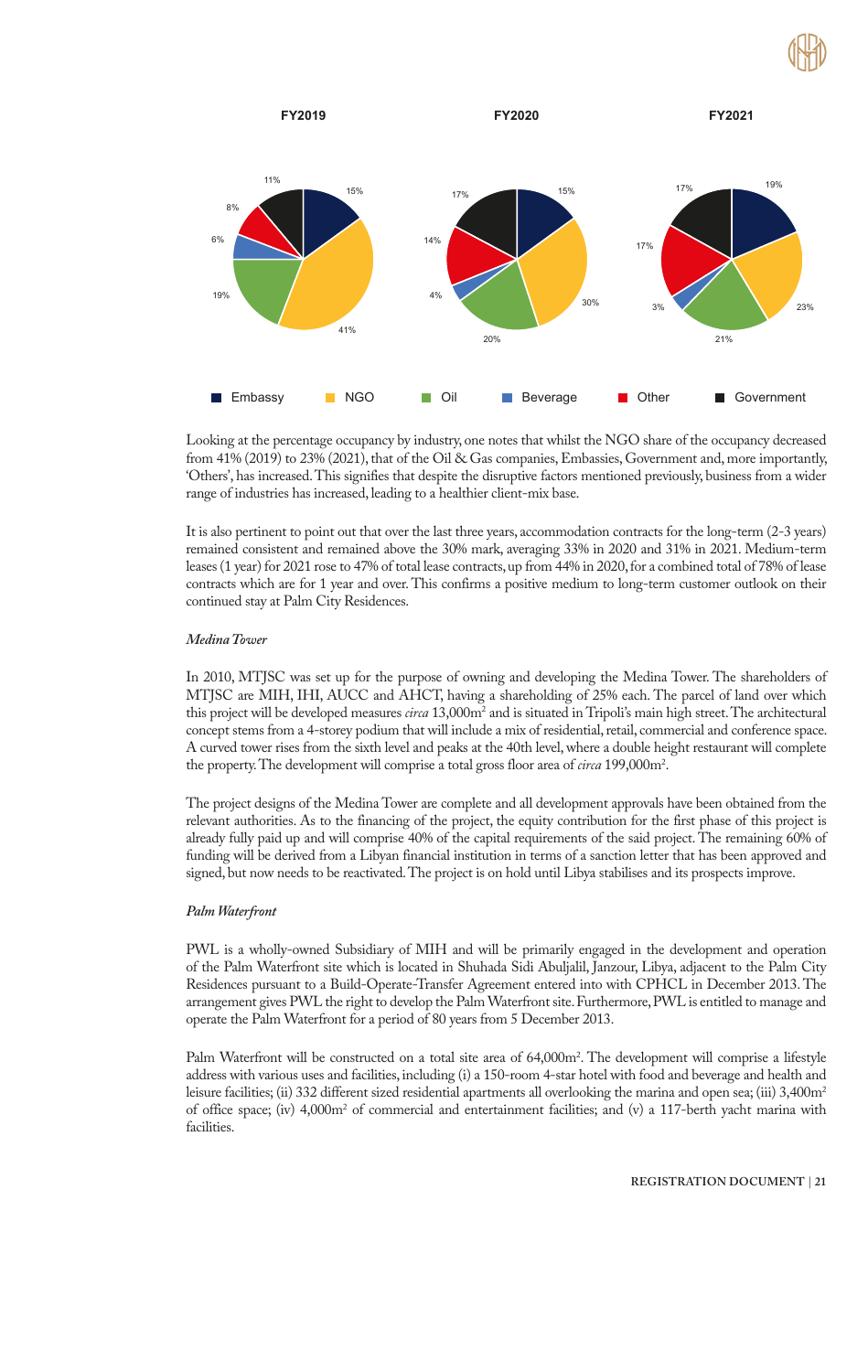MIH is currently engaged with the competent authority in Libya to apply for and obtain a permit to construct the project, following which, once the situation on the ground improves, it will issue the respective tender packages for works to commence on site.

This project has been temporarily placed on hold in view of the prevailing situation in Libya.

#### **5.1.3 Organisational structure**

The Issuer is the parent company of the Group and, accordingly, is ultimately dependent upon the operations and performance of its Subsidiaries.

The organisational structure of the Group as at the date of the Prospectus is illustrated in the diagram below:



# **MIH**

The principal activity of the Issuer is to directly or indirectly acquire, develop and operate real estate projects in Libya and invest in any related trade or business venture. The Issuer is party to a management and support services agreement dated 1 January 2020 (the "**MSS Agreement**") with CPHCL in connection with the provision of management services at the strategic level of the Issuer's business, enabling the Issuer to benefit from the experience and expertise of CPHCL in the operation of its business and the implementation of a highly efficient and cost-effective operation and construction programme which is expected to be reflected in a substantial increase in the market value of the Group's real estate properties.

The MSS Agreement also ensures that at the top executive and central administrative level, the Issuer has continued and guaranteed access to the top executive staff and support personnel of the Corinthia Group. The agreement has a term of three years expiring on 31 December 2022. In terms of the current agreement, in consideration for the support services afforded by CPHCL, the Issuer shall pay CPHCL a fixed annual fee of €404,412 for 2020, adjusted thereafter for inflation at 5% per annum. The Directors believe that this is a reasonable charge to the Issuer, particularly in light of the benefits enjoyed by the Issuer pursuant to the MSS Agreement, which include:

- the commitment of an executive team with over 45 years' experience of successfully operating in Libya;
- an experienced, motivated, proven and loyal local and foreign senior management team of international calibre with an average of over 27 years' service;
- a team of well-qualified and dynamic young professionals, fuelling the potential for future growth;
- an effective monitoring system assuring controls on standards and performance;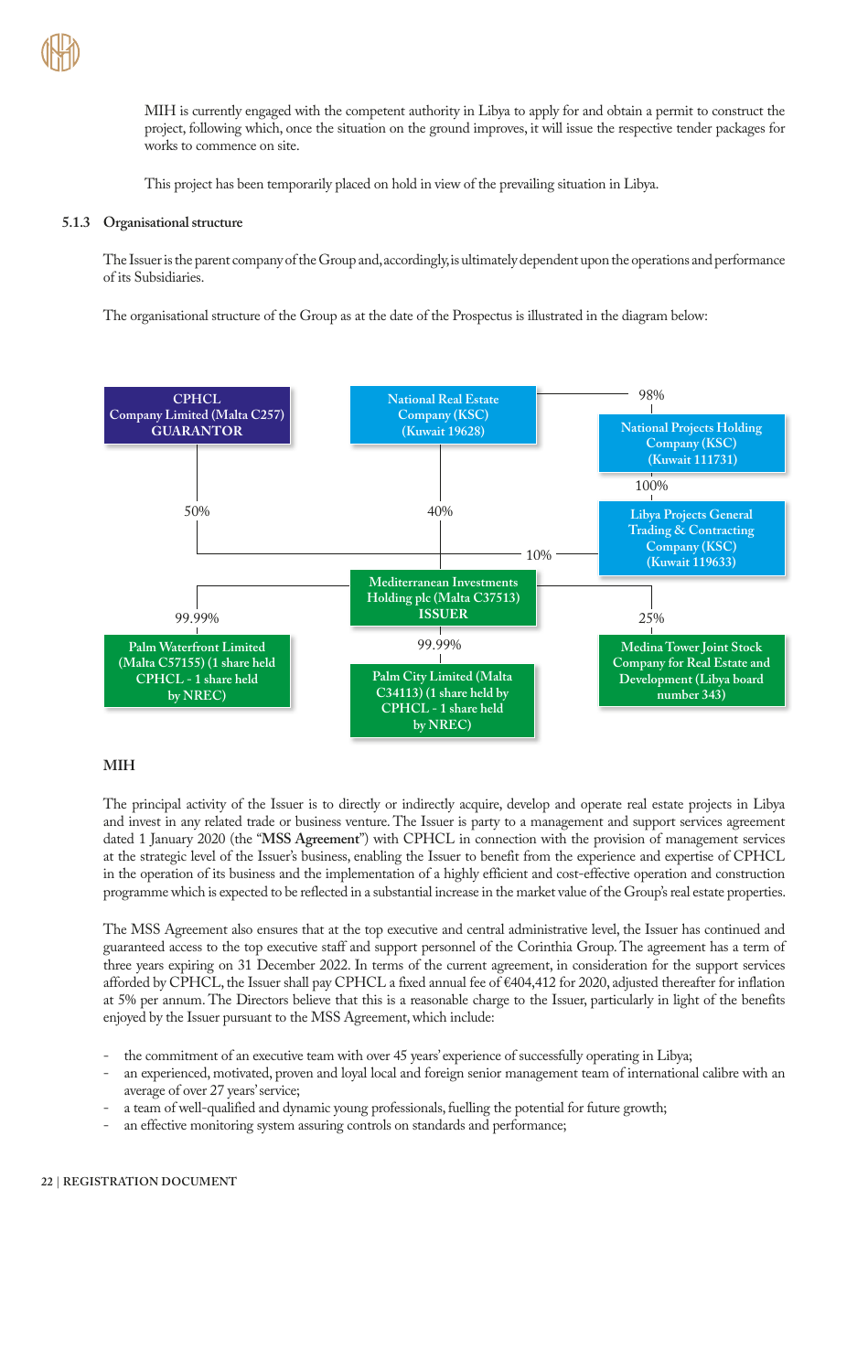

- a long experience in developing and managing properties planned and built to exacting standards with equally high standards demanded on maintenance, resulting in high quality, well-maintained assets; and
- corporate strength through a long-term policy of diversification into construction, project management and other service ventures.

It is the Issuer's intention to extend the MSS Agreement beyond its expiration in December 2022, with no material changes thereto being anticipated.

# **PCL**

Palm City Ltd is a private limited liability company incorporated and registered in Malta on 10 June 2004. It has an authorised share capital of €250,000,000 divided into 250,000,000 ordinary shares of €1 each and an issued share capital of €140,500,000 divided into 140,500,000 ordinary shares of €1 each, fully paid up, held as to 140,499,998 ordinary shares of €1 each by the Issuer, one ordinary share of €1 by CPHCL and one ordinary share of €1 by NREC. PCL is effectively a wholly-owned Subsidiary of the Issuer. Pursuant to a build-operate-transfer agreement dated 6 July 2006 entered into by and between CPHCL and PCL, CPHCL engaged PCL to finalise the construction of Palm City Residences and operate the complex for a period of 65 years. Palm City Residences was completed at a cost of *circa* €160 million and commenced full operations in 2010.

# **MTJSC**

By virtue of a Memorandum of Incorporation dated 20 May 2010 and registered under law no. 343 at the investment register in Tripoli, Libya on 7 August 2010, the Issuer subscribed to a 25% equity participation in a joint venture company, Medina Tower Joint Stock Company for Real Estate Investment and Development. This joint venture was set up together by IHI and EDREICO (the latter now AHCT and AUCC, two Libyan investment companies). MIH, IHI, AHCT and AUCC hold a 25% equity participation respectively. MTJSC was set up to construct the Medina Tower.

# **PWL**

Palm Waterfront Ltd is a private limited liability company incorporated and registered in Malta on 3 August 2012. It has an authorised share capital of €100,000,000 divided into 100,000,000 ordinary shares of €1 each and an issued share capital of €2,000 divided into 2,000 ordinary shares of €1 each, fully paid up, held as to 1,998 ordinary shares of €1 each by the Issuer, one ordinary share of €1 by CPHCL and one ordinary share of €1 by NREC. PWL is effectively a wholly-owned Subsidiary of the Issuer. On 5 December 2013, the company entered into a build-operate-transfer agreement with CPHCL which gives PWL the right to develop a site adjoining Palm City Residences on the West, located in Shuhada Sidi Abuljalil, Janzour in Libya. It also gives it the right to construct, implement, manage and operate the project to be developed on said site at its discretion. The term of the build-operate-transfer agreement is for a period of 80 years from signing date of the said agreement.

## **5.2 Historical development of the Guarantor**

## **5.2.1 Introduction**

| <b>CPHCL Company Limited</b>                           |
|--------------------------------------------------------|
| 22, Europa Centre, John Lopez Street, Floriana         |
| FRN 1400, Malta                                        |
| Malta                                                  |
| C <sub>257</sub>                                       |
| 21 June 1966                                           |
| The Guarantor is lawfully existing and registered as a |
| private limited liability company in terms of the Act  |
| 529900HIX50FN8L8JK88                                   |
| +356 2123 3141                                         |
| info@corinthia.com                                     |
| www.cphcl.com                                          |
|                                                        |

*\*The information on the Issuer's website does not form part of the Prospectus, unless that information is incorporated by reference into the Prospectus.*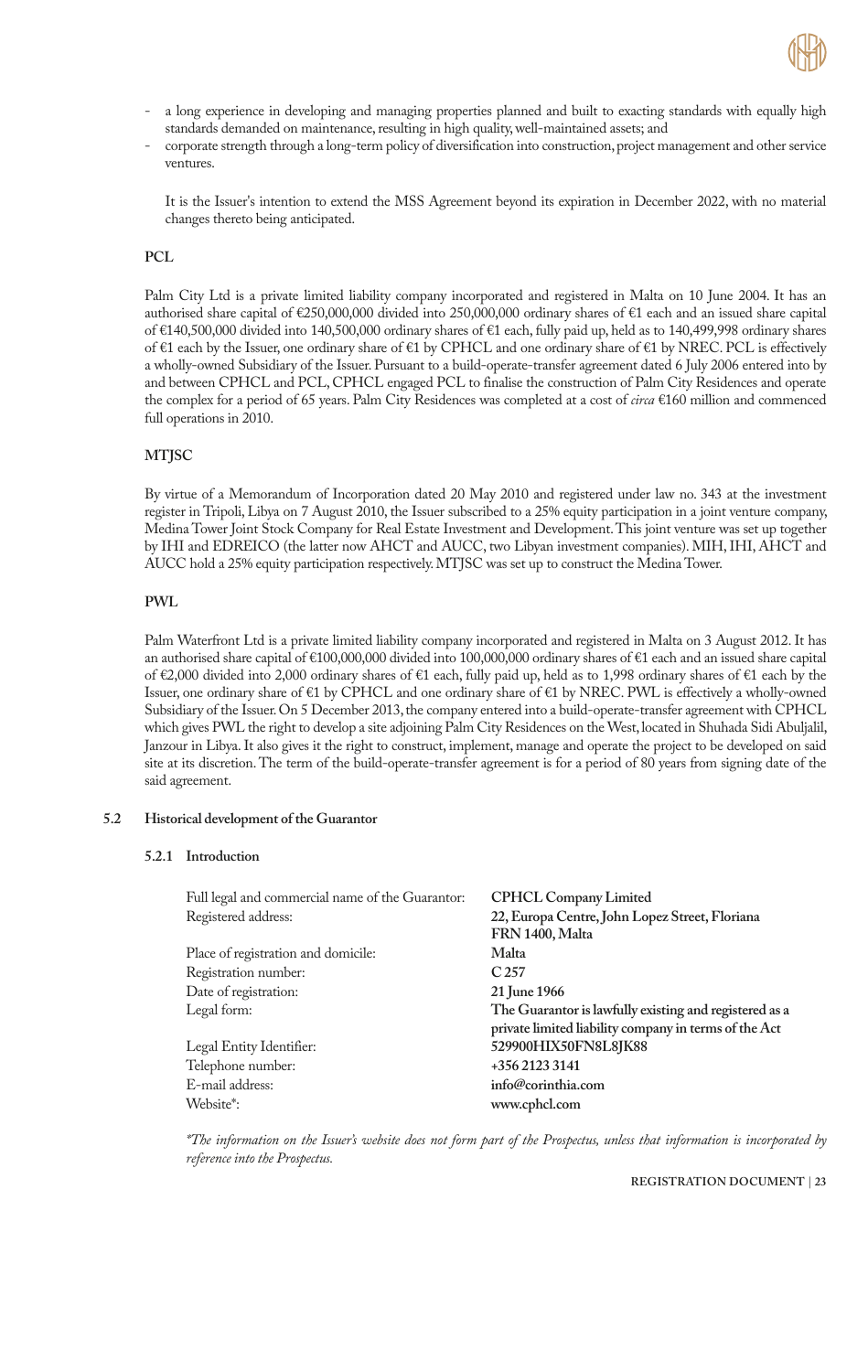## **5.2.2 Overview of CPHCL's business**

The Guarantor is the parent company of the Corinthia Group and is principally engaged, directly or through Subsidiaries and/or associated entities, in investments that are predominantly focused on the ownership, development and operation of mixed-use real estate developments that consist mainly of hotels, residences, offices, retail and commercial areas, as well as industrial and event catering, in various countries.

These business areas of CPHCL are organised as follows:

- a. IHI: IHI is CPHCL's largest Subsidiary company and has the objective of investing, acquiring, developing and operating real estate projects, either directly through wholly-owned Subsidiaries or with third parties, with a principal focus on hotel assets;
- b. MIH: The Issuer is 50% owned by CPHCL and is focused on investing, acquiring and developing luxury residential complexes and commercial centres in Northern Africa; and
- c. CPHCL holds other properties and investments either directly in its own name or through Subsidiaries, including Corinthia Investments Limited, being a wholly-owned Subsidiary of CPHCL registered in the United Kingdom and holding the Corinthia Group's interests in one four star hotel in Turkey (the Gulluk), one four star hotel in Portugal (the Santarem), one four star hotel in Hungary (the Aquincum Hotel in Budapest) and one four star hotel in Tunisia (the Ramada Plaza Hotel). CPHCL also owns six small hotels in the Czech Republic. On the industrial side, CPHCL fully owns Swan Laundry and MFCC with the latter having a leasehold title to a significant plot of land in Ta' Qali. It also holds a majority shareholding in the Danish Bakery in Bulebel and a significant plot of land in Marsa.

As the holding company of the Corinthia Group, the Guarantor is ultimately dependent upon the operations and performance of its Subsidiaries and associated entities. The diagram below illustrates the principal Subsidiaries and associates within the organisational structure of the Corinthia Group as at the date of this Registration Document.

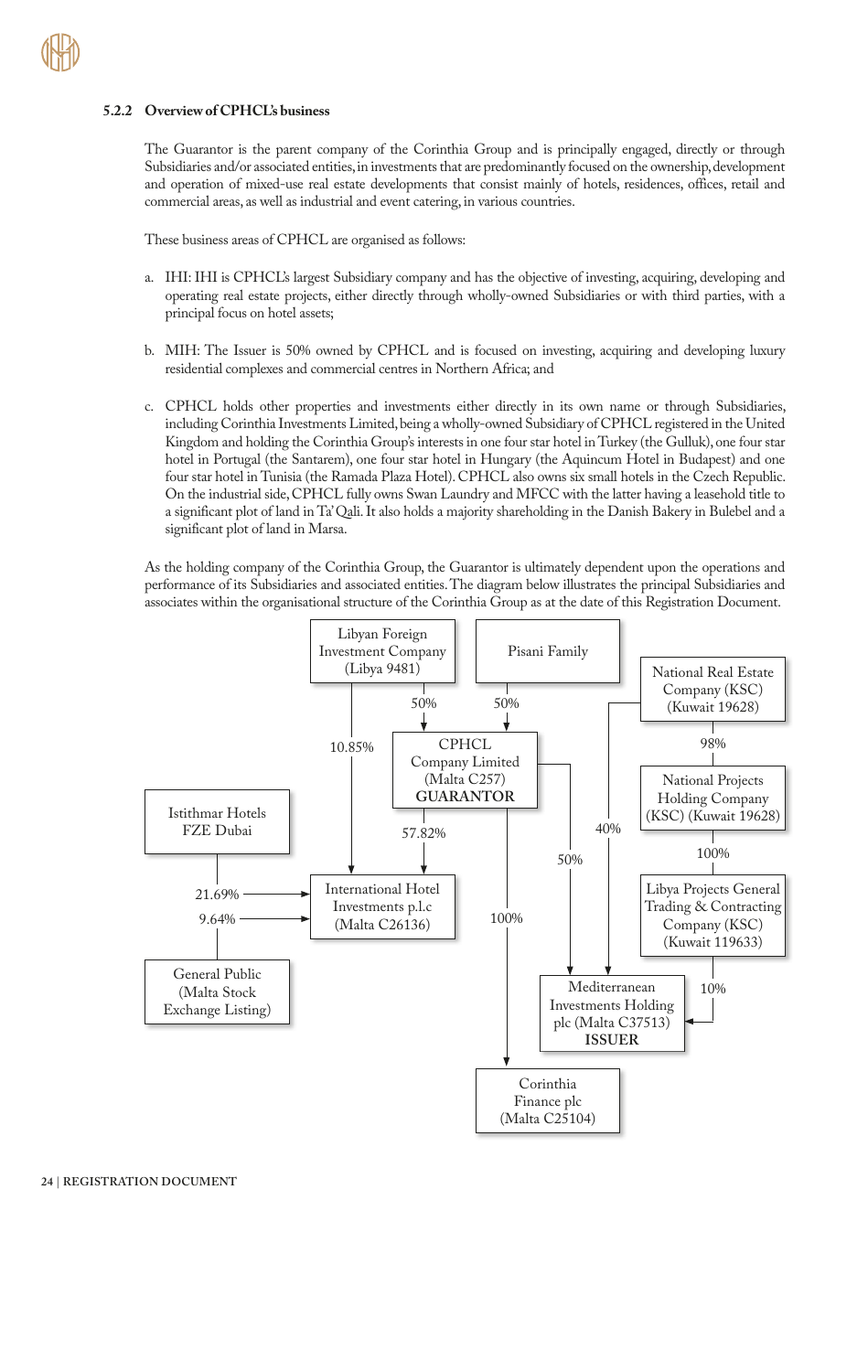

The following table provides a list of the operations and the principal assets owned by the respective Corinthia Group companies as at the date of this Registration Document:

| Name                                                    | Location       | Description                                      | % ownership |
|---------------------------------------------------------|----------------|--------------------------------------------------|-------------|
| <b>CPHCL Company Limited</b><br>Direct holdings         |                |                                                  |             |
| Aquincum Hotel Budapest                                 | Hungary        | Property owner                                   | 100         |
| Ramada Plaza                                            | Tunisia        | Property owner                                   | 100         |
| Corinthia Investments Limited                           | United Kingdom | Investment company                               | 100         |
| Swan Laundry and Dry Cleaning<br>Company Limited        | Malta          | Laundry & Dry cleaning                           | 100         |
| Danish Bakery Limited                                   | Malta          | Industrial bakery                                | 65          |
| Malta Fairs and Conventions Centre Ltd                  | Malta          | Events & exhibitions centre                      | 100         |
| International Hotel Investments plc<br>(Subsidiary)     |                |                                                  |             |
| Corinthia Hotel Budapest                                | Hungary        | Property owner                                   | 100         |
| Corinthia Hotel Lisbon                                  | Portugal       | Property owner                                   | 100         |
| Corinthia Hotel Prague                                  | Czech Republic | Property owner                                   | 100         |
| Corinthia Hotel Tripoli                                 | Libya          | Property owner                                   | 100         |
| Commercial Property Tripoli                             | Libya          | Property owner                                   | 100         |
| Corinthia Hotel St George's Bay                         | Malta          | Property owner                                   | 100         |
| Marina Hotel St George's                                | Malta          | Property owner                                   | 100         |
| Corinthia Hotel St. Petersburg                          | Russia         | Property owner                                   | 100         |
| Commercial Property St. Petersburg                      | Russia         | Property owner                                   | 100         |
| Corinthia Hotel & Residences London                     | United Kingdom | Property owner                                   | $50*$       |
| Corinthia Hotel Brussels                                | Belgium        | Property owner (estimated<br>March 2023 opening) | $50*$       |
| Corinthia Palace Hotel & Spa                            | Malta          | Property owner                                   | 100         |
| Corinthia Hotels Limited                                | Malta          | Hotel management                                 | 100         |
| QPM Limited                                             | Malta          | Project management                               | 100         |
| Corinthia Developments Limited                          | Malta          | Project Development                              | 100         |
| Radisson Blu Resort St Julians                          | Malta          | Property owner                                   | 100         |
| Radisson Blu Resort & Spa Golden Sands                  | Malta          | Property owner                                   | 100         |
| Corinthia Oasis (formerly known as<br>Hal Ferh Complex) | Malta          | Vacant site (to be developed)                    | 100         |
| Corinthia Catering                                      | Malta          | <b>Event Catering</b>                            | 100         |
| Costa Coffee                                            | Malta          | Retail catering                                  | 100         |
| Corinthia Caterers Limited                              | Malta          | Event & retail catering                          | 100         |
| Catermax Limited                                        | Malta          | Event & retail catering                          | 100         |
| Mediterranean Investments Holdings plc<br>Associate     |                |                                                  |             |
| Palm City Residences                                    | Libya          | Gated residence complex                          | 100         |
| Medina Tower                                            | Libya          | Mixed-use property<br>(to be developed)          | 25          |

*\* under control and management of IHI*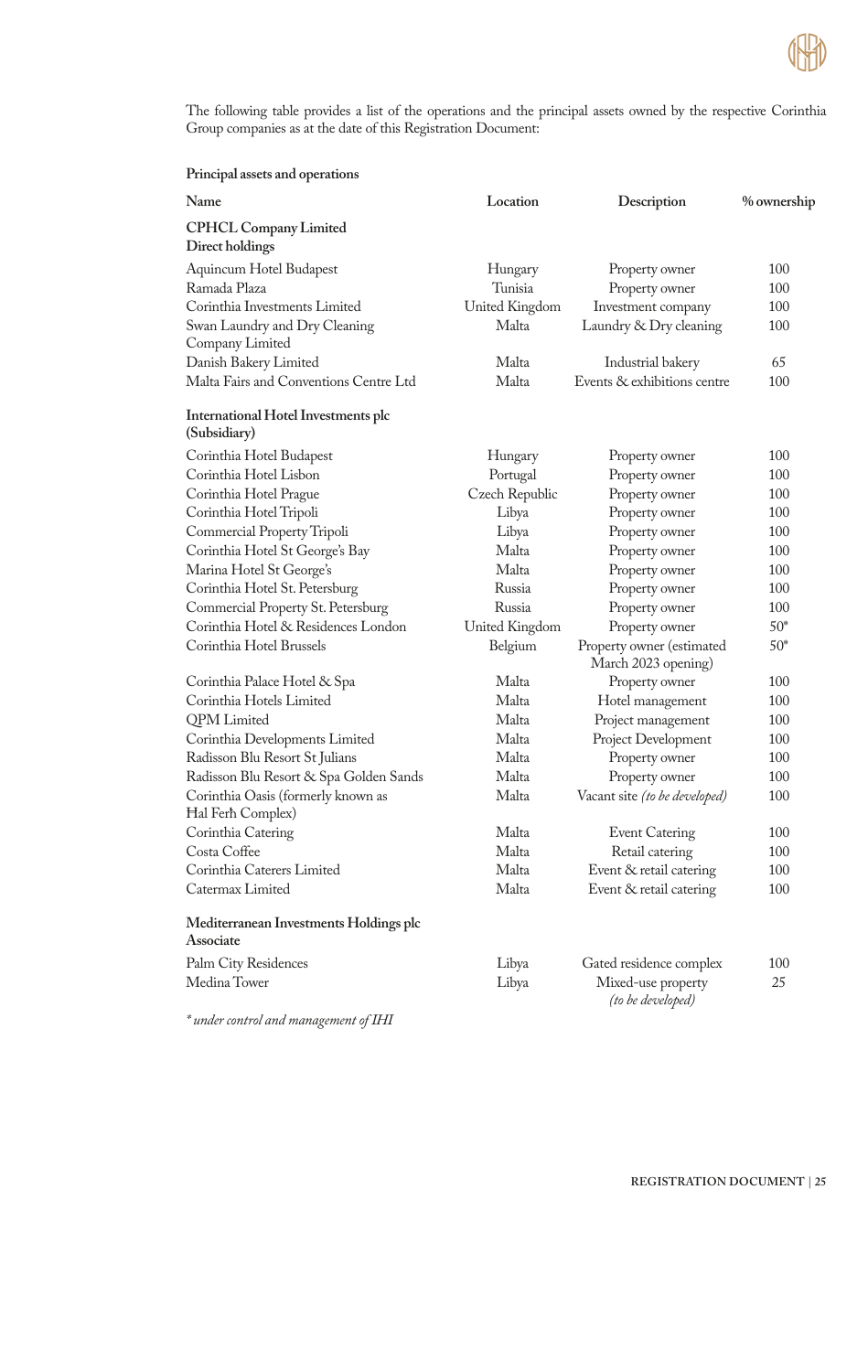IHI, a company listed on the Malta Stock Exchange, is principally engaged in the acquisition, ownership, development and operation of hotels and ancillary real estate in Europe and North Africa.

To date, IHI has acquired luxury five-star hotels in Prague (Czech Republic), Tripoli (Libya), Lisbon (Portugal), Budapest (Hungary), St. Petersburg (Russia) and St. George's Bay (Malta). It has a 50% share in a hotel and residential property in London (United Kingdom) and has development projects in Brussels (Belgium), Rome (Italy), Bucharest (Romania), New York City (US) and Doha (Qatar), the latter three being on a management agreement basis, as well as a joint venture agreement for the development of a hotel in Benghazi (Libya). IHI also fully owns Corinthia Hotels Limited, the main objective of which is to provide hotel management services to hotel properties owned by IHI, CPHCL and third-party hotel owners. It is the beneficial owner of the Corinthia® Brand. IHI acquired all the intellectual property associated with the Corinthia® brand for hotel and property operations from CPHCL in October 2010, which, in turn, was transferred to CHL in June 2019. Whilst CPHCL holds 57.82% of the share capital in IHI, Istithmar Hotels FZE of Dubai acts as a strategic investor in the company with a 21.69% holding in IHI. LAFICO is another strategic investor in IHI and owns 10.85% of its equity (half of this 10.85% is subject to a call-option in favour of CPHCL). The remaining shares are held by the general investing public. IHI also holds 100% of the share capital in Catermax Limited and Corinthia Caterers Limited, both of which entities are incorporated in Malta and provide events catering in Malta. IHI also holds 100% of the franchising business rights in the Costa Coffee outlets in Malta. IHI holds 100% of the share capital in QPM Limited specialising in the construction and the provision of project management services both locally and overseas. In 2016, IHI launched CDI, a fully owned development company with a remit to plan and execute acquisitions and developments in the hotel and real estate sector, whether for IHI, CPHCL or third parties.

Revenue and earnings are derived primarily from the operation of owned and third-party owned hotels. A secondary source of income and earnings is generated through rental income of residential and commercial premises, particularly in St. Petersburg, Tripoli and Budapest. Additional revenue streams include fees earned by CHL, a wholly-owned Subsidiary of IHI, from hotels owned by IHI itself or managed pursuant to management contracts with CPHCL owned properties and third-party owned properties. As at the date of this Registration Document, CHL manages eleven hotels on behalf of IHI (two of which are fifty per cent owned by IHI) and another two hotels on behalf of CPHCL, one hotel on behalf of third-party owners and another five hotels currently under development, one of which will be managed on behalf of IHI whilst the other four will be managed on behalf of third-party owners.

## **5.2.3 Investments**

The most recent principal investments of the Corinthia Group, through IHI, are described hereunder:

#### **a. Corinthia Hotel Lisbon**

A renovation programme is underway at the Corinthia Hotel Lisbon, estimated at a cost of €15 million. The refurbishment started in November 2016 and all 518 rooms are expected to be completed by the third quarter of 2022. The complete refurbishment of all room stock will result in an upgrade to the product, including the changing of bathrooms, increasing the size and upgrading the fit-out to the rooms. The refurbishment is being carried out in phases, sealing off two to three floors at a time without causing any disturbance to the on-going operation of the hotel, which continues to operate normally. Works on 441 rooms on the first 16 floors have already been completed and the finished product has been received well by the market. Due to the pandemic, the completion date has been extended by an additional 24 months, as reflected above, to better manage cash flow and demand for the newly refurbished rooms.

## **b. Corinthia Hotel Budapest**

A renovation program is underway at the 437-room five-star Corinthia Hotel located in Budapest, Hungary. These renovations include the refurbishment of its corridors and of the 406 bathrooms forming part of the hotel. The project commenced in April 2018 and in 2020 was 55% complete. €4.4 million have been allocated towards the refurbishment of these areas, in keeping with the hotel's unique features. The funding for this project has been sourced internally through the cash flows generated by the Corinthia Hotel Budapest.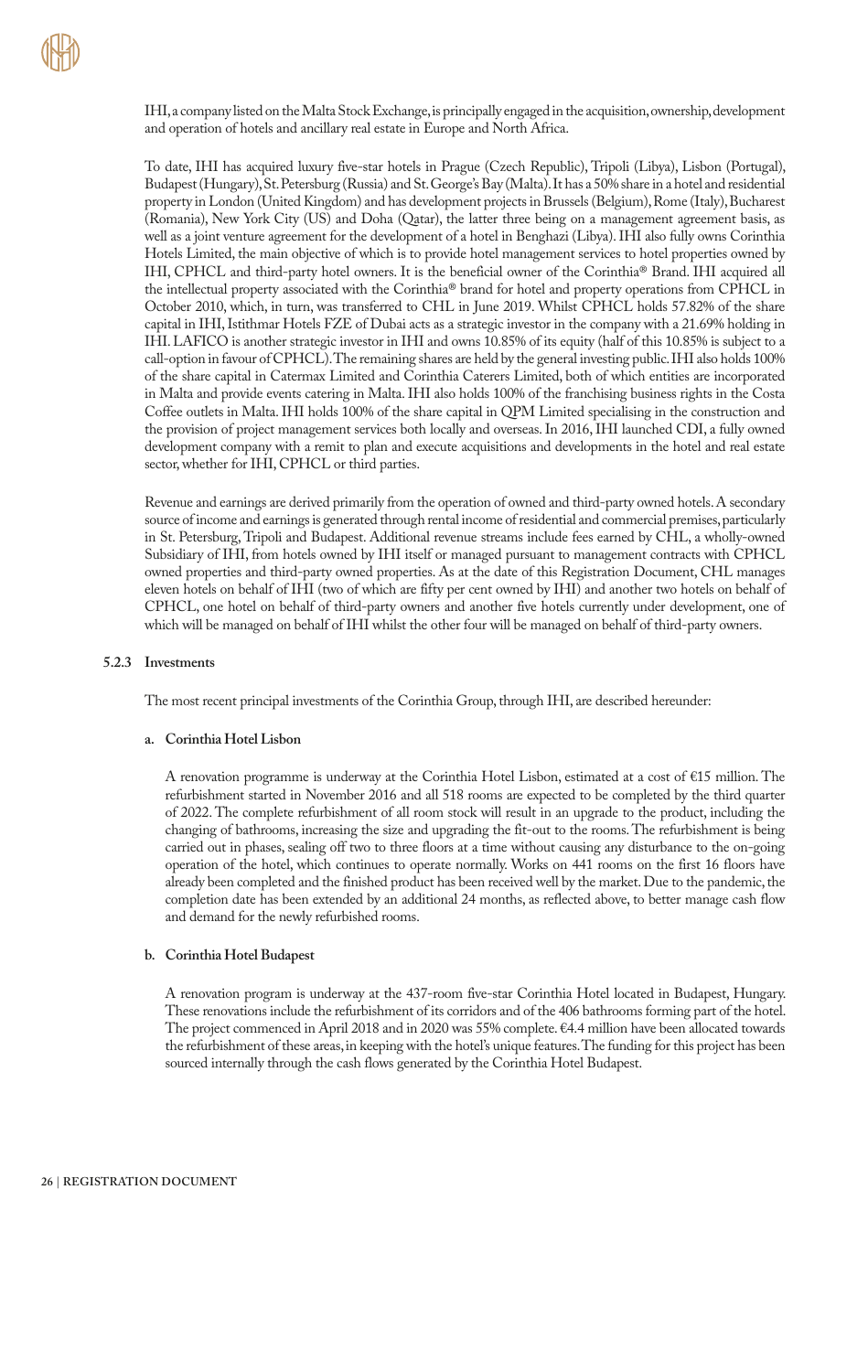

# **c. St George's Bay Development**

Following the acquisition of IHGH in 2015, IHI initiated the design process to consolidate its three hotel properties situated in St George's Bay, St Julians, Malta (namely, the Radisson Blue Resort St Julians, the Corinthia Hotel St George's Bay and the Marina Hotel), and make way for a mixed-use development that will feature a luxury hotel attracting high net worth leisure and corporate guests, a business hotel, as well as high-end residential, office, retail and commercial facilities targeting a six-star market. The said development has been put on hold by the Corinthia Group.

This five-star property occupies a prime waterfront location and was originally opened in 1995. Over the years, the hotel has established itself among the leading five-star hotels in the area, targeting all sectors, including leisure tourism, conferences and corporate travelling. The refurbishment will extend to:

- the refurbishment of the hotel's 250 bedrooms, including finishes, furniture fixtures and equipment, bathrooms, corridors and terraces;
- increasing the number of suites by combining standard rooms to create larger suites in keeping with increased demand for this type of room offering;
- a soft refurbishment of the hotel's lobby and public areas;
- enhanced landscaping of the hotel's external areas, swimming pools and restaurants;
- updates to back of house (BOH), mechanical and electrical equipment, as well as fire, life, health and safety measures in keeping with updated legislation and best practices.

The precise timing of the project will be coordinated with other, large-scale development projects in the vicinity.

# **d. Corinthia Oasis Project (formerly known as the Hal Ferh Project)**

IHI, through a wholly-owned Subsidiary Corinthia Oasis Company Limited (C 48380), enjoys a perpetual lease title to an 85,000m2 plot of land at Hal Ferh, situated adjacent to the Radisson Blu Resort & Spa, Golden Sands, Malta. The Hal-Ferh site was acquired by IHGH in 2009 under title of perpetual emphyteusis. The perpetual utile dominium over the site was subsequently acquired by Corinthia Oasis. In 2020, the said company acquired the perpetual *directum dominium* from the Government of Malta and redeemed the ground-rent to which the site was subject, resulting in the site being held on a freehold basis. In terms of the deed of emphyteusis, the site may be used for tourism development, which includes accommodation, ancillary and supporting facilities.

Permits for a 228-unit (735-bed) timeshare resort were issued by the Planning Authority in 2014.

In July 2021, the Group submitted a revised planning application to the Planning Authority (PA/5420/21), for the development of a resort over the Hal-Ferh site. The regeneration project will include a 162-key resort hotel, a top-tier spa and wellness centre, 25 detached hotel-serviced villas and a host of ancillary resort amenities. The total area of the site which Corinthia would develop, amounts to 9,000 square metres, not rising more than 2 floors and occupying solely 16% of the actual land, the rest being used for landscaping and outdoor activities.

As part of the project, Corinthia Oasis has also invested in an adjacent 330-space public car park for use by the local community, administered by the Scouts Association. This carpark is intended to ensure the fulfilment of the condition imposed by the Planning Authority in Malta, namely, that the car park be developed into a public car park and that said car park remains accessible to the general public, thus alleviating demand for parking by visitors to the nearby Golden Bay and Hal-Ferh site. The resort's own parking requirements will be catered for via an underground carpark located within the site itself and by parking facilities located under the residences.

Corinthia commenced demolition works, clearance of site, carting away and dumping of material, in line with planning authority permit requirements as originally issued under permit number PA/03134/19. Such preparatory works are also included in the abovementioned PA/5420/21.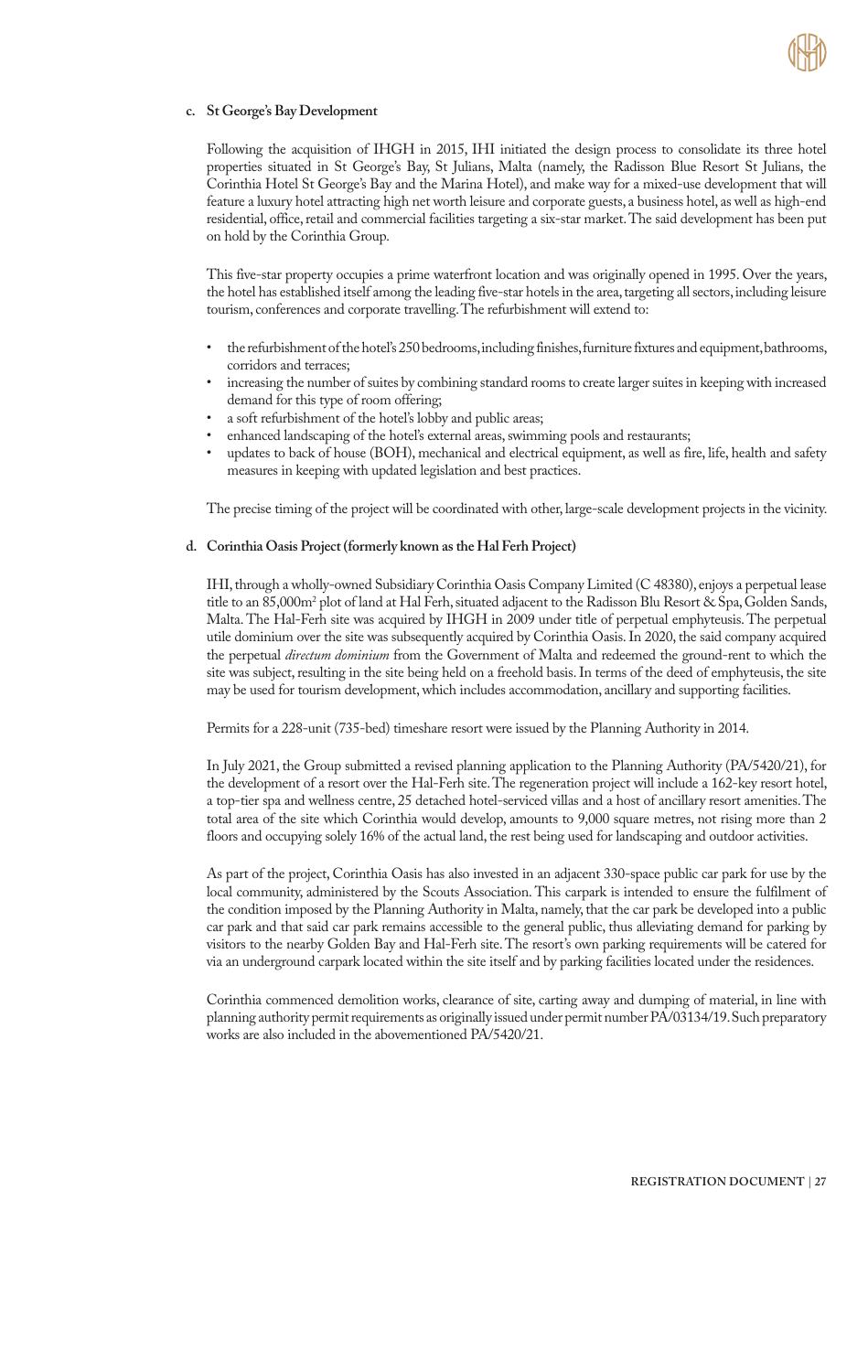# **e. Corinthia Hotel London**

In June 2018, the Corinthia Hotel London completed the conversion of 22 rooms into 11 suites at a cost of £3.9 million. The decision to introduce a higher number of suites, as opposed to standard bedrooms, bolstered the hotel's presence in the lucrative market for high net worth visitors to London. The newly converted suites provided an incremental revenue of £1.7 million in the first 18 months of operation as opposed to the previous 22 rooms. In addition, one of the hotel's restaurants was converted to a flagship operation at a cost of  $\& 1.5$  million and is being operated by one of the UK's top restauranteurs and celebrity chef, Tom Kerridge. Kerridge's, in its first full year of operation in 2019, achieved a revenue of £6 million. This converted to a contribution of  $\text{\pounds}1.1$ million, which was an incremental profit of £500,000 under the previous restaurant concept, Massimo.

#### **f. Brussels Project**

IHI has a 50% equity participation in the company owning a former hotel building in Brussels, the Grand Hotel Astoria. The Grand Hotel Astoria was built in 1910 by a Belgian aristocratic family and by the time it was acquired by its last owners in 2007 it was being operated as a 145-room hotel. Upon its acquisition by the hotel's former owners in 2007, it was closed with a view to carrying out extensive refurbishment. However, such refurbishment failed to get underway and the asset has laid desolate for the last 14 years. Once redeveloped, it will be renamed the Corinthia Grand Astoria Hotel. CDI is handling the redevelopment of the hotel on behalf of the owner, similar to what IHI had done on the London project. CDI has reconfigured the plans currently in place for the hotel, and with the help of GA Design in London (the designers engaged in the London project), reorganized the ground floor flows and uses, as well as reconfigured the bedroom inventory, to ensure that all bedrooms are larger than 45m2. The new key count is set at 126 bedrooms, of which 30% will be junior suites or suites. A building permit to carry out the planned redevelopment has been obtained.

A planning permit was issued in December 2017 for the restoration of the historic ground floor and façade of the original hotel, as well as the reconstruction of all upper floors, adjoining land and town houses. The permit is a major gain in additional volumes and floors, for a total built up area of 16,000m<sup>2</sup>. NLI has since carefully demolished all non-historic, dangerous structures and areas in close collaboration with the local authorities and agreed on a methodology for the rebuilding of the property and renovation of all historic areas of the ground floor and the imposing, listed façade. A main contractor is on site and the entire super structure will be up by the end of 2022. QPM is charged with project management, whilst the corporate resources of IHI, CHL and CDI are collectively providing services as owner's representatives and operators, handling all matters of financing, contracting, oversight, value engineering and design signoffs.

Once completed, it is expected that the new hotel will offer unrivalled amenities for the city of Brussels, including a fully restored grand ballroom, an 850m2 spa, various dining venues, boutique meeting facilities and high-end retail shops. Initial strip-out and demolition works have commenced and a contractor for the main construction works was engaged in December 2020. Works have since commenced and are expected to be completed with an opening as the Corinthia Brussels in April 2024.

In 2020 IHI drew up a revised cost estimate for the full refurbishment project, at €62 million, inclusive of all costs, fees and contingencies. The main construction works are under-way and as at the date of the Prospectus approximately €24 million has been drawn down in associated construction costs. Total costs, including acquisition, professional fees, project costs, interest during the construction period and pre-operating costs are being financed out of an equity injection of €20 million, a bank loan facility of €45 million granted by ARES Bank of Spain and €10 million from each of LAFICO and IHI (which shall be on-lent to the hotel-owning company, Hotel Astoria S.A.). The refurbishment of the Grand Hotel Astoria will add another key destination to the Corinthia Brand's growing portfolio.

#### **g. Moscow Project**

In February 2019, IHI acquired a 10% minority share for US\$5.5 million in a joint venture company formed with a consortium of local investors to acquire the Russian company that owns a landmark property at 10, Tverskaya Street, Moscow. The acquisition has been made with a view to developing the site, having a development gross area of 43,000m2 , into a mixed-use real estate project including a luxury boutique 42-room Corinthia hotel, 109 upmarket residential serviced apartments for re-sale, high-end retail and commercial outlets and underground parking.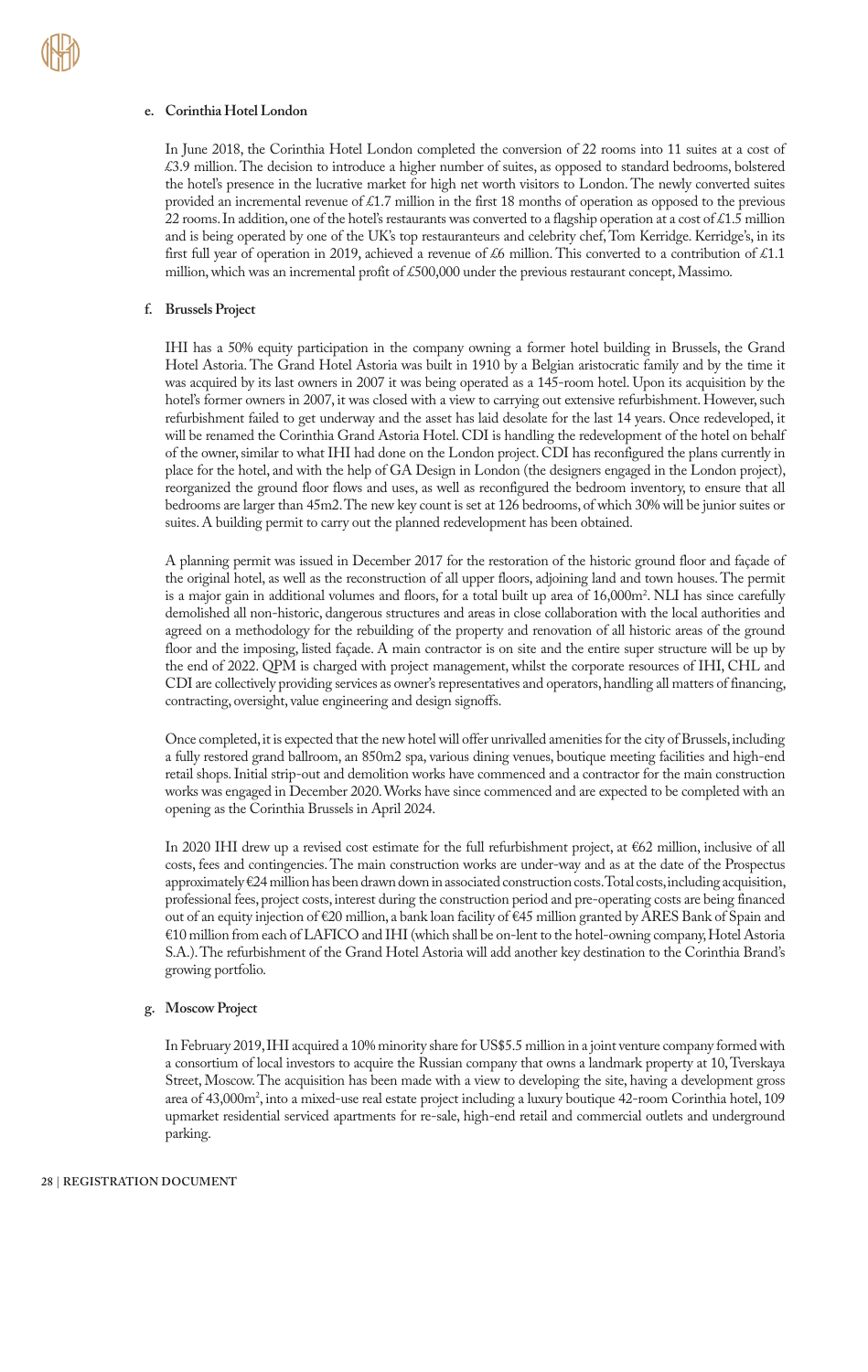

Bank financing for the development of the property has been secured by the Russian company that owns the asset.A facility agreement was signed by the Russian asset-owning company on 17 January 2022 for a loan amount of RUB 14,256 million but no sums have been drawn down from this facility to date. The current situation in Russia means IHI will report back later in the year when a way forward may become clearer. As IHI has reported via company announcements, its total investment in the project is \$6 million and thus marginal to the overall balance sheet considerations.

A security package that is consistent with development finance of this nature and consisting of a mortgage over the land and building being developed, has been granted to the bank. No security is being granted over share capital of the joint venture company or its respective shareholders (including IHI), and no guarantees have been given by the joint venture company or the shareholders (including IHI) to the bank.

The asset is located on a prestigious boulevard in Moscow in a highly popular shopping, cultural and business location, as well as a luxury hotspot with other competing luxury brands, all in close proximity. IHI believes that, like its project in St. Petersburg, this site has the potential to be redeveloped into one of Moscow's most prestigious and respectfully-restored classical buildings. The listed elements on the façade and the historic Filippov bakery at ground level will be carefully preserved and restored. Although discussions for the redevelopment of this site have been concluded with a third-party contractor, works have not commenced in view of the current hostilities between the Russian Federation and Ukraine. Until there is further visibility, the project will remain on hold. Given IHI's limited exposure with a 10% investment in this project at the equity level, which has already been fully subscribed, any negative impact resulting from the current conflict is not expected to have a material impact on IHI's asset base or future profitability.

#### **h. Radisson Blu Resort & Spa Golden Sands**

The Radisson Blu Resort & Spa Golden Sands commenced operations in October 2005 and is located on a cliff 's edge overlooking Golden Bay beach on the Northern coast of Malta. IHI fully owns the Golden Sands resort, having increased its holding from 50% to 100% in February 2021. Title to the site is in the form of temporary utile dominium which expires in 2114. The five-star resort comprises a total of 338 keys, various food and beverage outlets and is equipped with a  $1,\!000\mathrm{m}^2$  spa and leisure centre, four pools, a tennis court and a private sandy beach. Nine new bedroom suites were completed in the first semester of 2018 at a cost of €5 million.

In FY2020, the Radisson Blu Resort & Spa Golden Sands ceased the vacation ownership sales operations and placed the Azure Resorts Group into liquidation. Existing timeshare members will continue to enjoy their entitlement until the end of the term in 2045.

#### **i. Corinthia Hotel Rome**

By virtue of a binding preliminary lease agreement signed in October 2019 with Reuben Brothers (a prominent private equity, real estate investment and development and debt financing entity), Reuben Brothers undertook to lease a building to CHL following its development into a 60-room ultra-luxury hotel in central Rome upon the completion of the development of the building into a hotel and the issue of the relevant permits to operate the hotel. The property is situated in the former seat of the Central Bank of Italy in Parliament Square. The 7,000m<sup>2</sup> property will be converted into a luxury destination, featuring a number of suites and top of the range bedrooms. Two restaurants, bars, lounges, a spa and other amenities will wrap around a central garden forming part of the property. The lease of the hotel has been successfully concluded and is for a period of 25 years with a potential extension of a further five years. The rent payable by CHL is fixed with a reference to a percentage of revenue, with a guaranteed minimum of €5 million per annum as of the fifth year of operation.

CDI, by virtue of a development management agreement entered into with the owners of the property, Reuben Brothers, has assumed responsibility for the management of the development of the hotel in return for a fee. Internal strip out, asbestos removal and demolitions are now completed. A main contractor is engaged and work has started to redevelop, and in some areas rebuild, all internal areas. CHL is currently recruiting the team to take over the management of the hotel once it is launched in 2023.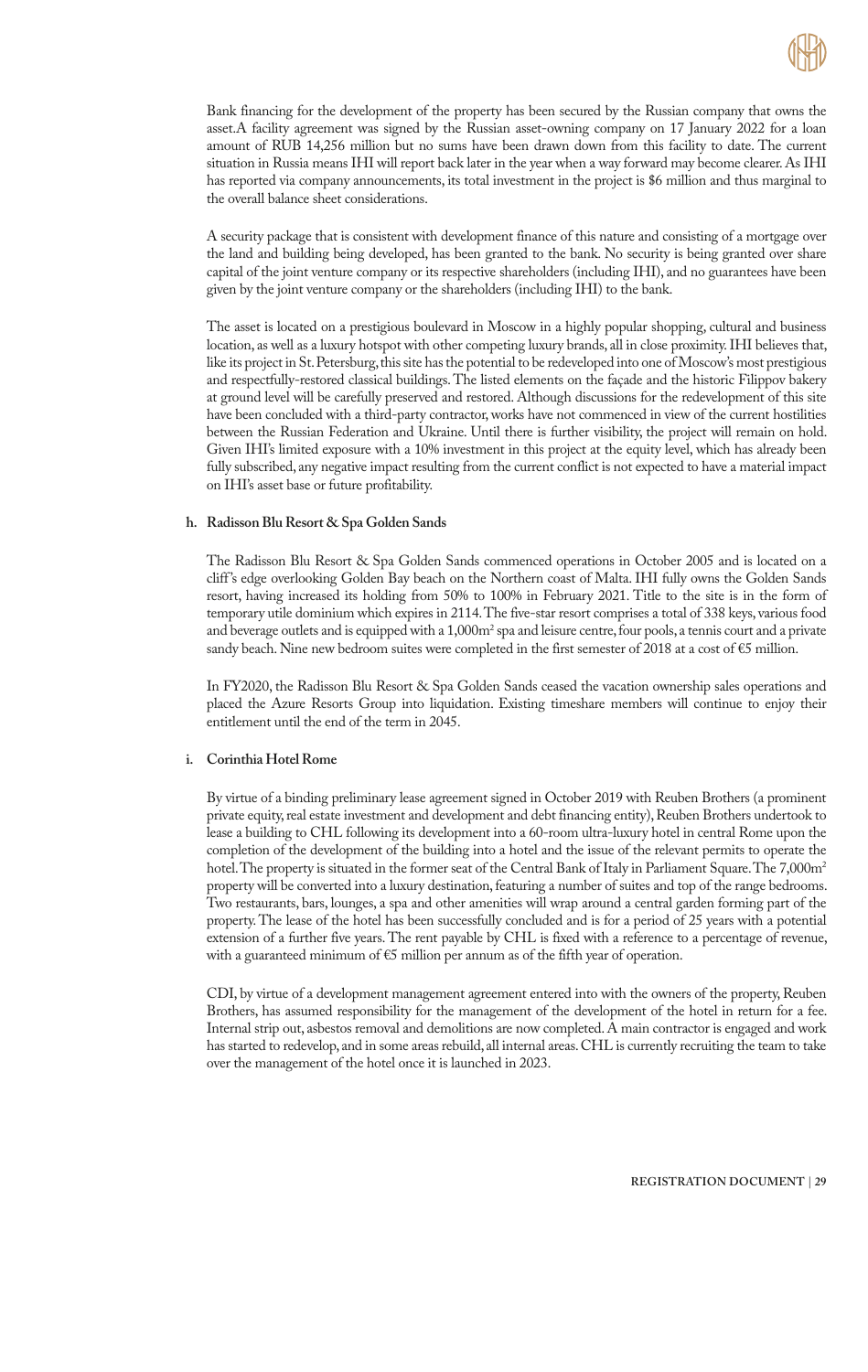The estimated cost for the development of the project is €37 million, which amount will be incurred by Reuben Brothers as owners of the property. CHL expects to incur €9 million in costs as lessee of the property, which will be used to finance: (i) the pre-opening budget costs, including the recruitment of personnel, marketing and concessions; (ii) the acquisition of supplies and operating equipment; and (iii) a capital expenditure contribution towards the general cost of works for the development of the hotel.

## **j. The Corinthia Hotel New York: an investment in the Corinthia Brand**

A Subsidiary of CHL incorporated in Delaware (CHL NYC Inc.) has entered into a 25-year hotel management agreement with the owner of a luxury Upper East Side hotel in New York City. The building was acquired by the private equity firm Reuben Brothers in 2020 and is to undergo extensive refurbishment to reopen in early 2023 as a Corinthia Hotel. Once renovated, the hotel will have 97 guest rooms, including food and beverage facilities, a spa and gym and 12 luxury residences. By virtue of the management agreement, CHL is appointed as the sole and exclusive manager of the hotel to provide management services and to supervise, direct and control the management and the marketing of the hotel. The management agreement provides for an initial term of 25 years from commencement of operation subject to an extension.

In terms of the management agreement, CHL is required to make a payment of a premium of USD 10.5 million (equivalent to approximately €8.5 million). USD 0.5 million (equivalent to approximately €0.4 million) was paid on the signing of the management agreement. The amount of USD 10 million (equivalent to approximately €8 million) is payable when the hotel opens in 2023.

Save for the above, the Corinthia Group is not party to any other principal investments and has not entered into or committed for any principal investments subsequent to 31 December 2021, being the date of the latest audited financial statements of the Guarantor.

#### **5.2.4 Management contracts under the Corinthia Brand**

Corinthia Hotels Limited is a full-service management company with in-house skills and capabilities supporting the Corinthia Brand and operations. It has a track record of driving performance improvements across the Corinthia Group's existing assets, those of CPHCL and of third parties. It ensures consistent service levels and performance across the properties and is scaled to support future growth of Corinthia. CHL currently manages 17 hotels (11 hotels on behalf of IHI (two of which are 50% owned by IHI), two hotels on behalf of CPHCL, one hotel on behalf of third-party owners and another five hotels currently under development, one of which will be managed on behalf of IHI while the others will be managed on behalf of third-party owners). CHL's management contracts are entered into and structured for a 20 to 25-year periods, usually with one or two 5-year period extensions, with key commercial terms including management fees, marketing and reservation fees and incentive fees. It is an efficient use of capital and resource with no capital outlay required for each new management contract and a cost-effective way to gain indepth knowledge of various markets.

The most recent management contracts of the Corinthia Group, through IHI, are described hereunder:

## **a. Doha, Qatar**

In October 2020, CHL entered into an agreement with United Development Company (UDC), the Qatari owner and master developer of The Pearl in Doha, an offshore collection of reclaimed islands on which a spectacular city comprising commercial, yachting, hospitality, social and residential developments are now largely complete and occupied, save for one island, the Gewan Island, to be managed and operated as a luxury Corinthia hotel resort. CHL has been entrusted to guide the design development and eventually manage a series of properties on Gewan, including a Corinthia Hotel, Golf Club, Beach Club, Yacht Club, residential villas for sale and more recently, on the main island of the Pearl, a serviced residential tower to be built comprising 150 units of varying sizes for sale and lease. The Corinthia Hotel resort will be built on a site having an area of 13,000m2. The development will also include luxury branded villas, a golf course, and a beach and yacht club, all of which will be managed by CHL. CHL has a team on the ground including a General Manager and is in the immediate term focusing on the Yacht Club, which will open its doors later in 2022. Throughout the year under review, CHL also supported and brokered deals to bring international brands to the development including Solymar beach club of Mykonos, Kai restaurant of Mayfair, London and the Monaco Yacht Club with whom a marketing association is under review.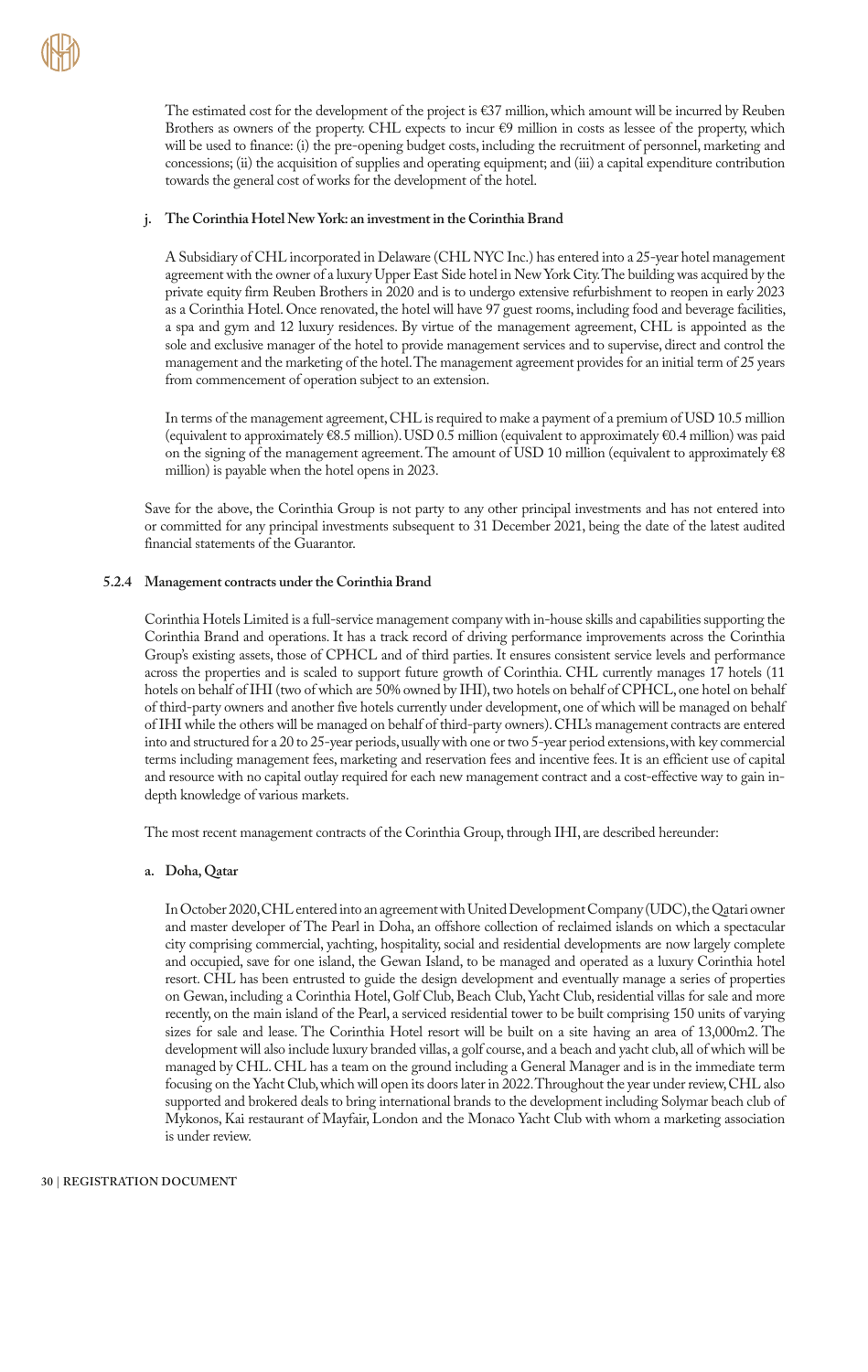

## **b. Bucharest, Romania**

In March 2018, CHL entered into a management agreement with the owners of the property formerly known as the Grand Hotel du Boulevard to manage, once redeveloped, as the Corinthia Hotel Bucharest. Pursuant to the above signing, QPM has since been engaged by the property owners to manage the development in all technical aspects. Design development of the regeneration of this listed property has commenced, a sample suite has been completed for review and snagging by the owner and works are expected to be completed in July 2023. The new hotel will feature 33 suites, as well as the fully restored Grand Ballroom and various dining and leisure venues.

# **5.2.5 Business development strategy**

The Corinthia Group's business strategy focuses on achieving positive and sustainable financial results, and appreciation in the value of the Corinthia Group properties. In the execution of the Corinthia Group's strategy, management aims to provide a high-quality service at each hotel and treat customers to a unique hospitality experience. Through the provision of better quality offerings, the brand value is further enhanced and leads management to achieve its objective of improving occupancy levels and average room rates. Moreover, it enables the Corinthia Group to target higher-yielding customers, in particular, from the leisure and conference & event segments.

Electronic booking portals have, in recent times, gained importance in generating room reservations. In this respect, the Corinthia Group is continuously optimising its website 'Corinthia.com', developing further its online reservation system and investing in online marketing.

From a cost perspective, better results are being achieved through the implementation of cost-control and energyefficient measures at Corinthia Group hotels.

The Corinthia Group's strategy focuses on the operation of hotels that are principally in the five-star category. In this respect, the Corinthia Group has identified a number of assets, including four and three-star hotels, which are either earmarked for redevelopment or no longer fit its long-term strategy. Such non-core assets will be disposed of at the opportune moment in the near to medium term. As to core assets, ongoing investment in their upkeep is given due importance in order to preserve their attractiveness and incremental value.

In addition to the aforementioned strategy for internal growth, the Corinthia Group aims to grow its business externally by further expanding the portfolio of hotels and mixed-use properties and venturing into other businesses through acquisitions, joint ventures and developments.

# **6 TREND INFORMATION AND FINANCIAL PERFORMANCE**

#### **6.1 Trend information of the Issuer**

The following is an overview of the most significant recent trends affecting the Issuer and the market in which it operates:

#### *Libya*

Following a significant economic contraction in 2020 of about 31%, Libya's hydrocarbon sector and, in turn, its economy overall, witnessed a strong rebound in 2021. The lifting of the oil blockade in late 2020 and the resilience of global oil prices led to an increase in hydrocarbon export receipts and thereby an improvement in the country's trade and current account balances. While Libya's protracted liquidity crisis persists, particularly in eastern and southern parts of the country, there was some improvement in 2021. In January 2021, the foreign exchange tax was abolished, resulting in a significant narrowing of the gap between the official and parallel market exchange rates. While the devaluation has improved macro-economic stability, the adverse impact on purchasing power has been felt throughout the population, particularly affecting the poor. 1

Libya is currently facing a new phase of political polarisation, which risks dividing its institutions once again and reversing the gains achieved over the past two years. Elections scheduled for December 2021 were postponed with the country's National Elections Commission citing inadequacies in electoral legislation and challenges related to candidates' eligibility.

*1https://www.worldbank.org/en/country/libya/overview#*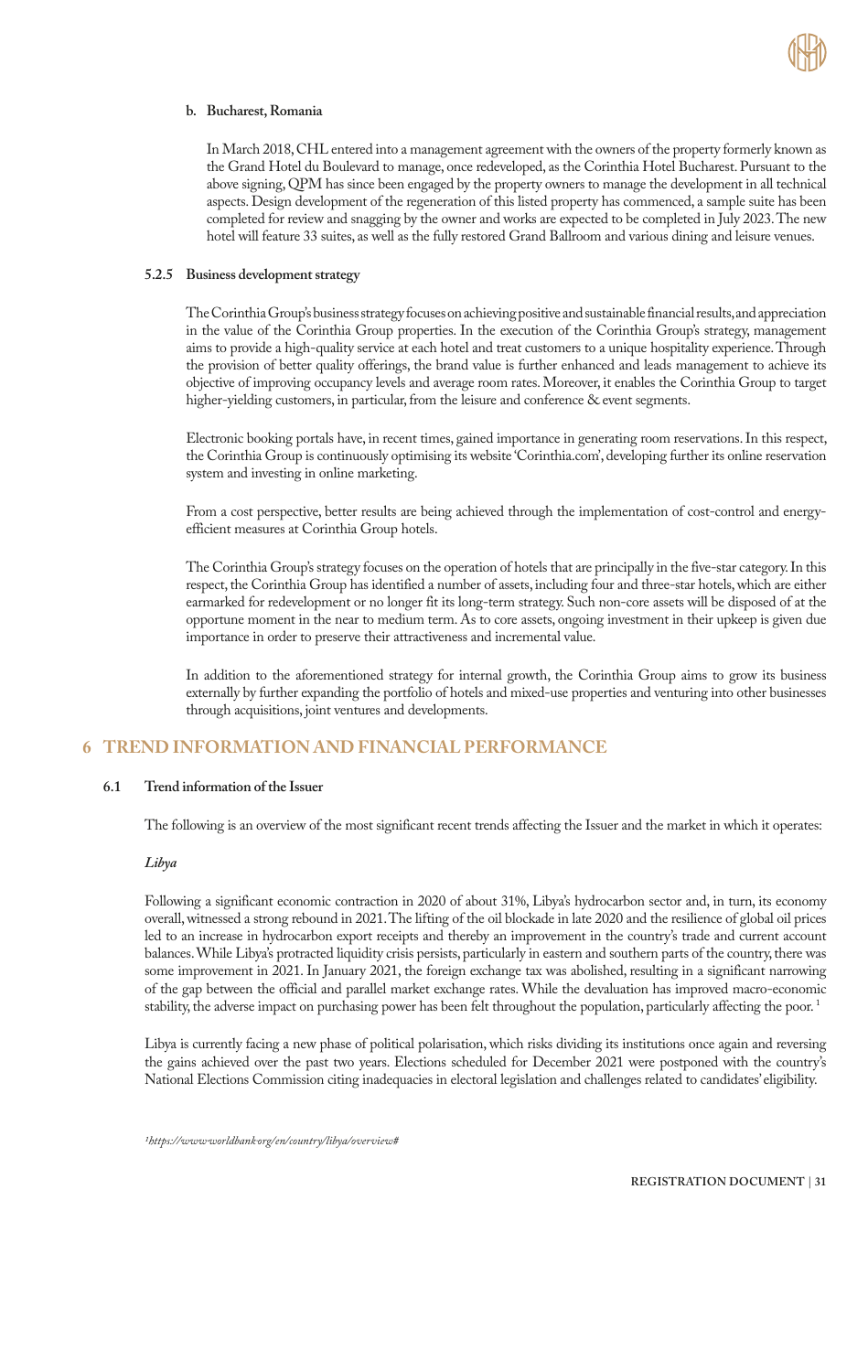In February 2022, the country's eastern-based House of Representatives voted to designate a new Prime Minister and government, over the objections of the internally recognised Prime Minister, Abdul Hamid Dbeiba, who refused to step down. Nevertheless, the House of Representatives went forward with the formation of a new government, designating Fathi Bashagha, a former Minister of Interior, as the new Prime Minister. On 24 February 2022, the High State Council – based in the internationally recognised administration's centre of government in Tripoli and born out of the UN-supported Libyan Political Agreement of 2015 – rejected the parliamentary declaration, setting up a serious impasse that is now once again ramping up tensions in the conflict-wrought nation. 2

The underlying political and economic division of the country has complex roots and competing international influences can make a difference in outcomes. With major uncertainties associated with these dynamics, projecting future economic trends is a daunting task.

In addition to the conflict-driven challenges and neglect, Libyans are also increasingly affected by the COVID-19 pandemic. With relaxation of containment measures, the spread of the virus has accelerated. This problem is probably under-monitored and compounded by an incapacitated health sector.

In view of the above, the Directors expect Palm City Residences to operate at the same level as that achieved in 2021, that is, at an occupancy level of *circa* 52% (FY2021: 51.7%). The proposed Medina Tower and Palm Waterfront projects will remain on hold until such time when there are clear signs of stability in the country.

Save for the matters disclosed in this Registration Document, there has been no material adverse change in the prospects of the Issuer since the date of its last published audited consolidated financial statements dated 31 December 2021.

Information relative to the profit forecasts or estimates of the Issuer is set out in the Financial Analysis Summary.

## **6.2 Trend information of the Guarantor**

There has been no material adverse change in the prospects of CPHCL since the date of its last published audited financial statements dated 31 December 2021.

The following is an overview of the most significant recent trends affecting the Guarantor and the markets in which it operates:

#### *Europe (excluding Russia)*

In 2021, strong vaccination coverage in Europe, the EU Digital Covid-19 Certificate and the easing of travel restrictions which allowed the release of large pent-up demand, set the grounds for tourism revival. In fact, the European travel and tourism sector reported a better than anticipated summer. In contrast, the final quarter of 2021 saw the emergence of the Omicron variant and consequently the tightening of travel restrictions and flight bans for some European countries. However, with the realisation that Omicron, although highly contagious, is far from the threat it was initially deemed to be with widespread vaccine take-up, many travel restrictions in Europe are beginning to be relaxed which will result in a more positive outlook for 2022.

It is estimated that there was a 62% decrease in tourist arrivals to Europe in 2021 over 2019 levels. The outlook, however, remains positive, with travel demand projected to be just 20% below pre-pandemic levels in 2022, fuelled by domestic and intra-European travel demand. Domestic travel is expected to exceed pre-pandemic peaks in 2022, while international travel will not do so until 2024.<sup>3</sup> One possible constraint on demand may be staffing in the travel and tourism sector. The impact of the two-year downturn in hospitality has led to some staff seeking jobs outside the sector and this may result in skills and labour shortages in some European countries as tourism starts to return.

*2https://news.un.org/en/story/2022/03/1114082 3https://etc-corporate.org/reports/european-tourism-2021-trends-prospects-q4-2021/*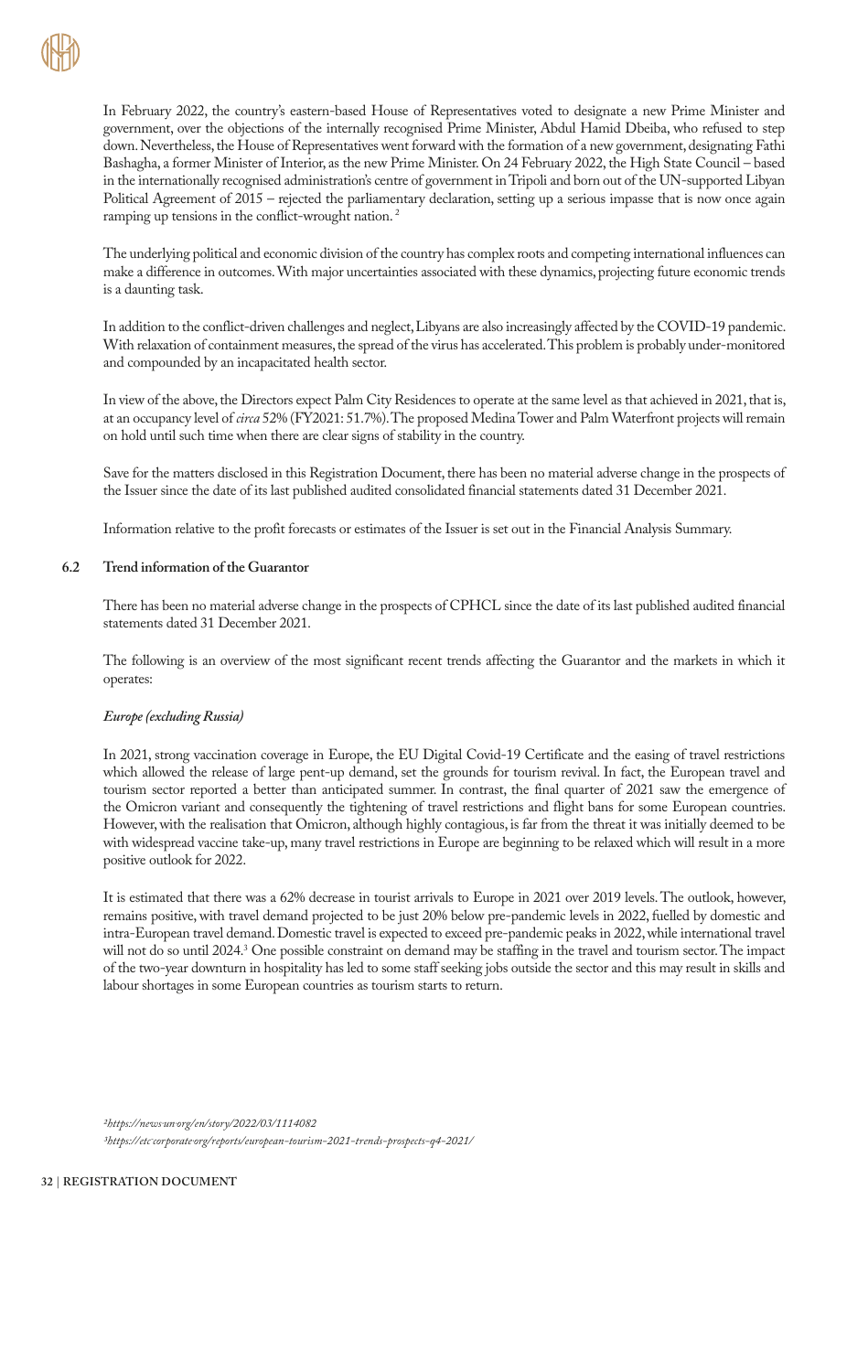

#### *Russia*

Russia's invasion of Ukraine has led many countries to impose sanctions against Russia, including the issuance of airspace bans. As such, most European countries have become off limits to Russian travellers, while inbound tourism has been adversely impacted by tour operators, various industry organisations and individuals cancelling planned visits to Russia. Following the cancellations of flights and raised safety concerns, the Russian tourism industry is facing significant uncertainties.

#### *Libya*

A review of the Libyan market is provided in sub-section 6.1 above.

#### *Tunisia*

Economic activity likely improved slightly in Q4 2021 due to a lower Covid-19 caseload. However, it will have been tepid nonetheless: spending was likely hit by high inflation and unemployment, and the external sector was likely hindered by supply bottlenecks and the lingering effects of the pandemic. In October 2021, real exports fell month-on-month and tourist receipts remained far below pre-pandemic levels. Meanwhile, political uncertainty following July's coup will have discouraged investment. Such headwinds are likely to continue in 2022; increasing presidential authoritarianism is likely to keep undermining investor confidence. Meanwhile, price pressures for basic goods - many of which are subsidised - will be aggravated by a drought and the war in Ukraine, hitting spending and the fiscal balance. More positively, the government recently presented its controversial reform plans - necessary to unlock future funds - to the IMF.

Growth should pick up somewhat in 2022, as looser Covid-19 restrictions boost domestic demand and tourism recovers. However, downside risks include a looming fiscal crisis, further political upheaval, new Covid-19 variants and further increases in inflation. Securing an IMF deal will be key to underpinning investor confidence and supporting the recovery.4

#### **6.3 Key financial review**

#### **6.3.1 Financial information of the Issuer**

The historical financial information about the Issuer is included in the audited consolidated financial statements of the Issuer for each of the financial years ended 31 December 2019, 2020 and 2021. There were no significant changes to the financial or trading position of the Issuer since 31 December 2021.

The said financial statements are available on the Issuer's website (www.mihplc.com) and are also available for inspection at the Issuer's registered office as set out under the heading "*Documents available for inspection*" in section 16 of this Registration Document.

In FY2020, revenue decreased by 6% (year-on-year) to €25.6 million due to the impact of the COVID-19 pandemic, while in FY2021 a further decrease of 6% was registered mainly on account of the devaluation of the Libyan Dinar at the start of the same year. Occupancy level was unchanged in FY2021 compared to the prior year (51.7%) but was 350 basis points lower than that achieved in FY2019 (55.2%).

A similar decline of 6% was recorded at EBITDA level in FY2021 and amounted to €16.9 million compared to €17.9 million in FY2020 (-€1.0 million). In FY2021, results from operating activities were higher year-on-year by €0.5 million on account of an increase in other income of €1.5 million which related to a reversal of over-estimated accrued interest on bank loan balances.

During the last financial year, share of results of equity accounted investments amounted to €2.7 million (FY2020: €3,000) and primarily comprised an uplift in the fair value of the Medina property.

Net finance costs increased substantially in FY2021 from €4.5 million in the prior year to €8.4 million. The said increase is due to a one-time loss on exchange arising in converting monetary assets and liabilities denominated in Libyan Dinars to Euro.

*4https://www.focus-economics.com/countries/tunisia*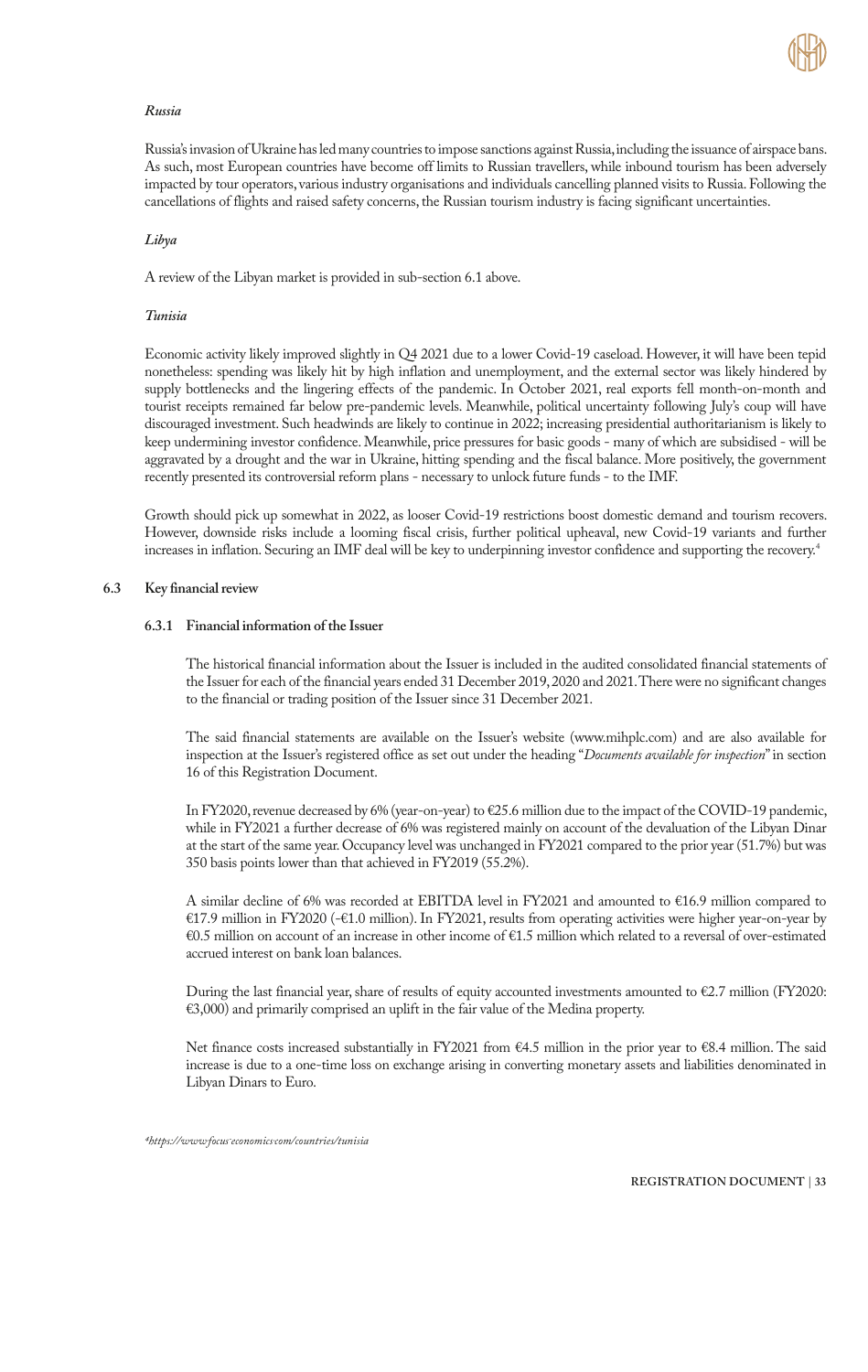

In FY2021, profit before tax decreased by €0.6 million (-4%) to €13.2 million. Overall, profit for the year amounted to €10.7 million compared to €25.0 million in FY2020 (which includes a reversal of an overprovision in previous years for deferred taxes on the investment property of €11.8 million).

#### **6.3.2 Financial information of the Guarantor**

The historical financial information about the Guarantor is included in the audited financial statements of CPHCL as a stand-alone company for each of the years ended 31 December 2019, 2020 and 2021. There were no significant changes to the financial or trading position of the Guarantor since 31 December 2021.

The said financial statements are available on the Issuer's website (www.mihplc.com) and are also available for inspection at the Issuer's registered office as set out under the heading "*Documents available for inspection*" in section 16 of this Registration Document.

The Guarantor's main sources of income as a stand-alone company consist of investment income from subsidiary or associate companies and profit from sale of assets. In the financial year ended 31 December 2019, the Guarantor registered a profit after tax of €85.66 million. This was significantly higher than the corresponding figure for the financial year 2018, when the Guarantor registered a profit after tax of €0.43 million. In 2019, the company sold the Panorama Hotel and adjoining garage complex located in Czech Republic, through the disposal of its shareholding in Pankrac Property Holding s.r.o, and realised a gain on disposal of €71.64 million. This gain was partially offset by a loss of €1.36 million upon the sale of its shareholding in Corinthia Caterers Limited.

During 2019, the company also sold the catering brand to its subsidiary company IHI and registered a gain of  $\epsilon$ 2.4 million. Investment income during the same year increased by €12.77 million compared to the prior year on account of a one-time dividend distribution from a wholly-owned subsidiary in the Czech Republic to the Guarantor. These particular events were the main contributors for the very significant improvement in the performance of the Guarantor for the year ended 31 December 2019.

The financial year ended 31 December 2020 was materially impacted by COVID-19 and the restrictions and limitations it imposed on the Guarantor's businesses. The Guarantor generated a loss after tax of €8.87 million. Notwithstanding the significant reduction in revenue generation, the Guarantor's loss was contained in consequence of proactive cost cutting measures taken by the Guarantor and availing itself of subsidies granted by the government.

The performance for the financial year ended 31 December 2021 resulted in a profit after tax of €1.27 million. This compares well with the performance for the financial year 2020 as the Guarantor's businesses start to recover from the effects of the COVID-19 pandemic. The main contributors to this improved performance were a net increase in revenues, including investment income of €3.81 million, and a reduction in the fair value of an indemnification liability amounting to €6.23 million.

#### **6.4 Future investments**

Pursuant to the build-operate-transfer agreement entered into on 5 December 2013 by and between CPHCL and PWL, the latter is committed, subject to the issuance of the required permits and raising the necessary financing by way of equity investment in PWL and/or bank financing, to construct the Palm Waterfront.

Furthermore, pursuant to the Issuer's 25% shareholding in MTJSC and the shareholding of the other shareholders in MTJSC, MTJSC has the equity contribution required for the first phase of the Medina Tower project and a signed term sheet with a Libyan financial institution for the debt portion of this project. The said term sheet provides for a moratorium on capital repayments for the anticipated 48-month works' period required for the completion of the development.

Save for the above, the Issuer and the Group generally is not party to any other principal investments and has not entered into or committed for any principal investments subsequent to 31 December 2021, being the date of the latest audited consolidated financial statements of the Issuer.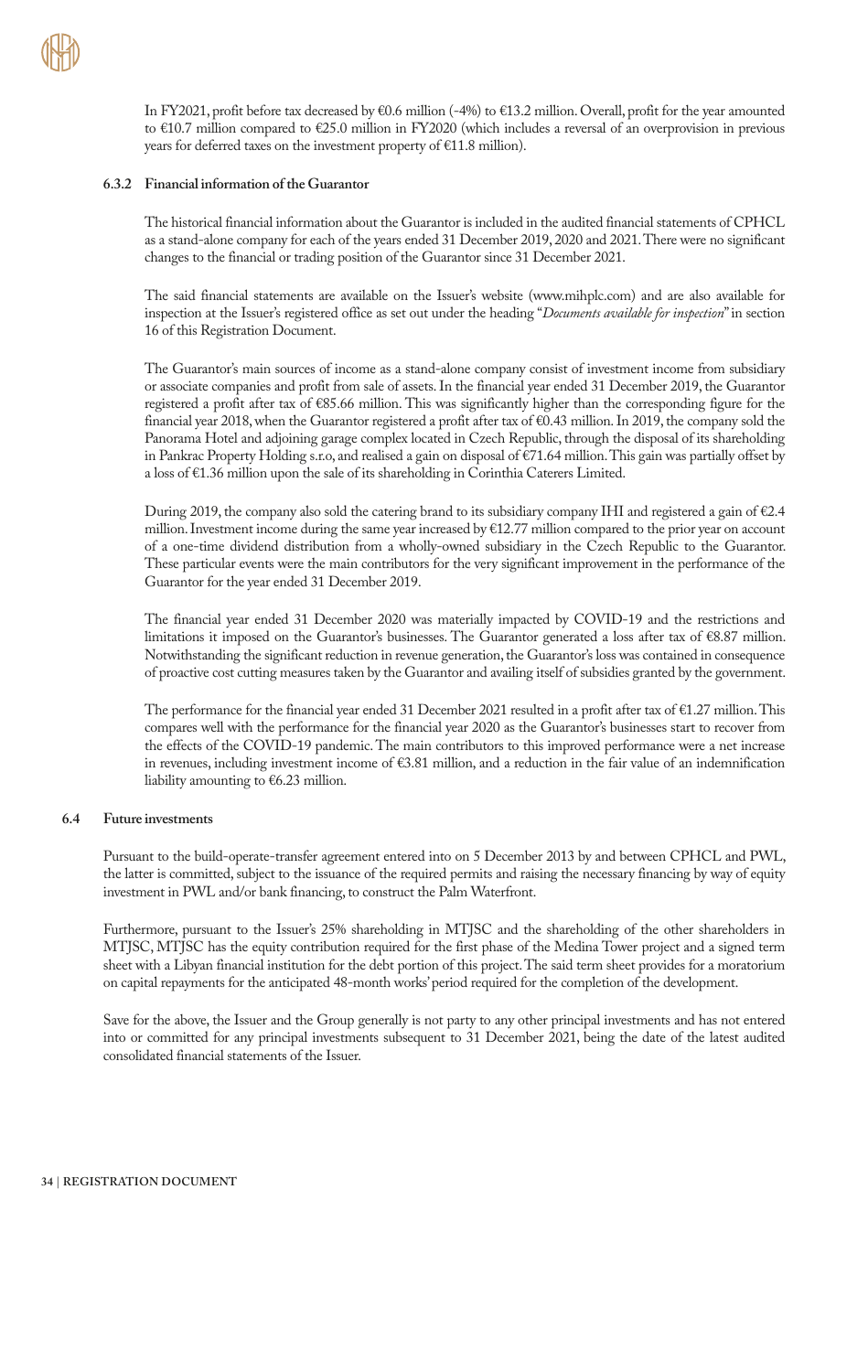

# **7 MANAGEMENT AND ADMINISTRATION**

# **7.1 The Issuer**

# **7.1.1 The Board of Directors of the Issuer**

In terms of its Memorandum and Articles of Association, the Issuer is managed by a Board of seven Directors entrusted with the overall direction and management thereof.

The Issuer's Memorandum and Articles of Association further provide that:

- CPHCL, as the holder of ordinary 'A' shares, shall have the right to appoint three Directors to the Board;
- NREC and LPTACC, as the holders of ordinary 'B' shares, shall have the right to appoint three Directors to the Board; and
- CPHCL, NREC and LPTACC, as the holders of ordinary 'A' shares and ordinary 'B' shares, respectively, shall have the right to jointly appoint the seventh Director to the Board.

As at the date of the Prospectus, the Board of the Issuer is composed of the individuals listed in sub-section 4.1 of this Registration Document. Furthermore, in line with generally accepted principles of sound corporate governance, at least 1 of the Directors shall be a person independent of the Group.

During the first three-year term of the Issuer, the right to nominate the Chairman of the Board vested with CPHCL. Following the lapse of the said first three-year term, the right to appoint the Chairman of the Board vested jointly in NREC and LPTACC. Save for any amendments to the Memorandum and Articles of Association of the Issuer that may from time to time be made to such effect, the three-year term rotation policy will be maintained throughout the period that the Issuer is validly constituted.

The Board is responsible for the identification and execution of new investment opportunities and the funding of the Issuer's acquisitions. All proposed acquisitions of the Issuer are brought to the Board for approval. The Board is also responsible for ensuring the establishment of the appropriate management contracts of the Issuer's properties in the case of operational properties, and the negotiating and awarding of project contracts in the case of the development of new properties.

The two executive Directors of the Issuer are entrusted with the company's day-to-day management and are also directors of other companies within the Corinthia Group. The executive Directors of the Issuer are Alfred Pisani and Joseph Fenech.

The main functions of the remaining five non-executive Directors comprising the Board, two of whom are also independent of the Issuer, are to monitor the operations of the executive Directors and their performance, as well as to review any proposals tabled by the executive Directors. The non-executive Directors are Ahmed B A A A Wahedi, Faisal J.S. Alessa, Joseph Pisani, Mario P. Galea and Ahmed Yousri A. Noureldin Helmy, with the latter two also being independent of the Issuer.

In line with generally accepted principles of sound corporate governance, at least one of the Directors shall be a person independent of the Group.

None of the Directors or members of management referred to in this Registration Document have, in the last five years:

- i. been the subject of any convictions in relation to fraudulent offences or fraudulent conduct;
- ii. been associated with bankruptcies, receiverships or liquidations (other than voluntary) in respect of entities in respect of which they were members of administrative, management or supervisory bodies, partners with unlimited liability (in the case of a limited partnership with a share capital), founders or members of senior management;
- iii. been the subject of any official public incrimination and/or sanctions by statutory or regulatory authorities (including designated professional bodies); or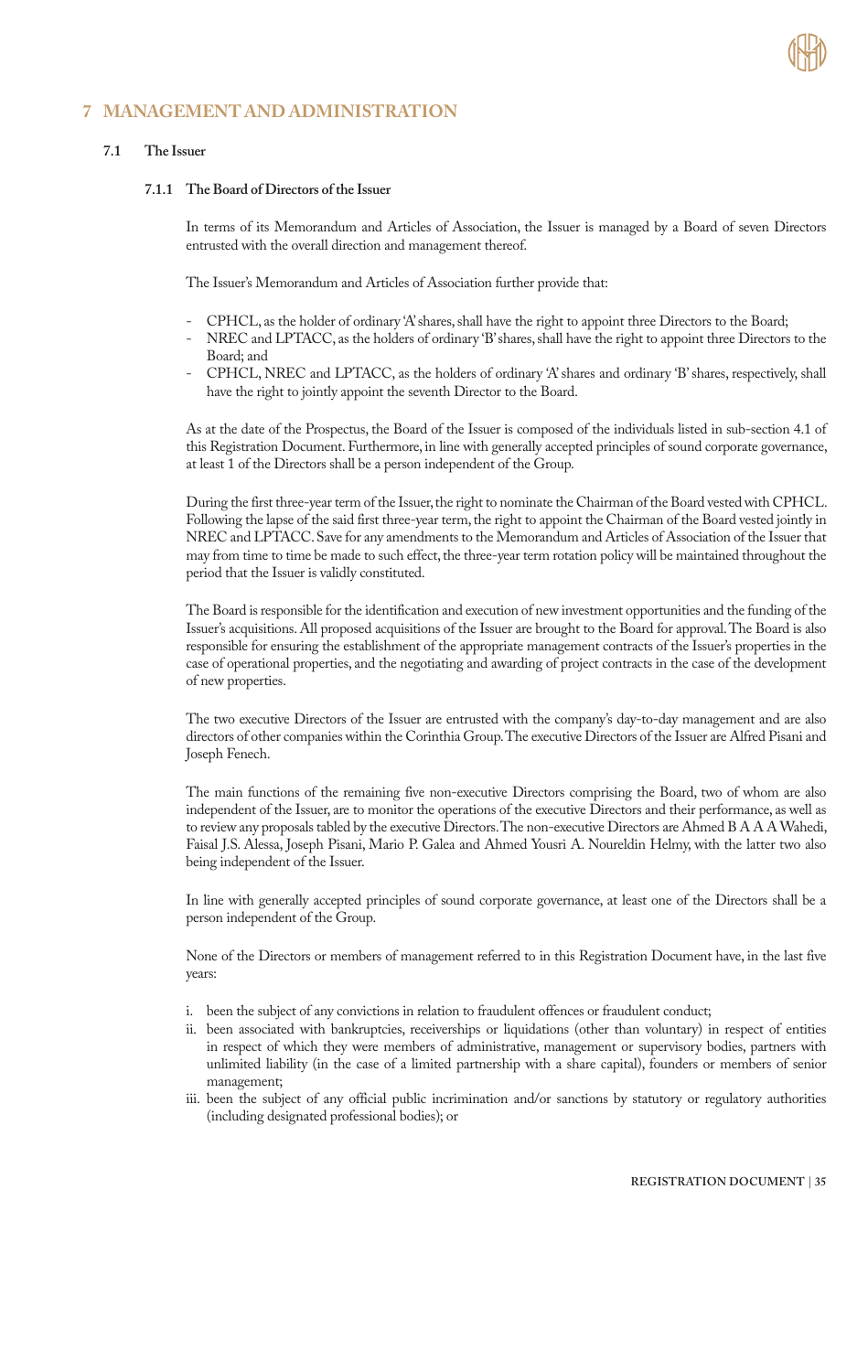iv. been disqualified by a court from acting as a member of the administrative, management or supervisory bodies of a company or from acting in the management or conduct of the affairs of any company.

The Directors believe that the Issuer's current organisational structure is adequate for its present activities. The Directors will maintain this structure under continuous review to ensure that it meets the changing demands of the business and to strengthen the checks and balances necessary for better corporate governance.

#### **7.1.2 Directors' service contracts and remuneration**

None of the Directors have a service contract with the Issuer.

In accordance with the Issuer's Articles of Association, the Directors shall be paid such amount of remuneration as may be so agreed by an extraordinary resolution of the shareholders of the Issuer. Since the date of the Issuer's formation, no extraordinary resolution has been taken for this purpose.

## **7.1.3 Conflicts of interest at Group level**

As at the date of this Registration Document, in addition to being Directors of the Issuer, Alfred Pisani and Joseph Pisani are also directors of CPHCL and Alfred Pisani together with Joseph Fenech are both also directors of MTJSC, whereas Mario P. Galea, Ahmed Helmy and Ahmed Wahedi are also directors of PCL and PWL, and Joseph Pisani and Faisal Alessa are also directors of PCL.

In light of the foregoing, given that Joseph Fenech, Mario P. Galea, Ahmed Helmy and Ahmed Wahedi are directors of Subsidiaries forming part of the Group, including the parent, such directors are susceptible to conflicts between the potentially diverging interests of the different entities comprising the Group.

In assessing Mario P. Galea and Ahmed Helmy's independence, due notice has been taken of Rule 5.119 of the Capital Markets Rules.

The Audit Committee of the Issuer has the task of ensuring that any potential conflicts of interest that may arise at any moment pursuant to these different roles held by the Directors are handled in the best interest of the Issuer and according to law. The fact that the Audit Committee is constituted in its majority by independent, non-executive Directors provides an effective measure to ensure that transactions vetted by the Audit Committee are determined on an arms-length basis. As regards related party transactions generally, the Audit Committee operates within the remit of the applicable terms of Chapter 5 of the Capital Markets Rules regulating the role of the audit committee with respect to related party transactions.

Furthermore, the Directors are fully aware that the close association of the Issuer with CPHCL and its other Subsidiaries is central to the attainment by the Issuer of its investment objectives and the implementation of its strategies. The Audit Committee ensures that transactions entered into between related parties are carried out on an arm's length basis and are for the benefit of the Issuer, and that the Issuer and its Subsidiaries accurately report all related party transactions in the notes to the Company's financial statements.

No private interests or duties unrelated to the Issuer or the Group, as the case may be, have been disclosed by the general management team which may or are likely to place any of them in conflict with any interests in, or duties towards, the Issuer.

Senior management do not hold any shares in the Issuer or the Guarantor.

To the extent known or potentially known to the Issuer as at the date of this Registration Document, other than the information contained and disclosed herein, there are no other conflicts of interest between any duties of the Directors and of executive officers of the Issuer and their respective private interests and/or their duties which require disclosure in terms of the Prospectus Regulation.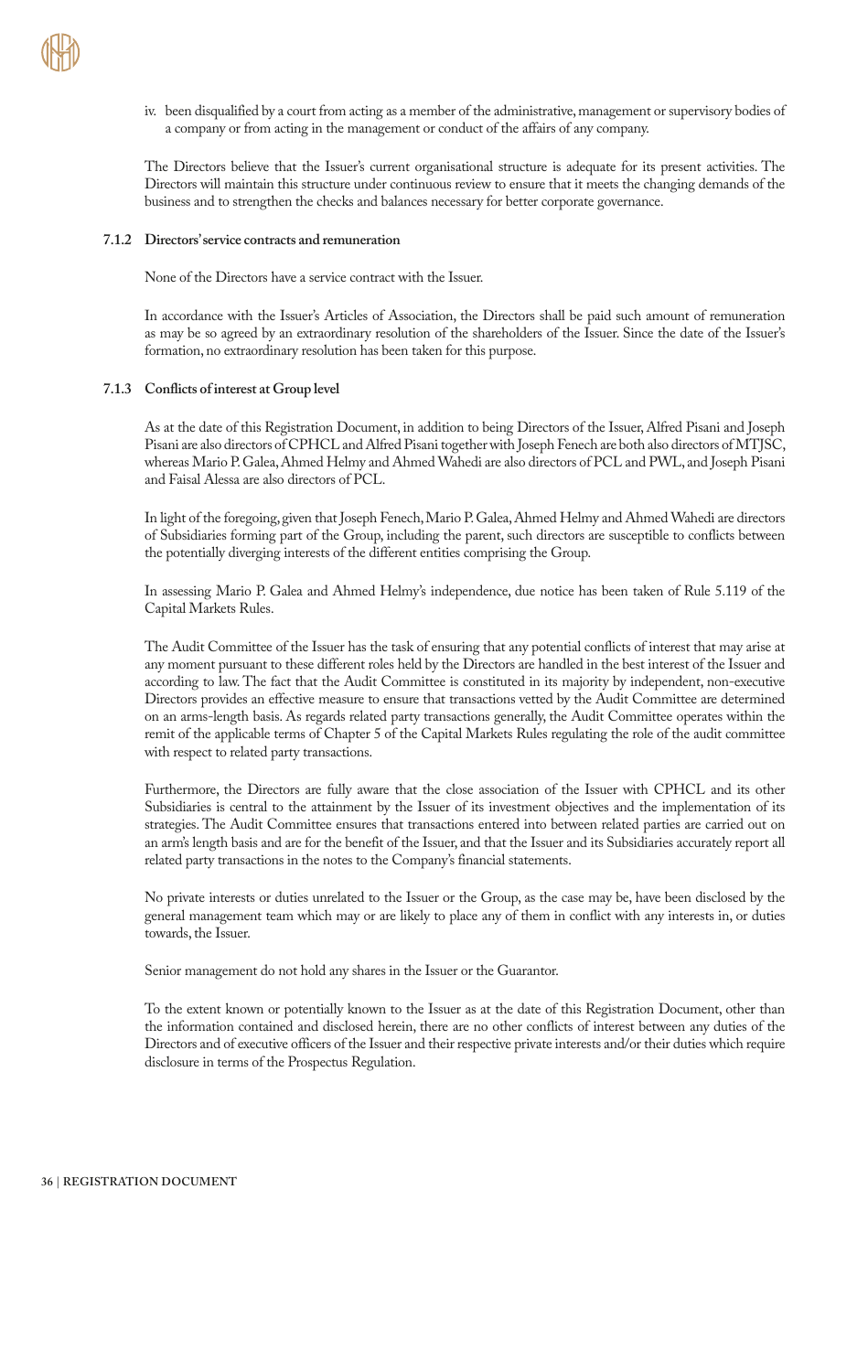

#### **7.1.4 Loans to Directors**

There are no loans outstanding by the Issuer to any of its Directors, nor any guarantees issued for their benefit by the Issuer.

#### **7.1.5 Removal of Directors**

A Director may, unless he resigns, be removed by the shareholder appointing him or by an ordinary resolution of the shareholders as provided in Article 140 of the Act. The Directors currently in office are expected to remain in office at least until the next Annual General Meeting of the Company.

#### **7.1.6 Powers of Directors**

By virtue of the provisions of the Articles of Association of the Issuer, the Directors are empowered to transact all business which is not by the Articles expressly reserved for the shareholders in general meeting.

In accordance with the Issuer's Articles of Association, the Board of the Issuer may exercise all the powers of the Issuer to borrow money and to hypothecate or charge its undertaking, property and uncalled capital or any part thereof, and to issue bonds and other securities, on such terms, in such manner and for such consideration as they may deem fit, whether outright or as security for any debt, liability or obligation of the company or of any third party, subject to the limit established in the Articles of Association and the overriding authority of the shareholders in general meeting to change, amend, restrict and/or otherwise modify such limit and the Directors' borrowing powers.

#### **7.1.7 Employees**

As at the date of the Prospectus the Issuer does not have any employees of its own and is reliant on the resources which are made available to it by CPHCL pursuant to the MSS Agreement, including, in particular, the services of Mr Reuben Xuereb, who is the Chief Executive Officer of MIH, Ms Rachel Stilon, who is the Chief Financial Officer of MIH, and Mr Stephen Bajada who acts as the Company Secretary of MIH.

During 2021 the Group employed 92 full-time members of staff, 77 of whom work in operations and the remaining 15 in administration. In this regard, the Issuer's objective remains to manage the operation of the Palm City Residences efficiently and to ensure that payroll and other operating costs continue to be met.

#### **7.1.8 Working capital**

At the end of 2021, the Group reported a working capital deficiency of €39.0 million, €40.0 million of which related to the Maturing Bonds. In addition to the Maturing Bonds, there is an amount of €3.0 million dividends payable included in current liabilities, which will only be settled cashflow permitting. Without the Maturing Bonds and the dividend payable, the Group would have reported a positive working capital of €4.0 million.

## **7.2 The Guarantor**

#### **7.2.1 The board of directors of the Guarantor**

The Memorandum of Association of the Guarantor provides that the board of directors shall be composed of 6 directors. As at the date of the Prospectus, the board of directors of the Guarantor is constituted by the individuals set out in sub-section 4.2 of this Registration Document.

#### **7.2.2 Directors' service contracts**

None of the directors of the Guarantor have a service contract with the company.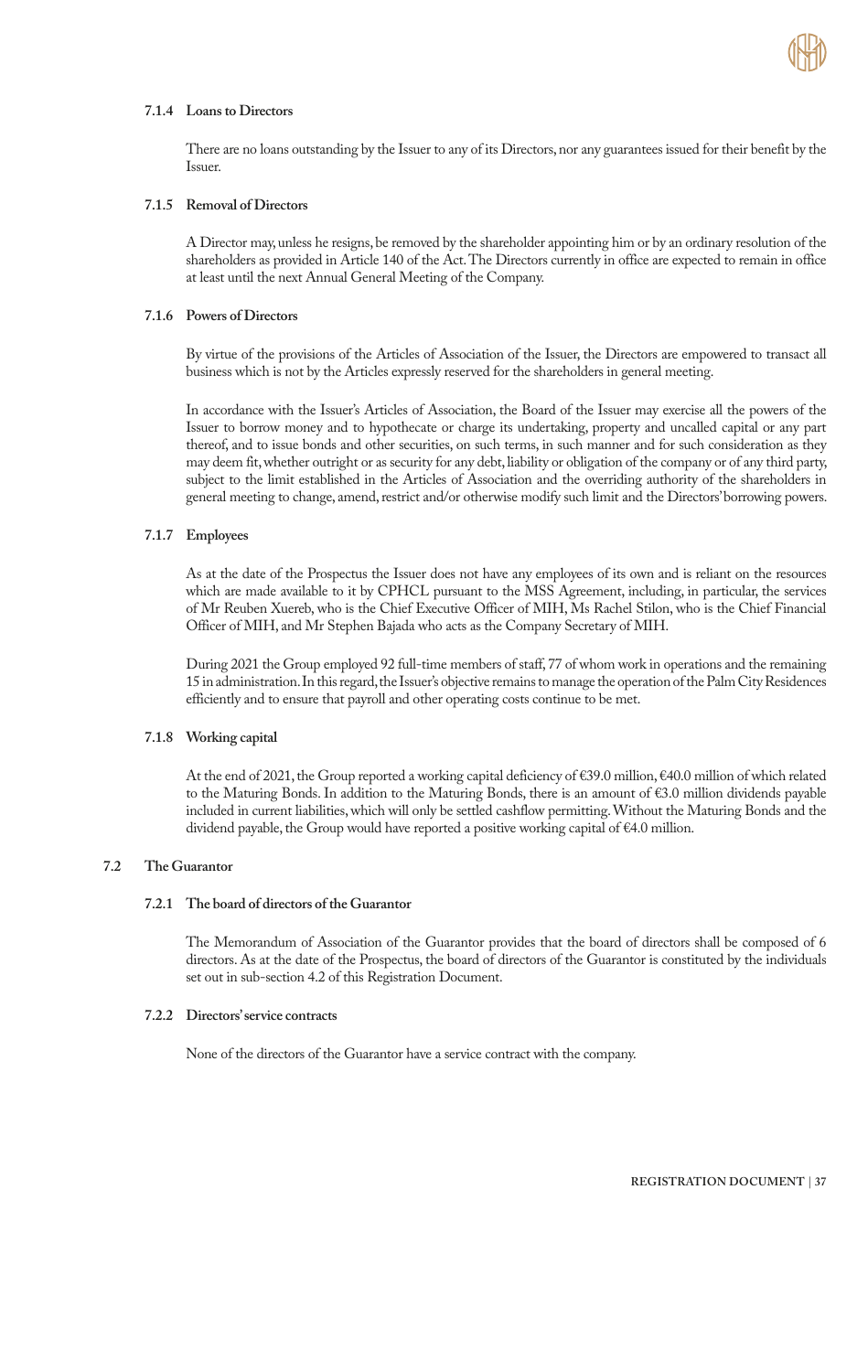# **7.2.3 Loans to directors**

There are no loans outstanding by the Guarantor to any of its directors, nor any guarantees issued for their benefit by the Guarantor.

#### **7.2.4 Non-executive directors**

The non-executive directors' main functions are to monitor the operations of the executive directors and their performance, as well as to review any investment opportunities that are proposed by the executive directors. All proposed investments by the Guarantor are brought to the board of directors for approval.

## **7.2.5 Boards of CPHCL's Subsidiary companies**

Each Corinthia property is owned through a Subsidiary company registered in the jurisdiction where that property is located and such Subsidiary company is required to comply with all the laws and regulations of that jurisdiction. Accordingly, a board of directors is entrusted with the responsibility of the direction and management of each Subsidiary within the strategic parameters established by the Guarantor's board of directors. In some jurisdictions the Guarantor has adopted the structure of a dual board in line with the requirements of legislation prevalent under those jurisdictions. These involve the concept of a board of directors that is entrusted with setting the policies and strategies of each respective Subsidiary to be implemented by management in the day-to-day operations and executive decisions, and a supervisory board that is entrusted with monitoring the policy implementation within that Subsidiary by management.

The board of directors of each Subsidiary is, within the strategic parameters established by the board of directors of the Guarantor, autonomous in the determination of the appropriate policies for the respective property and, in the case of hotels, is entrusted with handling the relations with the hotel operating company, as applicable. Each property, in turn, has its own management structure and employees that have the function of implementing the policies and directions of the Subsidiary boards.

# **8 MAJOR SHAREHOLDERS AND RELATED PARTY TRANSACTIONS**

#### **8.1 Major shareholders of the Issuer**

CPHCL currently owns 50% of the share capital of the Issuer, NREC holds 40% of the share capital, whereas LPTACC holds the remaining 10%. LPTACC is a fully-owned Subsidiary of NPHC, which, in turn, is 99.8% owned by NREC.

Specifically, the Issuer has an authorised share capital of €100,000,000 divided into 50,000,000 ordinary 'A' shares of €1 each and 50,000,000 ordinary 'B' shares of €1 each. The Issuer has an issued share capital of €48,002,000 divided into 24,001,000 ordinary 'A' shares of €1 each and 24,001,000 ordinary 'B' shares of €1 each, which are subscribed to and allotted as fully paid-up shares as follows:

| Name of Shareholder                                                | Number of shares held                                     |
|--------------------------------------------------------------------|-----------------------------------------------------------|
| CPHCL Company Limited (C 257)                                      | 24,001,000 ordinary 'A' shares of $\epsilon$ 1 each (50%) |
| National Real Estate Company KSCP (19628)                          | 19,200,800 ordinary 'B' shares of $\epsilon$ 1 each (40%) |
| Libya Projects General Trading And Contracting<br>Company (119633) | 4,800,200 ordinary 'B' shares of $\epsilon$ 1 each (10%)  |

As far as the Issuer is aware, no person holds an indirect shareholding in excess of 5% of the Company's total issued share capital.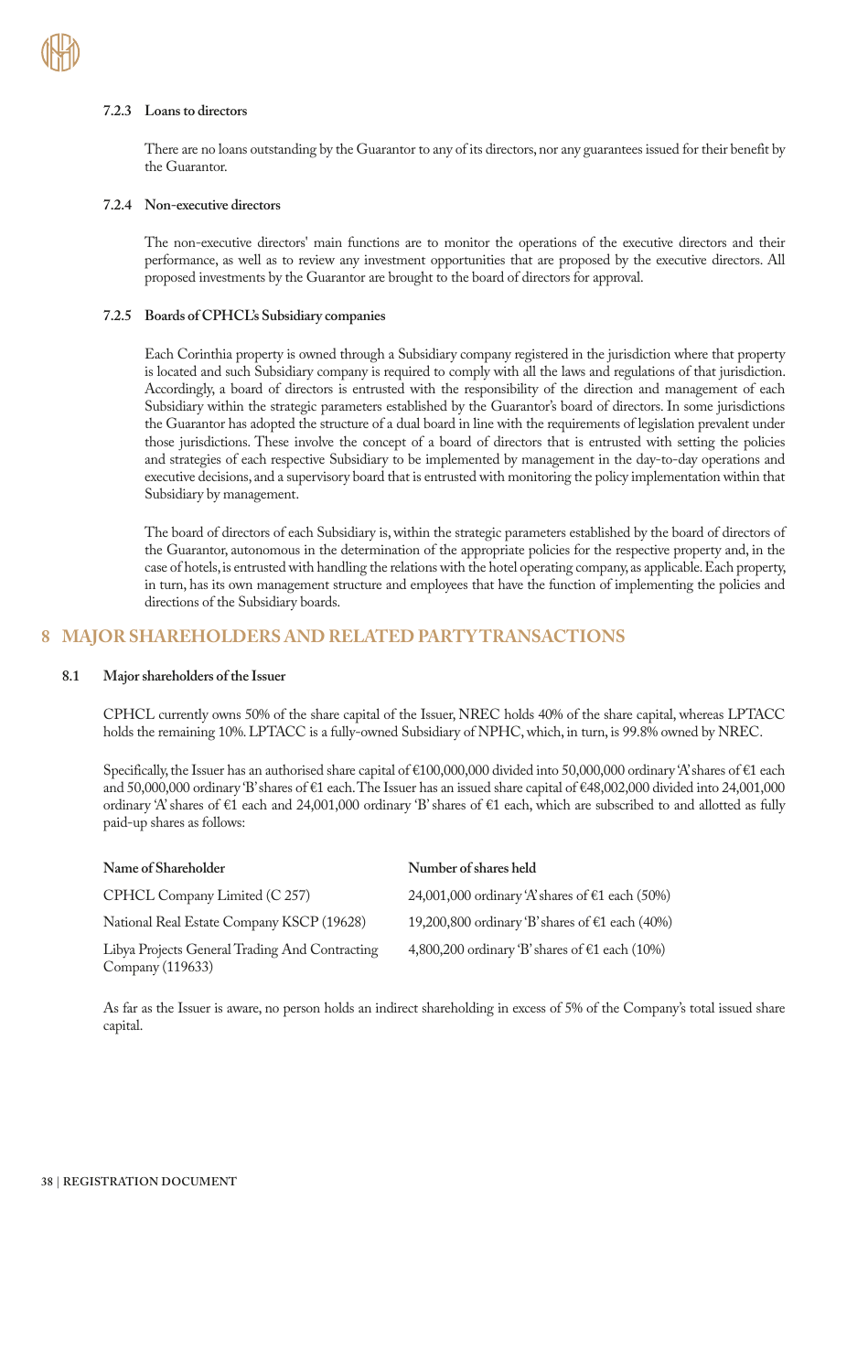

The shares of the Issuer are not listed on the Exchange. An application has not been filed for the shares of the Issuer to be quoted on the Official List of the Exchange. There is no capital of the Issuer which has been issued to the public during the 2 years immediately preceding the publication of the Prospectus.

There is no capital of the Issuer which is currently under option, nor is there any agreement by virtue of which any part of the capital of the Issuer is to be put under option. Furthermore, to the best of the Issuer's knowledge there are no arrangements in place as at the date of the Prospectus the operation of which may at a subsequent date result in a change in control of the Issuer.

The Issuer adopts measures in line with the Code of Principles of Good Corporate Governance forming part of the Capital Markets Rules (the "**Code**") with a view to ensuring that the relationship with its major shareholders is retained at arm's length, including adherence to rules on related party transactions requiring the sanction of the Audit Committee, which is constituted in its majority by independent, non-executive Directors, of which one, in the person of Mr Mario P. Galea, also acts as Chairman. The Audit Committee has the task of ensuring that any potential abuse is managed, controlled and resolved in the best interests of the Issuer. The composition of the Board, including the presence of an independent, nonexecutive Director not appointed by either of the major shareholders of the Issuer, effectively minimises the possibility of any abuse of control by any major shareholder.

#### **8.2 Major shareholders of the Guarantor**

The authorised and issued share capital of CPHCL is €20,000,000 divided into 20,000,000 ordinary shares of a nominal value of €1 each. The share capital has been fully issued, subscribed and fully paid-up, as follows:

|                | Name of Shareholder                        | Number of shares held                                              |
|----------------|--------------------------------------------|--------------------------------------------------------------------|
| $\mathbf{1}$   | A. & A. Pisani and Co. Ltd (C 6430)        | 1,666,667 ordinary shares of $E1$ each (8.333%)                    |
|                | 2 J & H Pisani Company Limited (C 6817)    | 1,666,667 ordinary shares of $£1$ each (8.333%)                    |
| 3              | PAKA Limited (C 6969)                      | 1,666,667 ordinary shares of $\text{\textsterling}1$ each (8.333%) |
| $\overline{4}$ | VAC Company Limited (C 6818)               | 1,666,667 ordinary shares of $\text{\textsterling}1$ each (8.333%) |
| 5              | Geranium Holdings Limited (C 66582)        | 1,666,666 ordinary shares of $£1$ each (8.333%)                    |
| 6              | Intakur Limited (C 7038)                   | 1,666,666 ordinary shares of $\text{\textsterling}1$ each (8.333%) |
|                | Libyan Foreign Investment Company (LAFICO) | 10,000,000 ordinary shares of $E1$ each (50%)                      |

At present, in terms of the Memorandum and Articles of Association of the Guarantor, the Board of CPHCL consists of 6 directors. A shareholder or a number of members who individually or between them hold 16.66% plus one share of the issued share capital of CPHCL shall be entitled to appoint one director. In practice, the Pisani family is collectively (represented through the shareholders numbered 1 to 6 above) entitled to appoint 3 directors and LAFICO (numbered 7 above) is entitled to appoint the other 3. All issues arising at Board of directors meetings are to be decided by a majority of votes and in the case of equality of votes the Chairman shall not have a second or casting vote.

There is no capital of the Guarantor which is currently under option, nor is there any agreement by virtue of which any part of the capital of the Guarantor is to be put under option. To the best of the Guarantor's knowledge, there are no arrangements in place as at the date of the Prospectus the operation of which may, at a subsequent date, result in a change in control of the Guarantor.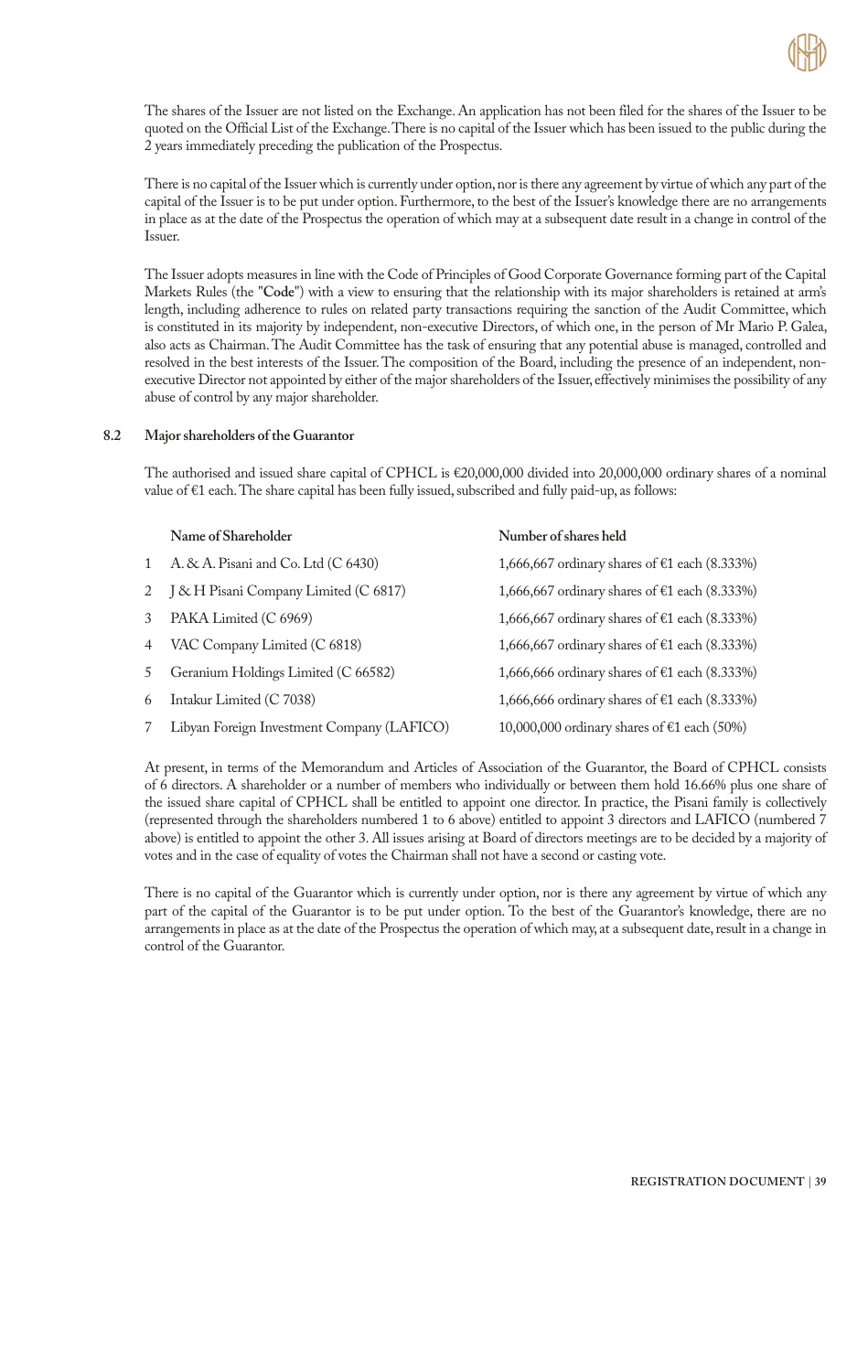#### **8.3 Commissions**

There were no commissions, discounts, brokerages or other special terms granted during the 2 years immediately preceding the publication of the Prospectus in connection with the issue or sale of any capital of the Issuer or the Guarantor.

# **9 AUDIT COMMITTEE PRACTICES**

## **9.1 The Issuer**

#### **9.1.1 Audit Committee**

The Audit Committee's objective is to assist the Board in fulfilling its supervisory and monitoring responsibilities according to terms of reference that reflect the requirements of the Capital Markets Rules, as well as current good corporate governance best practices.

The terms of reference of the Audit Committee include support to the Board of Directors of the Issuer in its responsibilities in dealing with issues of risk, control and governance, and associated assurance. The Board has set formal terms of establishment and the terms of reference of the Audit Committee which set out its composition, role and function, the parameters of its remit, as well as the basis for the processes that it is required to comply with. The Board reserved the right to change the Audit Committee's terms of reference from time to time. The Audit Committee reports directly to the Board of Directors.

The primary purpose of the Audit Committee is to assist the Directors in conducting their role effectively so that the Issuer's decision-making capability and the accuracy of its reporting and financial results are maintained at a high level at all times. The main responsibilities of the Audit Committee include, but are not limited to, the following:

- a. monitoring the financial reporting process and submitting recommendations or proposals to ensure its integrity;
- b. monitoring of the effectiveness of the Issuer's internal quality control and risk management system and its internal audit regarding the financial reporting of the Issuer;
- c. making recommendations to the Board in relation to the appointment of the external auditor and to approve the remuneration and terms of engagement of the external auditor, following appointment by the shareholders during the Issuer's Annual General Meeting;
- d. reviewing and monitoring the external auditor's independence;
- e. assessing any potential conflicts of interest between the duties of the Directors and their respective private interests or duties unrelated to the Issuer; and
- f. evaluating the arm's length nature of any proposed transactions to be entered into by the Issuer and a related party, to ensure that the execution of such transaction is at arm's length, conducted on a sound commercial basis and in the best interests of the Issuer.

The Audit Committee has the task of ensuring that any potential conflicts of interest that may arise at any moment pursuant to the different roles held by the Directors are handled in the best interest of the Issuer. Additionally, the Audit Committee has a crucial role in monitoring the activities and conduct of business of the Group's Subsidiaries, limitedly insofar as these may affect the ability of the Issuer to fulfil its Bond Obligations. The Audit Committee is also responsible for the overview of the internal audit function, details of which are set out immediately below in sub-section 9.1.2.

A majority of the Directors sitting on the Audit Committee are of an independent, non-executive capacity. The Audit Committee is presently composed of the following 3 non-executive Directors: Mario P. Galea who acts as chairman (independent, non-executive Director), Joseph Pisani (non-executive Director) and Ahmed Yousri A. Noureldin Helmy (independent, non-executive Director) who act as members. In compliance with the Capital Markets Rules, Mario P. Galea is the independent, non-executive Director who is competent in accounting and/or auditing matters in view of his considerable experience at a senior level in the audit and advisory fields. The Issuer considers that the members of the Audit Committee have the necessary experience, independence and standing to hold office as members thereof and the Audit Committee, as a whole, is deemed to have relevant competence in the sector the Company operates in. The CVs of the said Directors may be found in sub-section 4.1 above.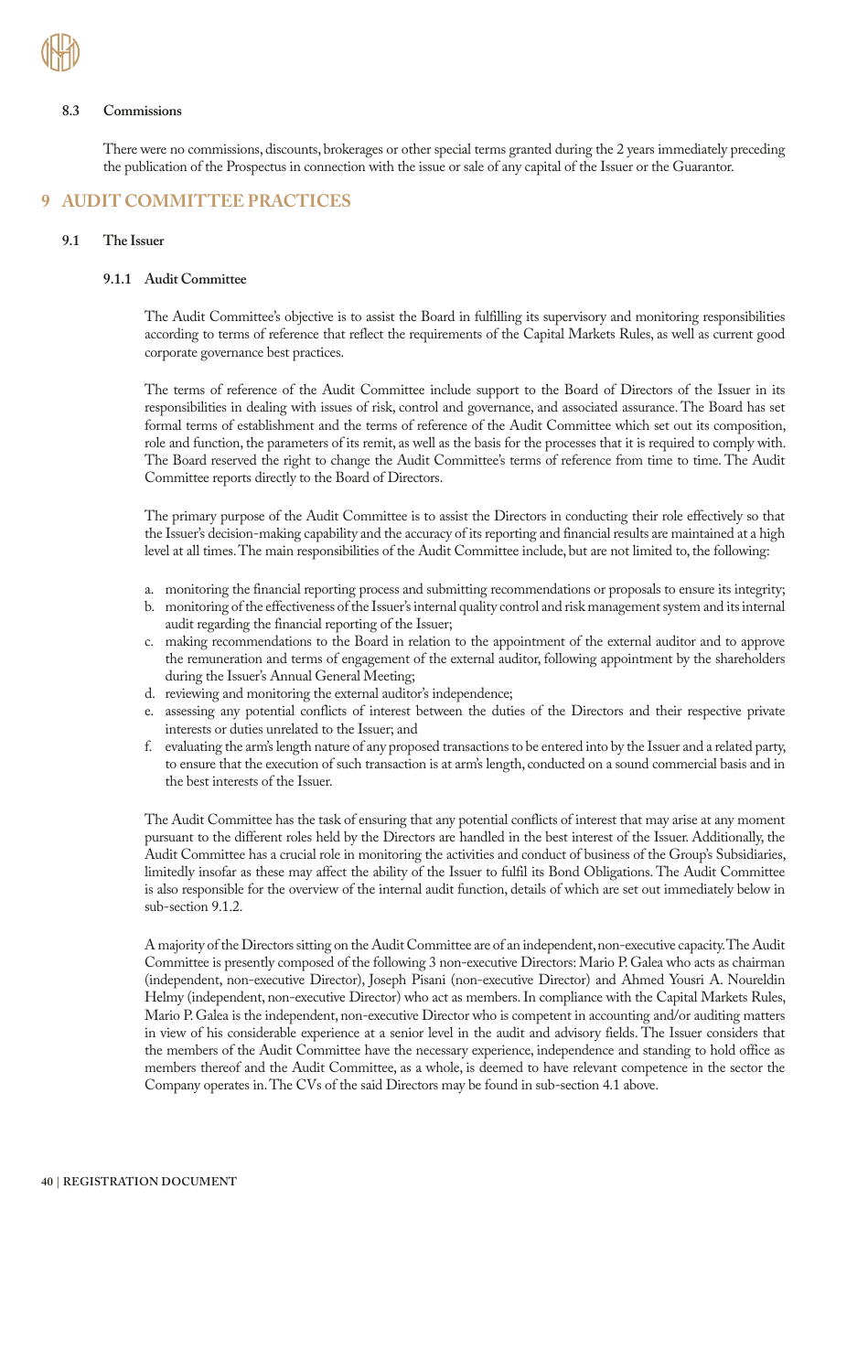

## **9.1.2 Internal audit**

The internal audit function is conducted by CPHCL in terms of the MSS Agreement. The role of the internal audit team is to carry out systematic risk-based reviews and appraisals of the operations of the Issuer (as well as of its Subsidiaries and associates from time to time) for the purpose of advising management and the Board, through the Audit Committee, on the efficiency and effectiveness of internal management policies, practices and controls. The function is expected to promote the application of best practices within the Issuer's organisational structure.

The internal audit unit reports directly to the Audit Committee.

#### **9.2 The Guarantor**

#### **9.2.1 Compliance with the Corporate Governance regime**

Whilst it is not a requirement on the Guarantor to adopt the Code, it has out of its own accord chosen to introduce disciplines that are recommended in the Code, including the setting up of an Audit Committee as indicated below.

# **9.2.2 Audit Committee of CPHCL**

The primary objective of CPHCL's Audit Committee is to assist the board of directors in fulfilling its oversight responsibilities over the financial reporting processes, financial policies and internal control structure. The committee oversees the conduct of the internal and external audit and acts to facilitate communication between the board of directors, management, the external auditors and the internal audit team. The internal and external auditors are invited to attend CPHCL's Audit Committee meetings. The Audit Committee of CPHCL reports directly to the board of directors of the said company.

The terms of reference of CPHCL's Audit Committee have been formally set out in a separate charter. Joseph F.X. Zahra acts as Chairman and Joseph J. Vella and Mario P. Galea as members, whilst Alfred Fabri performs the duties of secretary to the Audit Committee.

The Audit Committee's role includes responsibility for monitoring the performance of the entities borrowing funds from the company and also carrying out the oversight of related party transactions to ensure that these are carried out on an arm's length basis.

#### **9.2.3 Internal audit**

The role of the internal auditor is to carry out systematic risk-based reviews and appraisals of the operations of the Guarantor (as well as of the Subsidiaries and associates of the Corinthia Group) for the purpose of advising management and the board of directors, through the Audit Committee of CPHCL, on the efficiency and effectiveness of internal management policies, practices and controls. This function is expected to promote the application of best practices within the organisation. The internal auditor reports directly to CPHCL's Audit Committee.

#### **9.2.4 Hotel operations**

Day-to-day management of hotel operations are the responsibility of CHL, the Corinthia Group's hotel operating company that directs each Subsidiary's management and staff in day-to-day operations. The responsibility of the operational performance of each hotel is that of the operating company, whose performance is monitored and evaluated on a regular basis by the board of each Subsidiary, which, in turn, reports on performance and operations to IHI's or CPHCL's board of directors, or third-party owners, as the case may be.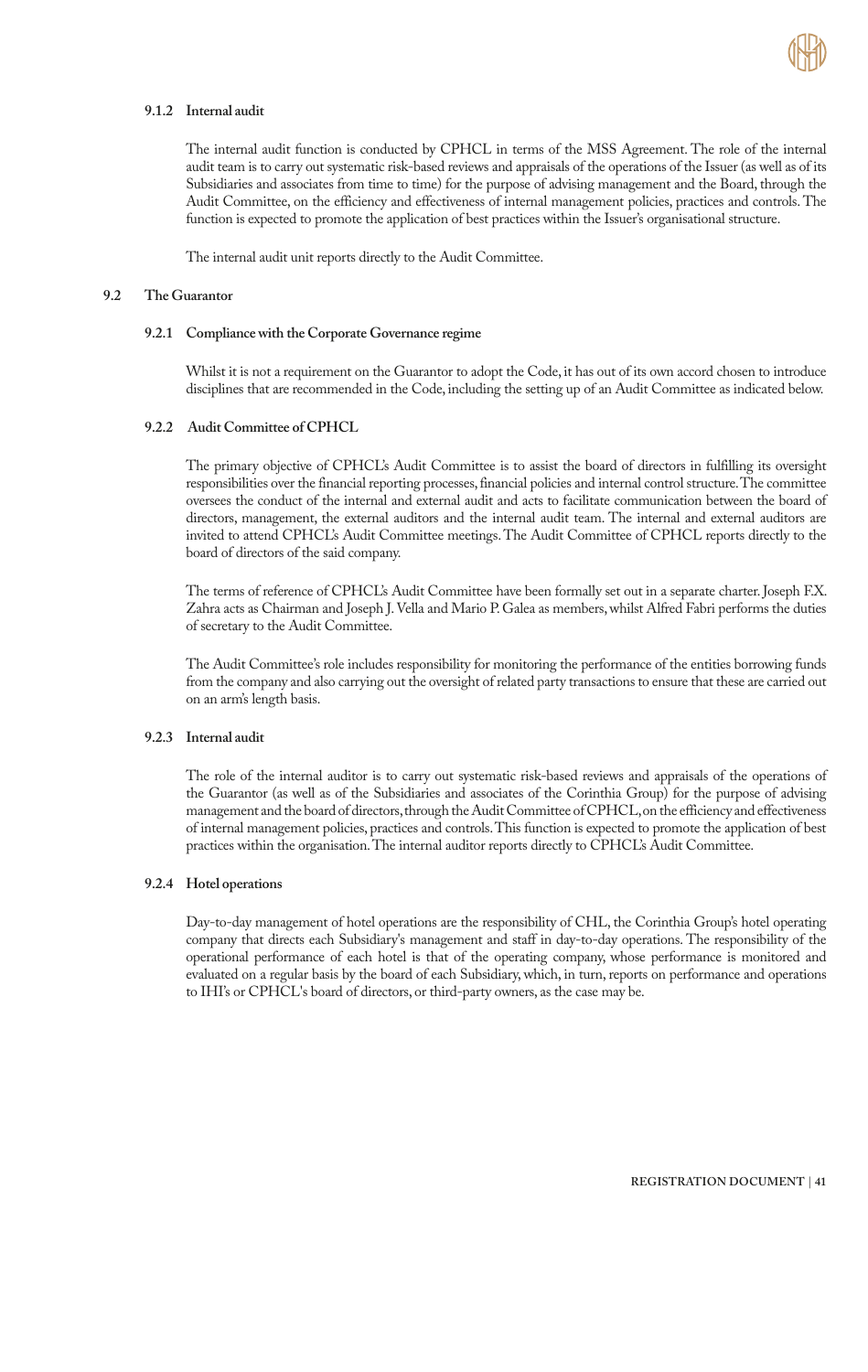#### **9.2.5 Property audit**

Regular property audits are carried out by QPM with respect to the Corinthia Group's properties. These audits, which are unannounced, comprise a full review of each property once a year when a physical inspection of the building and the assets is undertaken by experienced engineers. A detailed report is submitted to the owners, including a review of the maintenance systems and quality of the maintenance works with recommendations on the replacement of plant and equipment.

## **9.3 Related party transactions concerning CPHCL**

CPHCL regularly enters into trading transactions with fellow Subsidiaries and associates within the Corinthia Group in its normal course of business. Trading transactions between these companies include items which are normally encountered in a group context and include rental charges, management fees, recharging of expenses and financing charges. These transactions are subject to the regular scrutiny of the Audit Committees of both the Issuer and of CPHCL to ensure that they are made on an arm's length basis and that there is no abuse of power by the Issuer or CPHCL in the context of related party transactions. In this regard, the Audit Committees of both the Issuer and of CPHCL meet as and when necessary for the purpose of discussing formal reports submitted by the internal audit team on any transactions or circumstances which may potentially give rise to such conflict or abuse.

# **10 COMPLIANCE WITH CORPORATE GOVERNANCE REQUIREMENTS**

The Issuer is subject to, and continues to support, the Code and the Board has taken such measures as were considered necessary in order for the Issuer to comply with the requirements of the Code to the extent that these were deemed appropriate and complementary to the size, nature and operations of the Issuer. Save for the instances of non-adherence to the Code which are explained immediately below, the Board is of the opinion that the Issuer is in compliance with the Code:

- **Principle 7:** under the present circumstances, the Board does not consider it necessary to appoint a committee to carry out a performance evaluation of its role, as the Board's performance is always under the scrutiny of the shareholders;
- **Principle 8:** the Board of Directors considers that the size and operation of the Issuer does not warrant the setting up of a nomination and remuneration committee. Given that the Issuer does not have any employees of its own (its senior executive team providing services to the Issuer pursuant to the MSS Agreement), and any remuneration to the Board of Directors is determined by the shareholders of the Issuer in accordance with its Memorandum and Articles of Association, it is not considered necessary for the Issuer to maintain a remuneration committee. Also, the Issuer will not be incorporating a nomination committee. Appointments to the Board of Directors are determined by the shareholders of the Issuer in accordance with its Memorandum and Articles of Association.

As required by the Act and the Capital Markets Rules, the Issuer's financial statements are subject to annual audit by the Issuer's external auditors. Moreover, the non-executive Directors have direct access to the external auditors of the Issuer who attend at Board meetings at which the Company's financial statements are approved. Directors are entitled to seek independent professional advice at any time on any aspect of their duties and responsibilities, at the Issuer's expense.

In view of the reporting structure adopted by the Code, the Issuer, on an annual basis in its annual report, details the level of the Issuer's compliance with the principles of the Code, explaining the reasons for non-compliance, if any.

# **11 HISTORICAL FINANCIAL INFORMATION**

The Issuer's historical financial information for the three financial years ended 31 December 2019, 2020 and 2021, as audited by Grant Thornton Malta and the auditor's reports thereon, are set out in the applicable audited consolidated financial statements of the Issuer. The Guarantor's historical financial information for the financial years ended 31 December 2019, 2020 and 2021, as audited by PricewaterhouseCoopers and the auditor's reports thereon, are set out in the applicable audited financial statements of the Guarantor. Audited consolidated financial statements of the Issuer and the audited financial statements of the Guarantor are available for inspection as set out in section 16 below, are incorporated by reference and may be accessed on the Issuer's website www.mihplc.com.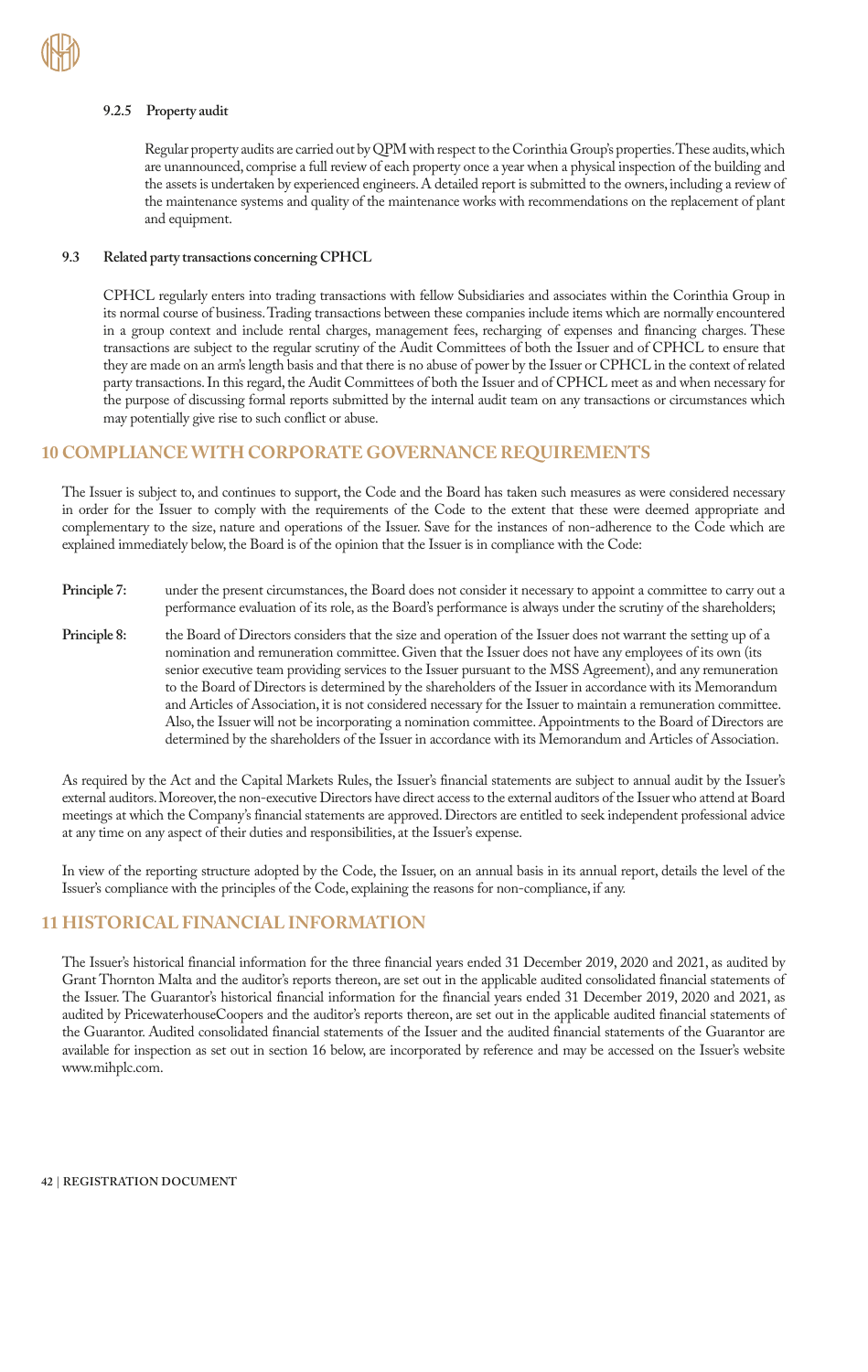

| Mediterranean Investments Holding p.l.c                                        | <b>FY2020</b> | FY 2021   |
|--------------------------------------------------------------------------------|---------------|-----------|
| Statement of Comprehensive income<br>$(\text{\ensuremath{\mathfrak{E}}}\,000)$ | Actual        | Actual    |
| Revenue                                                                        | 25,595        | 23,978    |
| Net operating costs                                                            | (4, 912)      | (4,286)   |
| <b>Gross Profit</b>                                                            | 20,683        | 19,692    |
| Administrative & marketing expenses                                            | (2,747)       | (2,834)   |
| <b>EBITDA</b>                                                                  | 17,936        | 16,858    |
| Other income                                                                   | 579           | 2,083     |
| Depreciation                                                                   | (181)         | (83)      |
| Results from operating activities                                              | 18,334        | 18,858    |
| Share of results of equity accounted investments                               | 3             | 2,712     |
| Net finance costs                                                              | (4,523)       | (8,371)   |
| Profit before tax                                                              | 13,814        | 13,199    |
| Taxation                                                                       | 11,191        | (2,525)   |
| Profit for the year                                                            | 25,005        | 10,674    |
| Other comprehensive income:                                                    |               |           |
| Difference on exchange                                                         | (607)         | (6,875)   |
| Taxation                                                                       | (213)         | 3,185     |
|                                                                                | (820)         | (3,690)   |
| Total comprehensive income for the year                                        | 24,185        | 6,984     |
| Mediterranean Investments Holding p.l.c                                        | 31 Dec'20     | 31 Dec'21 |
| <b>Statement of Financial Position</b>                                         |               |           |
| $(\text{\textsterling}000)$                                                    | Actual        | Actual    |
| <b>ASSETS</b>                                                                  |               |           |
| Non-current assets                                                             |               |           |
| Intangible assets                                                              | 2             | 2         |
| Investment property                                                            | 272,568       | 272,568   |
| Property, plant and equipment                                                  | 9,528         | 9,540     |
| Investments accounted for using the equity method                              | 12,186        | 8,023     |
| Lease prepayment                                                               |               |           |
|                                                                                | 294,284       | 290,133   |
| <b>Current assets</b>                                                          |               |           |
| Inventories                                                                    | 1,112         | 1,196     |
| Trade and other receivables                                                    | 4,780         | 7,710     |
| Taxation                                                                       | 774           | 1,020     |
| Cash and cash equivalents                                                      | 25,700        | 10,886    |
|                                                                                | 32,366        | 20,812    |
| <b>Total assets</b>                                                            | 326,650       | 310,945   |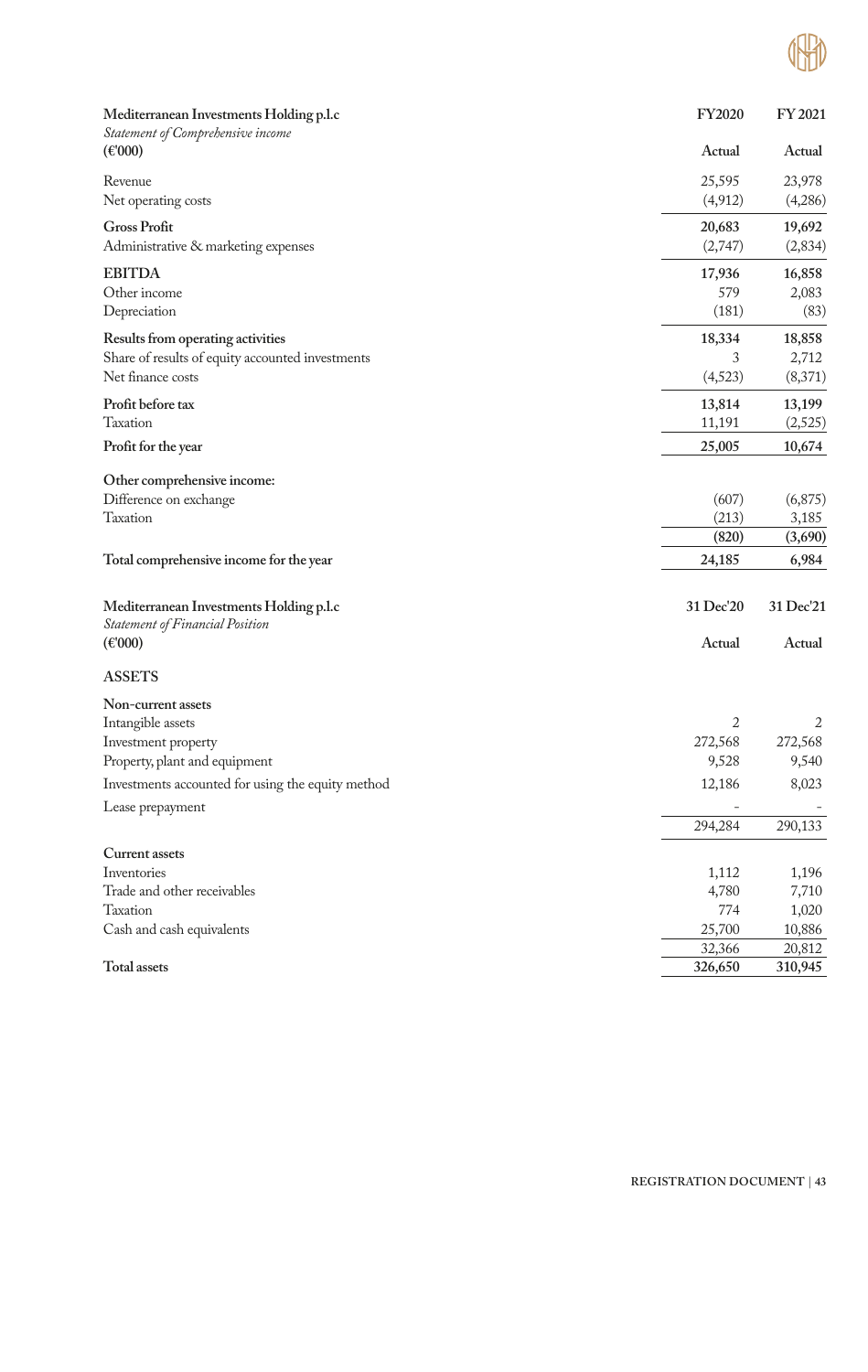

| Mediterranean Investments Holding p.l.c                                     | 31 Dec'20     | 31 Dec'21      |
|-----------------------------------------------------------------------------|---------------|----------------|
| Statement of Financial Position<br>$(\text{\ensuremath{\mathfrak{C}}}'000)$ | Actual        | Actual         |
| <b>EQUITY</b>                                                               |               |                |
| Share capital                                                               | 48,002        | 48,002         |
| Retained earnings                                                           | 133,664       | 140,649        |
|                                                                             | 181,666       | 188,651        |
| <b>LIABILITIES</b>                                                          |               |                |
| Non-current Liabilities                                                     |               |                |
| Borrowings and bonds                                                        | 75,383        | 30,741         |
| Shareholders' loan                                                          | 5,203         | 5,203          |
| Other non-current liabilities                                               | 3,374         | 4,822          |
| Deferred tax liability                                                      | 24,823        | 21,636         |
|                                                                             | 108,783       | 62,402         |
| <b>Current Liabilities</b>                                                  |               |                |
| Bank balance overdrawn                                                      | 68            | $\overline{4}$ |
| Borrowings and bonds                                                        | 11,950        | 44,930         |
| Trade and other payables                                                    | 14,026        | 11,958         |
| Dividend payable                                                            | 10,000        | 3,000          |
| Other current liabilities                                                   | 157           |                |
|                                                                             | 36,201        | 59,892         |
|                                                                             | 144,984       | 122,294        |
| Total equity and liabilities                                                | 326,650       | 310,945        |
| Mediterranean Investments Holding p.l.c<br><b>Cash Flow Statement</b>       | <b>FY2020</b> | FY 2021        |
| $(\text{\textsterling}000)$                                                 | Actual        | Actual         |
| Net cash from operating activities                                          | 19,524        | 13,649         |
| Net cash from investing activities                                          | (200)         | (85)           |
| Net cash from financing activities                                          | (6, 845)      | (23, 923)      |
| Net movement in cash and cash equivalents                                   | 12,479        | (10, 359)      |
| Cash and cash equivalents at beginning of year                              | 13,078        | 25,632         |
| Effect of foreign exchange rate changes                                     | 75            | (4,391)        |
| Cash and cash equivalents at end of year                                    | 25,632        | 10,882         |

In FY2020, revenue decreased by 6% (y-o-y) to €25.6 million due to the impact of the COVID-19 pandemic, while in FY2021 a further decrease of 6% was registered mainly on account of the devaluation of the Libyan Dinar at the start of the same year. Occupancy level was unchanged in FY2021 compared to the prior year (51.7%) but was 350 basis points lower than that achieved in FY2019 (55.2%).

A similar decline of 6% was recorded at EBITDA level in FY2021 and amounted to €16.9 million compared to €17.9 million in FY2020 (-€1.0 million). In FY2021, results from operating activities were higher y-o-y by €0.5 million on account of an increase in other income of €1.5 million which related to a reversal of over-estimated accrued interest on bank loan balances.

During the last financial year, share of results of equity accounted investments amounted to €2.7 million (FY2020: €3,000) principally reflecting an uplift in the fair value of the land earmarked for the development of the Medina Towers.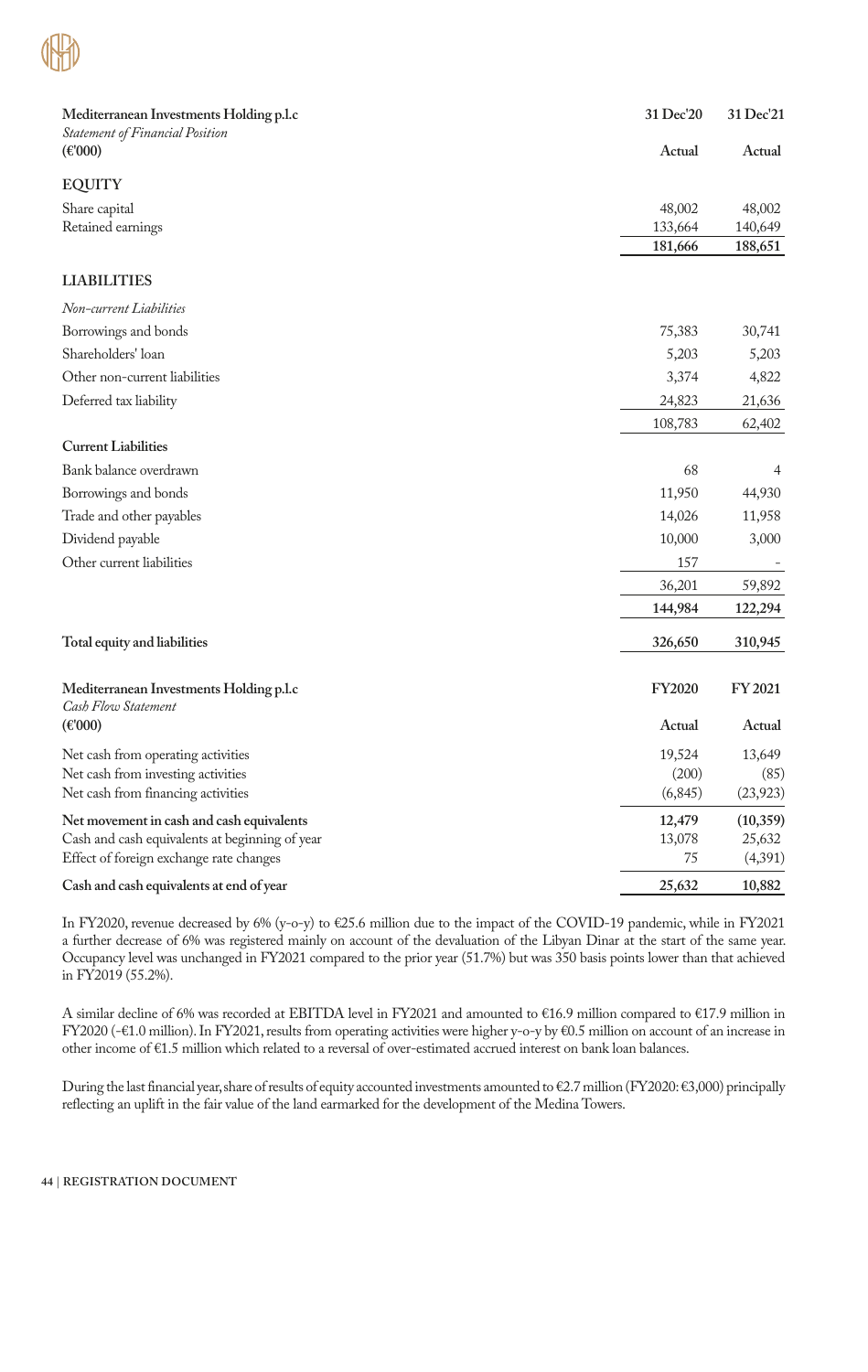

Net finance costs increased substantially in FY2021 from €4.5 million in the prior year to €8.4 million. The said increase is due to a one-time loss on exchange of €3.6 million arising in converting monetary assets and liabilities denominated in Libyan Dinars to Euro.

In FY2021, profit before tax decreased by €0.6 million (-4%) to €13.2 million. Overall, profit for the year amounted to €10.7 million compared to €25.0 million in FY2020 (which includes a reversal of an over-provision in previous years for income tax on account of a reduction in the overall tax from 35% to 19%).

The Issuer reported total comprehensive income for FY2021 of €7.0 million compared to €24.2 million a year earlier.

|                                                                               | Page number in Annual Report                |                                          |                                          |                                          |
|-------------------------------------------------------------------------------|---------------------------------------------|------------------------------------------|------------------------------------------|------------------------------------------|
| Information incorporated by reference in this<br><b>Registration Document</b> |                                             | Financial year ended<br>31 December 2019 | Financial year ended<br>31 December 2020 | Financial year ended<br>31 December 2021 |
| <b>ISSUER</b>                                                                 | Statements of<br>Comprehensive Income       | 13                                       | 13                                       | N/A                                      |
|                                                                               | Statements of<br><b>Financial Position</b>  | 14                                       | 14                                       | N/A                                      |
|                                                                               | Statements of<br>Cash Flows                 | 16                                       | 16                                       | N/A                                      |
|                                                                               | Notes to the<br><b>Financial Statements</b> | $17 - 54$                                | $17 - 54$                                | N/A                                      |
|                                                                               | Independent<br>Auditor's Report             | $55 - 60$                                | $55 - 60$                                | N/A                                      |
| <b>GUARANTOR</b> Statements of                                                | Comprehensive Income                        | $12 - 14$                                | $12 - 13$                                | $12 - 13$                                |
|                                                                               | Statements of<br><b>Financial Position</b>  | $15 - 17$                                | $14 - 16$                                | $14 - 16$                                |
|                                                                               | Statements of<br>Cash Flows                 | $20 - 21$                                | $19 - 20$                                | $19 - 20$                                |
|                                                                               | Notes to the Financial<br><b>Statements</b> | $22 - 136$                               | $21 - 130$                               | $21 - 130$                               |
|                                                                               | Independent Auditor's<br>Report             | $7 - 11$                                 | $6 - 11$                                 | $6 - 11$                                 |

There have been no significant adverse changes to the financial or trading position of the Issuer and/or the Guarantor since the end of the financial period to which their respective afore-mentioned last audited financial statements relate. Furthermore, the Issuer and the Guarantor hereby confirm that there has been no material change or recent development which could adversely affect potential investors' assessments in respect of the Bonds, other than the information contained and disclosed in the Prospectus.

# **12 LITIGATION PROCEEDINGS**

There have been no governmental, legal or arbitration proceedings involving the Issuer (including any such proceedings which are pending or threatened of which the Issuer is aware) during the period covering 12 months prior to the date of the Prospectus which may have, or have had, in the recent past significant effects on the financial position or profitability of the Issuer and/or the Group, taken as a whole.